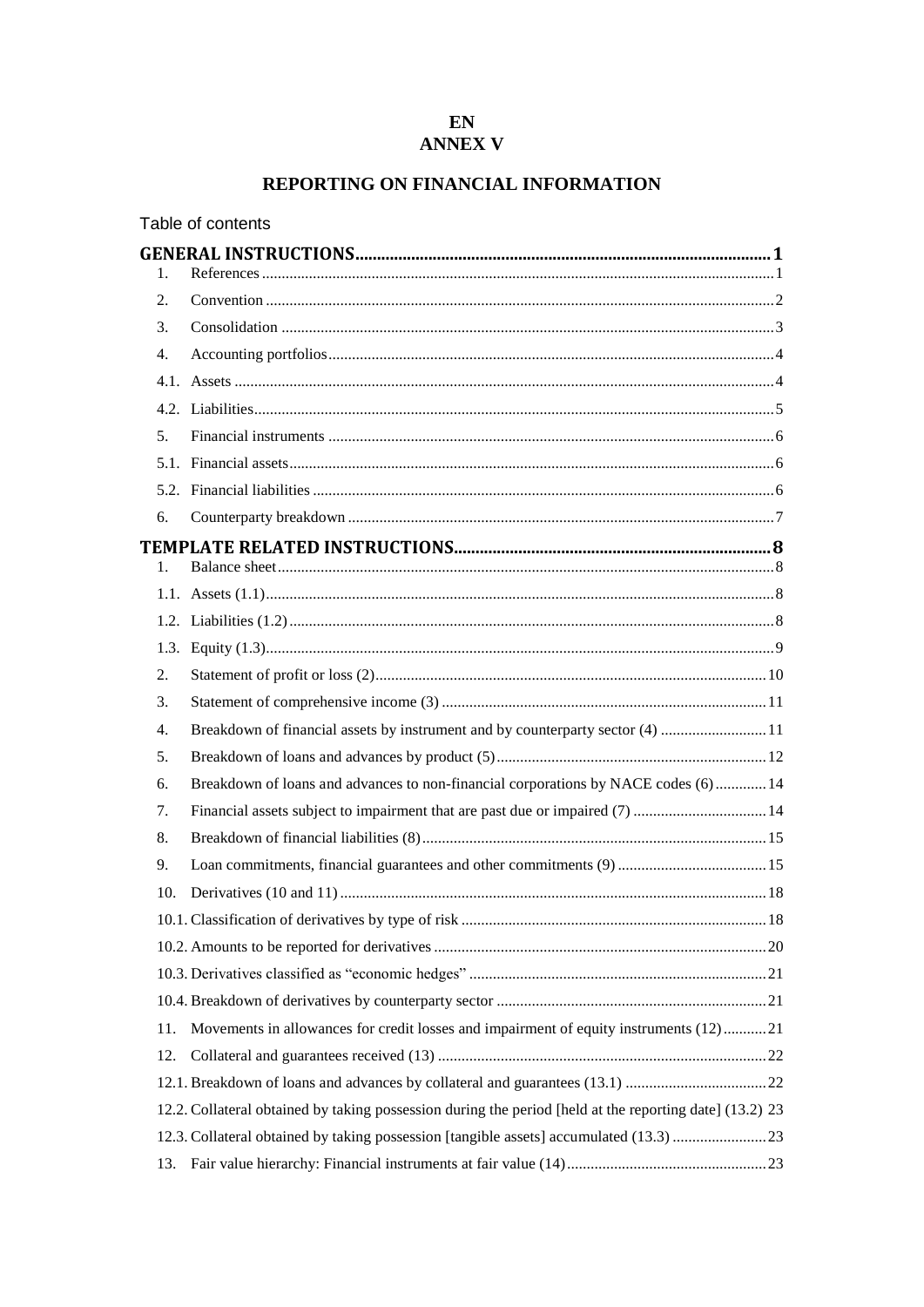| 14. | Derecognition and financial liabilities associated with transferred financial assets (15) 23            |  |
|-----|---------------------------------------------------------------------------------------------------------|--|
| 15. |                                                                                                         |  |
|     | 15.1. Interest income and expenses by instrument and counterparty sector (16.1) 24                      |  |
|     | 15.2. Gains or losses on derecognition of financial assets and liabilities not measured at fair value   |  |
|     | 15.3. Gains or losses on financial assets and liabilities held for trading by instrument (16.3)  25     |  |
|     |                                                                                                         |  |
|     | 15.5. Gains or losses on financial assets and liabilities designated at fair value to profit or loss by |  |
|     |                                                                                                         |  |
|     |                                                                                                         |  |
| 16. |                                                                                                         |  |
| 17. |                                                                                                         |  |
| 18. |                                                                                                         |  |
| 19. |                                                                                                         |  |
|     |                                                                                                         |  |
|     |                                                                                                         |  |
| 20. |                                                                                                         |  |
| 21. |                                                                                                         |  |
|     | 21.1. Related parties: amounts payable to and amounts receivable from (31.1) 30                         |  |
|     | 21.2. Related parties: expenses and income generated by transactions with (31.2) 30                     |  |
| 22. |                                                                                                         |  |
|     |                                                                                                         |  |
|     |                                                                                                         |  |
|     |                                                                                                         |  |
|     |                                                                                                         |  |
|     |                                                                                                         |  |
|     | 23.3. Hybrid financial instruments not designated at fair value through profit or loss (41.3)33         |  |
| 24. | Tangible and intangible assets: carrying amount by measurement method (42)33                            |  |
| 25. |                                                                                                         |  |
| 26. |                                                                                                         |  |
|     |                                                                                                         |  |
|     |                                                                                                         |  |
|     |                                                                                                         |  |
| 27. |                                                                                                         |  |
|     | 27.1. Gains or losses on derecognition of non-financial assets other than held-for-sale (45.2)  34      |  |
|     |                                                                                                         |  |
| 28. |                                                                                                         |  |
| 29. |                                                                                                         |  |
| 30. |                                                                                                         |  |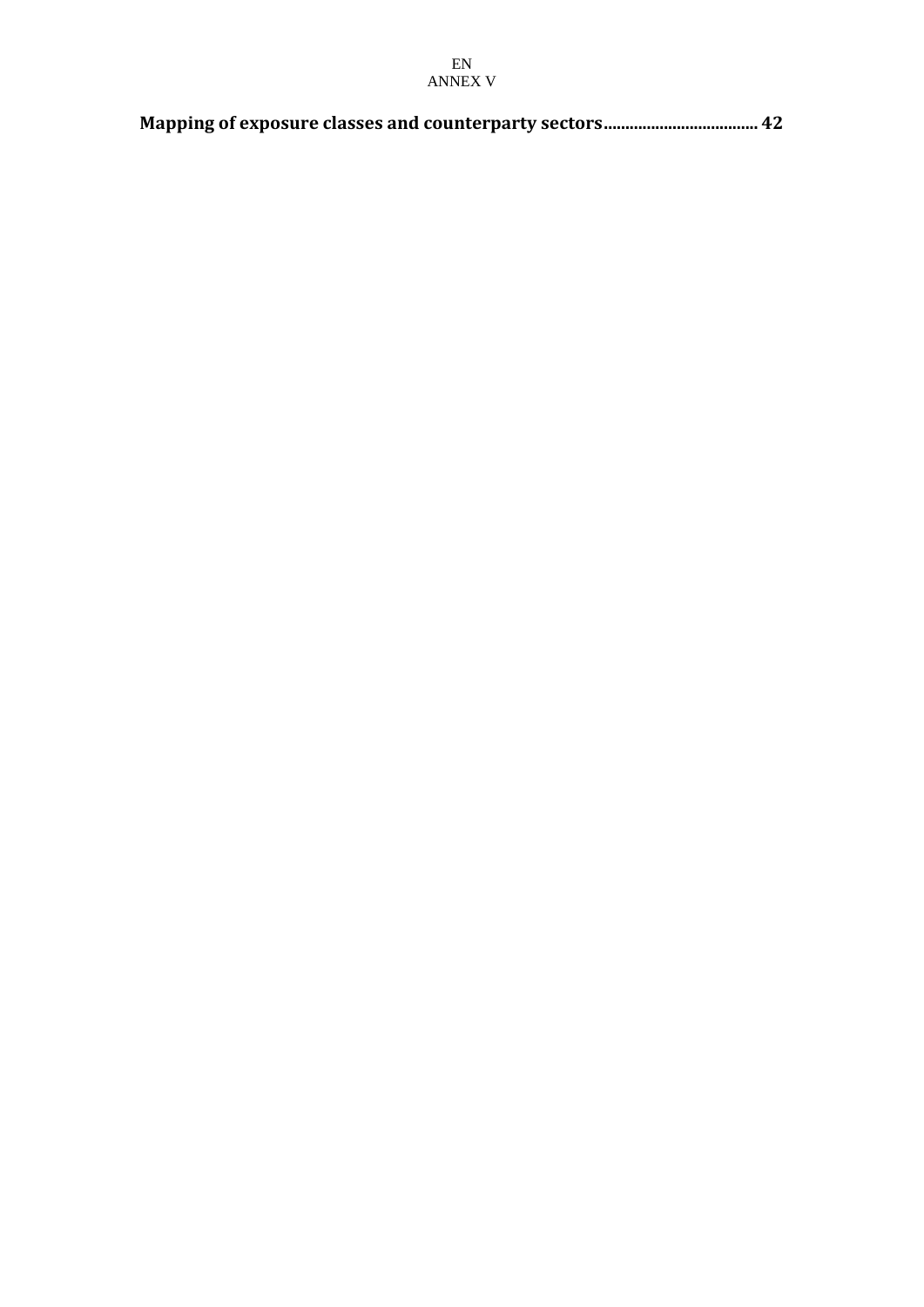### **PART 1**

#### GENERAL INSTRUCTIONS

#### 1. REFERENCES

-

- 1. This Annex contains additional instructions for the financial information templates ("FINREP") in Annexes III and IV to this Regulation. This Annex complements the instructions included in the form of references in the templates in Annexes III and IV.
- 2. The data points identified in the templates shall be drawn up in accordance with the recognition, offsetting and valuation rules of the relevant accounting framework, as defined in Article 4(1)(77) of Regulation (EU) No 575/2013 ('CRR').
- 3. Institutions shall only submit those parts of the templates related to:
	- (a) assets, liabilities, equity, income and expenses that are recognised by the institution;
	- (b) off-balance sheet exposures and activities in which the institution is involved;
	- (c) transactions performed by the institution;
	- (d) valuation rules, including methods for the estimation of allowances for credit risk, applied by the institution.
- 4. For the purposes of Annexes III and IV as well as this Annex, the following abbreviations shall apply:
	- (a) "IAS regulation": Regulation (EC) No 1606/2002;
	- (b) "IAS" or "IFRS": "International Accounting Standards", as defined in Article 2 of the IAS regulation that has been adopted by the Commission;
	- (c) "ECB BSI Regulation" or "ECB/2008/32": Regulation (EC) No 25/2009 of the European Central Bank<sup>1</sup>;
	- (d) "NACE Regulation": Regulation (EC) No 1893/2006 of the European Parliament and of the Council<sup>2</sup>;

<sup>1</sup> Regulation (EC) No 25/2009 of the European Central Bank of 19 December 2008 concerning the balance sheet of monetary financial institutions sector (recast) (ECB/2008/32) (OJ L 15, 20.1.2009, p. 14).

<sup>&</sup>lt;sup>2</sup> Regulation (EC) No 1893/2006 of the European Parliament and of the Council of 20 December 2006 establishing the statistical classification of economic activities NACE Revision 2 and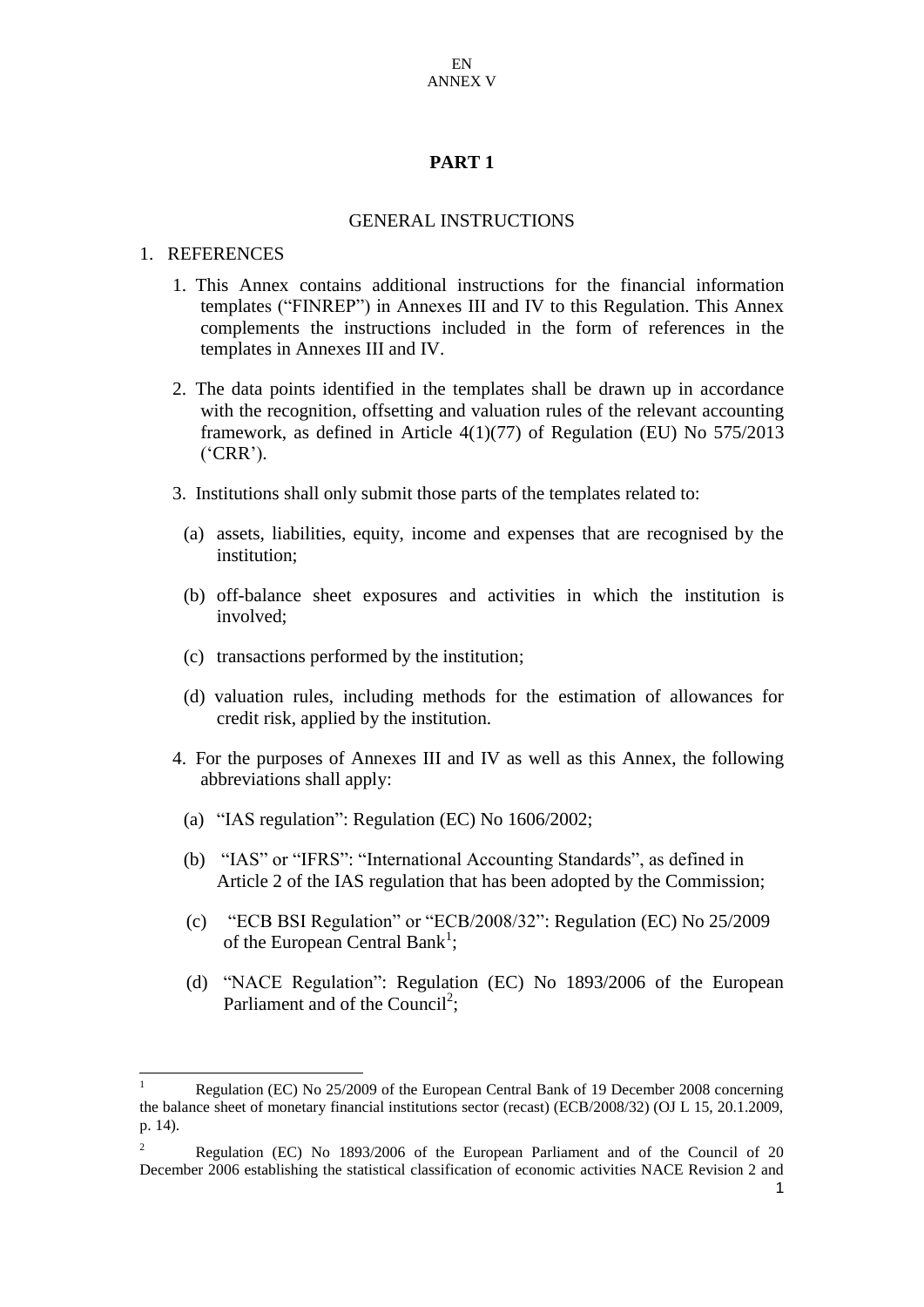- (e) "BAD": Council Directive  $86/635/EEC^3$ ;
- (f) "4th Directive": Fourth Council Directive  $78/660/EEC<sup>4</sup>$ ;
- (g) "National GAAP": national generally accepted accounting principles developed under BAD;
- (h) "SME": micro, small and medium-sized enterprises defined in Commission Recommendation  $C(2003)1422^5$ ; "ISIN code": the International Securities Identification Number assigned to securities, composed of 12 alphanumeric characters, which uniquely identifies a securities issue;
- (i) "LEI code": the global Legal Entity Identifier assigned to entities, which uniquely identifies a party to a financial transaction.

## 2. CONVENTION

-

- 5. For the purposes of Annexes III and IV, a data point shadowed in grey shall mean that this data point is not requested or that it is not possible to report it. In Annex IV, a row or a column with references shadowed in black means that the related data points should not be submitted by those institutions that follow those references in that row or column.
- 6. Templates in Annexes III and IV include implicit validation rules which are laid down in the templates themselves through the use of conventions.
- 7. The use of brackets in the label of an item in a template means that this item is to be subtracted to obtain a total, but it does not mean that it shall be reported as negative.
- 8. Items that shall be reported in negative are identified in the compiling templates by including "(-)" at the beginning of their label such as in "(-) Treasury shares".
- 9. In the "Data Point Model" ('DPM') for financial information reporting templates of Annexes III and IV, every data point (cell) has a "base item" to which the "credit/debit" attribute is allocated. This allocation ensures that all entities who report data points follow the "sign convention" and allows to know the "credit/debit" attribute that corresponds to each data point.
- 10. Schematically, this convention works as in Table 1.

amending Council Regulation (EEC) No 3037/90 as well as certain EC Regulations on specific statistical domains (OJ L 393, 30.12.2006, p. 1).

<sup>&</sup>lt;sup>3</sup> Council Directive 86/635/EEC of 8 December 1986 on the annual accounts and consolidated accounts of banks and other financial institutions (OJ L 372, 31.12.1986, p. 1).

<sup>4</sup> Fourth Council Directive 78/660/EEC of 25 July 1978 based in Article 54(3)(g) of the Treaty on the annual accounts of certain types of companies (OJ L 222, 14.8.1978, p. 11).

<sup>&</sup>lt;sup>5</sup> Commission Recommendation of 6 May 2003 concerning the definition of micro, small and medium-sized enterprises (C(2003)1422) (OJ L 124, 20.5.2003, p. 36).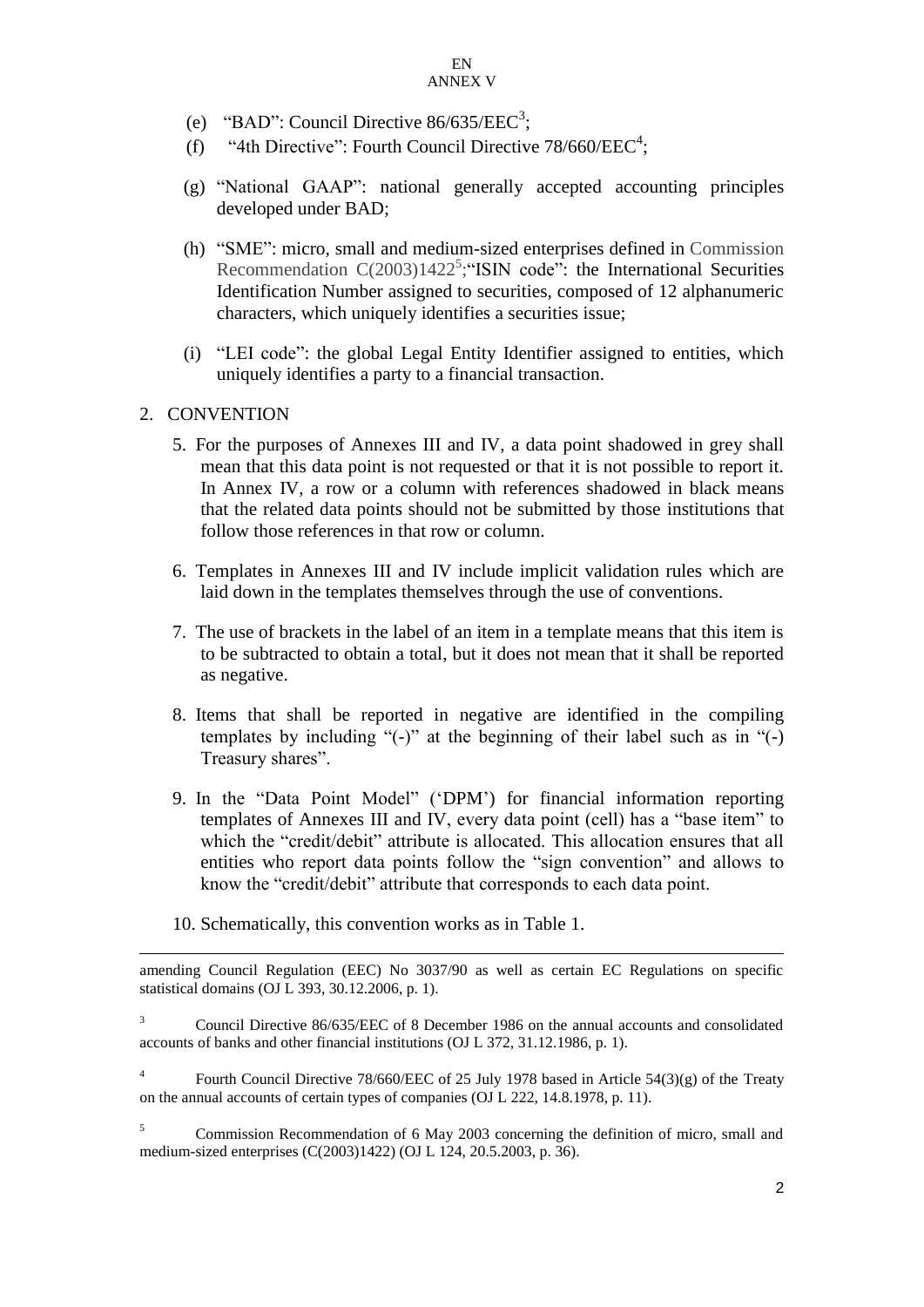| <b>Element</b> | <b>Credit</b><br>/Debit | <b>Balance</b><br>/Movement                           | <b>Figure reported</b>                 |
|----------------|-------------------------|-------------------------------------------------------|----------------------------------------|
|                | Debit                   | Balance on assets                                     | Positive<br>("Normal", no sign needed) |
|                |                         | Increase on assets                                    | Positive<br>("Normal", no sign needed) |
| Assets         |                         | Negative balance on assets                            | Negative<br>(Minus "-" sign needed)    |
|                |                         | Decrease on assets                                    | Negative<br>(Minus "-" sign needed)    |
|                |                         | Balance on expenses                                   | Positive<br>("Normal", no sign needed) |
|                |                         | Increase on expenses                                  | Positive<br>("Normal", no sign needed) |
| Expenses       |                         | Negative balance (including<br>reversals) on expenses | Negative<br>(Minus "-" sign needed)    |
|                |                         | Decrease on expenses                                  | Negative<br>(Minus "-" sign needed)    |
|                | Credit                  | <b>Balance on liabilities</b>                         | Positive<br>("Normal", no sign needed) |
| Liabilities    |                         | Increase on liabilities                               | Positive<br>("Normal", no sign needed) |
|                |                         | Negative balance on liabilities                       | Negative<br>(Minus "-" sign needed)    |
|                |                         | Decrease on liabilities                               | Negative<br>(Minus "-" sign needed)    |
|                |                         | Balance on equity                                     | Positive<br>("Normal", no sign needed) |
| Equity         |                         | Increase on equity                                    | Positive<br>("Normal", no sign needed) |
|                |                         | Negative balance on equity                            | Negative<br>(Minus "-" sign needed)    |
|                |                         | Decrease on equity                                    | Negative<br>(Minus "-" sign needed)    |
|                |                         | Balance on income                                     | Positive<br>("Normal", no sign needed) |
| Income         |                         | Increase on income                                    | Positive<br>("Normal", no sign needed) |
|                |                         | Negative balance (including<br>reversals) on income   | Negative<br>(Minus "-" sign needed)    |
|                |                         | Decrease on income                                    | Negative<br>(Minus "-" sign needed)    |

# *Table 1 Credit/debit convention, positive and negative signs*

# 3. CONSOLIDATION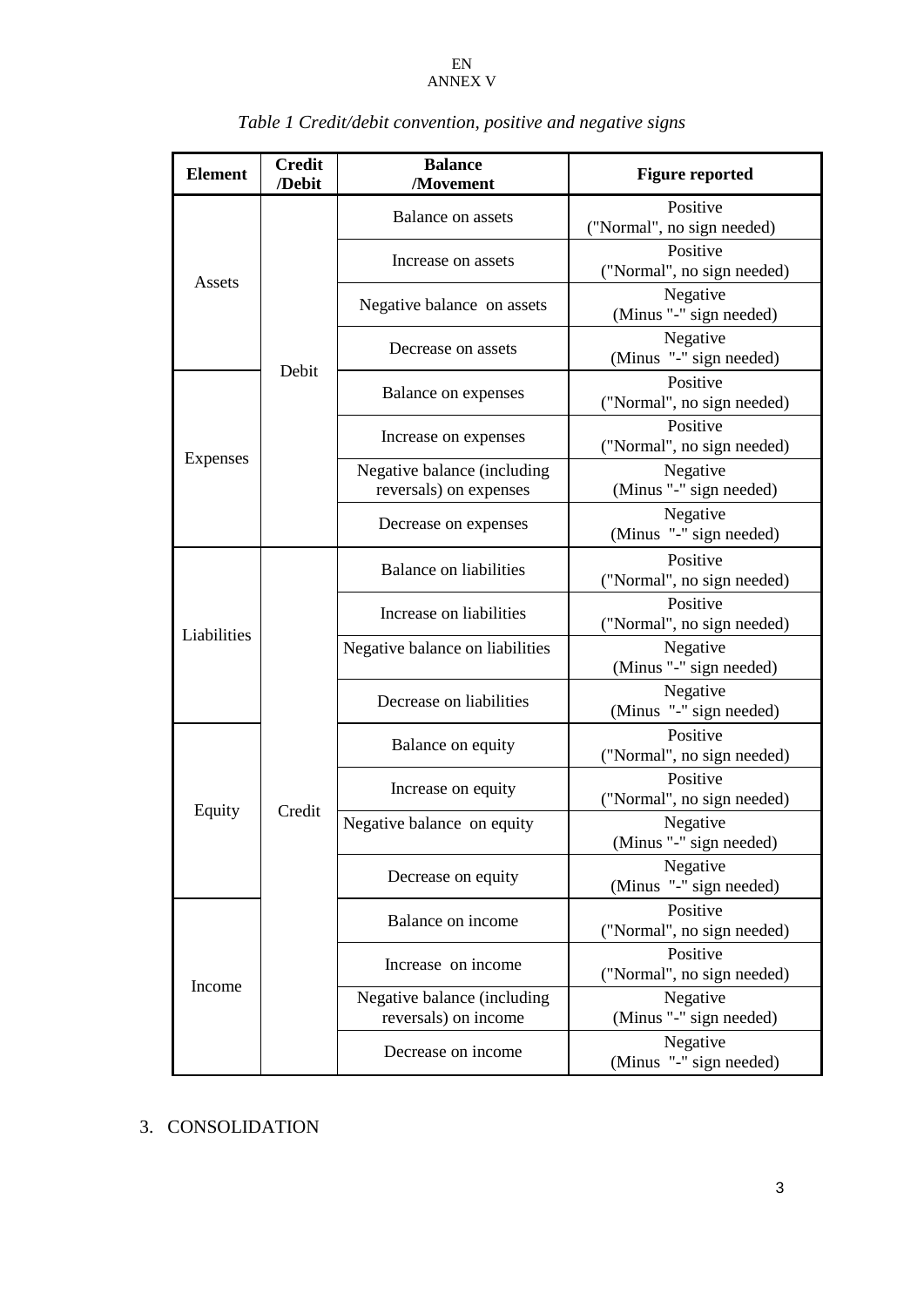- 11. Unless specified otherwise in this Annex, FINREP templates shall be prepared using the prudential scope of consolidation in accordance with Part 1, Title II, Chapter 2, Section 2, of CRR. Institutions shall account for their subsidiaries and joint ventures using the same methods as for prudential consolidation:
	- (a) institutions may be permitted or required to apply the equity method to investments in insurance and non-financial subsidiaries in accordance with Article 18(5)of CRR;
	- (b) institutions may be permitted to use the proportional consolidation method for financial subsidiaries in accordance with Article 18(2) of CRR;
	- (c) institutions may be required to use the proportional consolidation method for investment in joint ventures in accordance with Article 18(4) of CRR.

#### 4. ACCOUNTING PORTFOLIOS

#### **4.1. Assets**

- 12. "Accounting portfolios" shall mean financial instruments aggregated by valuation rules. These aggregations do not include investments in subsidiaries, joint ventures and associates, balances receivable on demand classified as "Cash, cash balances at central banks and other demand deposits" as well as those financial instruments classified as "Held for sale" presented in the items "Non-current assets and disposal groups classified as held for sale" and "Liabilities included in disposal groups classified as held for sale".
- 13. The following accounting portfolios based on IFRS shall be used for financial assets:
	- (a) "Financial assets held for trading";
	- (b) "Financial assets designated at fair value through profit or loss";
	- (c) "Available-for-sale financial assets";
	- (d) "Loans and Receivables";
	- (e) "Held-to-maturity investments".
- 14. The following accounting portfolios based on National GAAP shall be used for financial assets:
	- (a) "Trading financial assets";
	- (b) "Non-trading non-derivative financial assets measured at fair value through profit or loss";

(c) "Non-trading non-derivative financial assets measured at fair value to equity;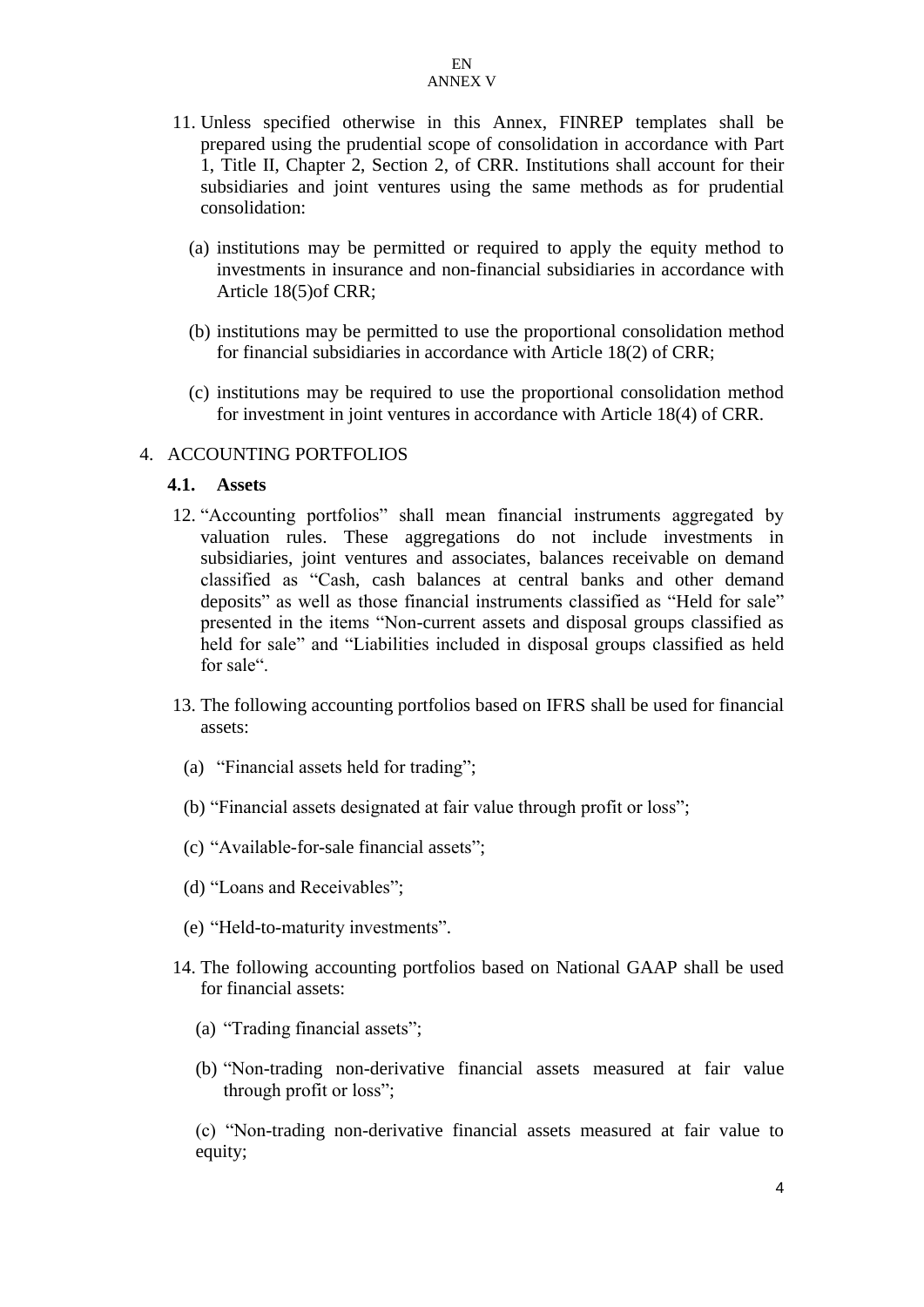- (d) "Non-trading debt instruments measured at a cost-based method"; and
- (e) "Other non-trading non-derivative financial assets".
- 15. "Trading financial assets" has the same meaning as under the relevant National GAAP based on BAD. Under National GAAP based on BAD, derivatives that are not held for hedge accounting shall be reported in this item without regarding the method applied to measure these contracts. Institutions shall include derivatives contracts in the balance sheet only when these contracts are recognised in accordance with the relevant accounting framework.
- 16. For financial assets, "cost-based methods" include those valuation rules by which the financial asset is measured at cost plus interest accrued less impairment losses.
- 17. Under National GAAP based on BAD, "Other non-trading non-derivative financial assets" shall include financial assets that do not qualify for inclusion in other accounting portfolios. This accounting portfolio includes, among others, financial assets that are measured at the lower of their amount at initial recognition or their fair value (so-called "Lower Of Cost Or Market" or "LOCOM").
- 18. Under National GAAP based on BAD, institutions that are permitted or required to apply certain valuation rules for financial instruments in IFRS shall submit, to the extent that they are applied, the relevant accounting portfolios.
- 19. "Derivatives Hedge accounting" shall include derivatives held for hedge accounting under the relevant accounting framework.

#### **4.2. Liabilities**

- 20. The following accounting portfolios based on IFRS shall be used for financial liabilities:
	- (a) "Financial liabilities held for trading";
	- (b) "Financial liabilities designated at fair value through profit or loss";
	- (c) "Financial liabilities measured at amortised cost".
- 21. The following accounting portfolios based on National GAAP shall be used for financial liabilities:
	- (a) "Trading financial liabilities"; and

(b) "Non-trading non-derivative financial liabilities measured at a cost-based method".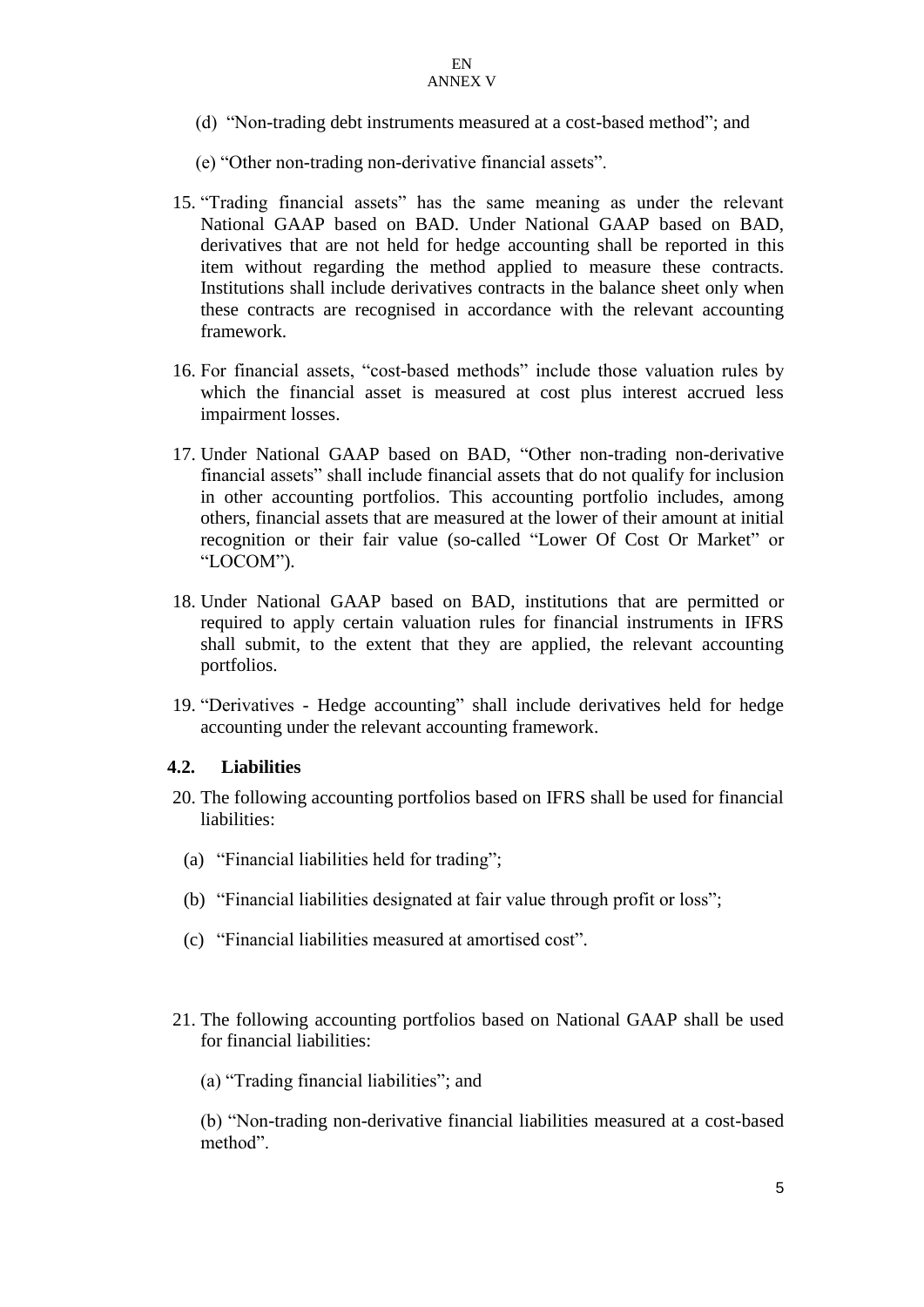- 22. Under National GAAP, institutions that are permitted or required to apply certain valuation rules for financial instruments in IFRS shall submit, to the extent that they are applied, the relevant accounting portfolios.
- 23. Both under IFRS and National GAAP, "Derivatives Hedge accounting" shall include derivatives held for hedge accounting under the relevant accounting framework.

## 5. FINANCIAL INSTRUMENTS

#### **5.1. Financial assets**

- 24. The carrying amount shall mean the amount to be reported in the asset side of the balance sheet. The carrying amount of financial assets shall include accrued interest.
- 25. Financial assets shall be distributed among the following classes of instruments: "Cash on hand", "Derivatives", "Equity instruments", "Debt securities", and "Loan and advances".
- 26. "Debt securities" are debt instruments held by the institution issued as securities that are not loans in accordance with the ECB BSI Regulation.
- 27. "Loans and advances" are debt instruments held by the institutions that are not securities; this item includes "loans" in accordance with the ECB BSI Regulation as well as advances that cannot be classified as "loans" according to the ECB BSI Regulation. "Advances that are not loans" are further characterized in paragraph 41(g) of Part 1 of this Annex. Consequently, "debt instruments" shall include "loans and advances" and "debt securities".

#### **5.2. Financial liabilities**

- 28. The carrying amount shall mean the amount to be reported in the liability side of the balance sheet. The carrying amount of financial liabilities shall include accrued interest.
- 29. Financial liabilities shall be distributed among the following classes of instruments: "Derivatives", "Short positions", "Deposits", "Debt securities issued" and "Other financial liabilities".
- 30. "Deposits" are defined in the same way as in the ECB BSI Regulation.
- 31. "Debt securities issued" are debt instruments issued as securities by the institution that are not deposits in accordance with the ECB BSI Regulation.
- 32. "Other financial liabilities" include all financial liabilities other than derivatives, short positions, deposits and debt securities issued.
- 33. Under IFRS or compatible National GAAP, "Other financial liabilities" may include financial guarantees when they are measured either at fair value through profit or loss  $[IAS\ 39.47(a)]$  or at the amount initially recognised less cumulative amortization [IAS  $39.47(c)(ii)$ ]. Loan commitments shall be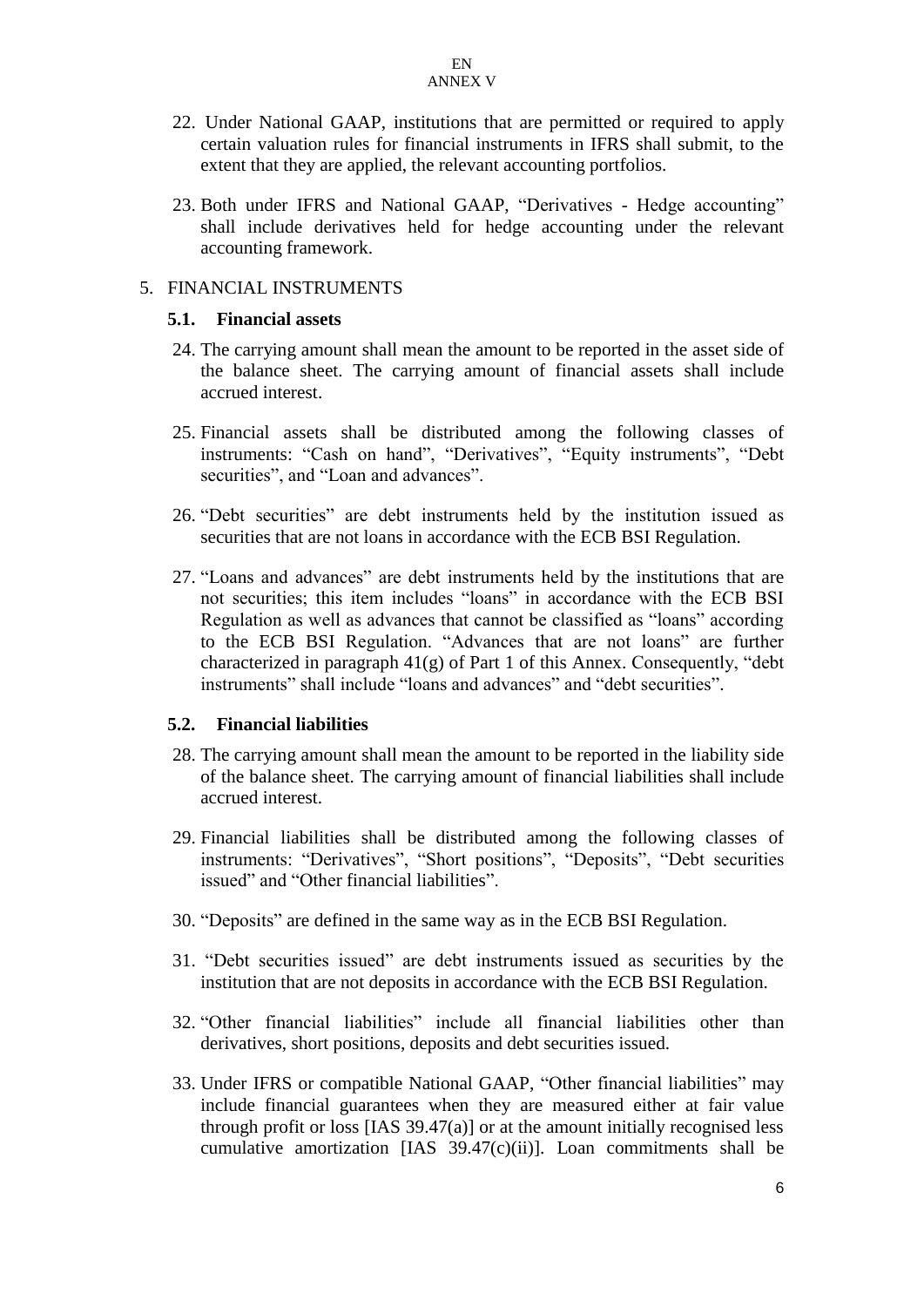reported as "Other financial liabilities" where they are designated as financial liabilities at fair value through profit or loss [IAS 39.4(a)] or they are commitments to provide a loan at a below-market interest rate [IAS 39.4(b), 47(d)]. Provisions arising from these contracts [IAS  $39.47(c)(i)$ , (d)(i)] are reported as provisions for "Commitments and guarantees given".

34. "Other financial liabilities" may also include dividends to be paid, amounts payable in respect of suspense and transit items, and amounts payable in respect of future settlements of transactions in securities or foreign exchange transactions (payables for transactions recognised before the payment date).

#### 6. COUNTERPARTY BREAKDOWN

- 35. Where a breakdown by counterparty is required the following counterparty sectors shall be used:
	- (a) central banks;
	- (b) general governments: central governments, state or regional governments, and local governments, including administrative bodies and noncommercial undertakings, but excluding public companies and private companies held by these administrations that have a commercial activity (which shall be reported under "non-financial corporations"); social security funds; and international organisations, such as the European Community, the International Monetary Fund and the Bank for International Settlements;
	- (c) credit institutions: any institution covered by the definition in Article  $4(1)(1)$  of CRR ("undertaking the business of which is to take deposits or other repayable funds from the public and to grant credits for its own account") and multilateral development banks;
	- (d) other financial corporations: all financial corporations and quasicorporations other than credit institutions such as investment firms, investment funds, insurance companies, pension funds, collective investment undertakings, and clearing houses as well as remaining financial intermediaries and financial auxiliaries;
	- (e) non-financial corporations: corporations and quasi-corporations not engaged in financial intermediation but principally in the production of market goods and non-financial services according to the ECB BSI Regulation;
	- (f) Households: individuals or groups of individuals as consumers, and producers of goods and non-financial services exclusively for their own final consumption, and as producers of market goods and non-financial and financial services provided that their activities are not those of quasicorporations. Non-profit institutions which serve households and which are principally engaged in the production of non-market goods and services intended for particular groups of households are included.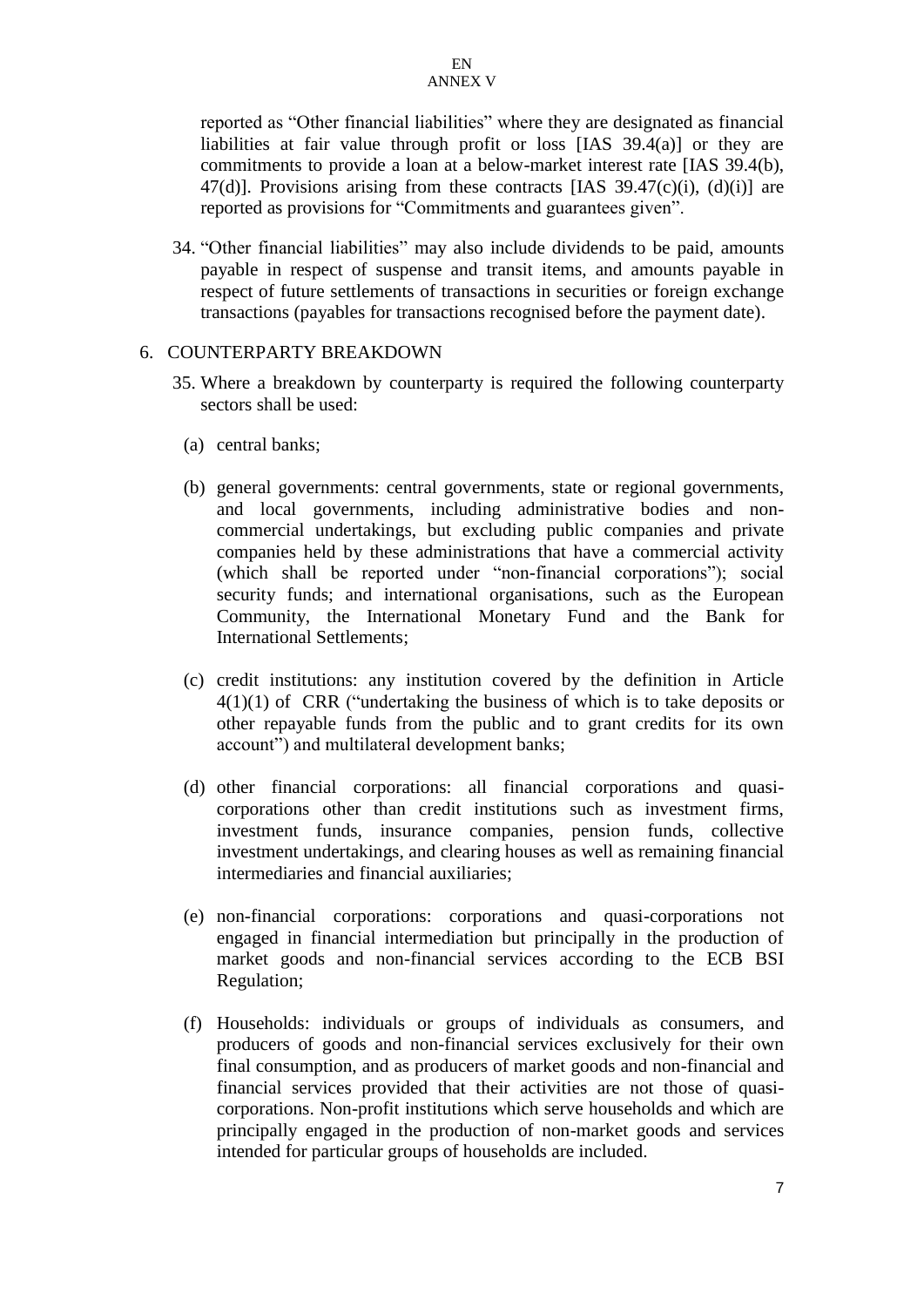36. The counterparty sector allocation is based exclusively on the nature of the immediate counterparty. The classification of the exposures incurred jointly by more than one obligor shall be done on the basis of the characteristics of the obligor that was the more relevant, or determinant, for the institution to grant the exposure. Among other classifications, the distribution of jointly incurred exposures by counterparty sector, country of residence and NACE codes should be driven by the characteristics of the more relevant or determinant obligor.

## **PART 2**

#### TEMPLATE RELATED INSTRUCTIONS

#### 1. BALANCE SHEET

#### **1.1. Assets (1.1)**

- 1. "Cash on hand" includes holdings of national and foreign banknotes and coins in circulation that are commonly used to make payments.
- 2. "Cash balances at central banks" include balances receivable on demand at central banks.
- 3. "Other demand deposits" include balances receivable on demand with credit institutions.
- 4. "Investments in subsidiaries, joint ventures and associates" include the investments in associates, joint ventures and subsidiaries which are not fully or proportionally consolidated. The carrying amount of investments accounted for using the equity method includes related goodwill.
- 5. Assets that are not financial assets and that due to their nature could not be classified in specific balance sheet items shall be reported in "Other assets". Other assets may include gold, silver and other commodities, even when they are held with trading intent.
- 6. "Non-current assets and disposal groups classified as held for sale" has the same meaning as under IFRS 5.

#### **1.2. Liabilities (1.2)**

- 7. Provisions for "Pensions and other post employment defined benefit obligations" include the amount of net defined benefit liabilities.
- 8. Under IFRS or compatible National GAAP, provisions for "Other long-term employee benefits" include the amount of the deficits in the long-term employment benefit plans listed in IAS 19.153. The accrued expense from short term employee benefits [IAS 19.11(a)], defined contribution plans [IAS 19.51(a)] and termination benefits [IAS 19.169(a)] shall be included in "Other liabilities".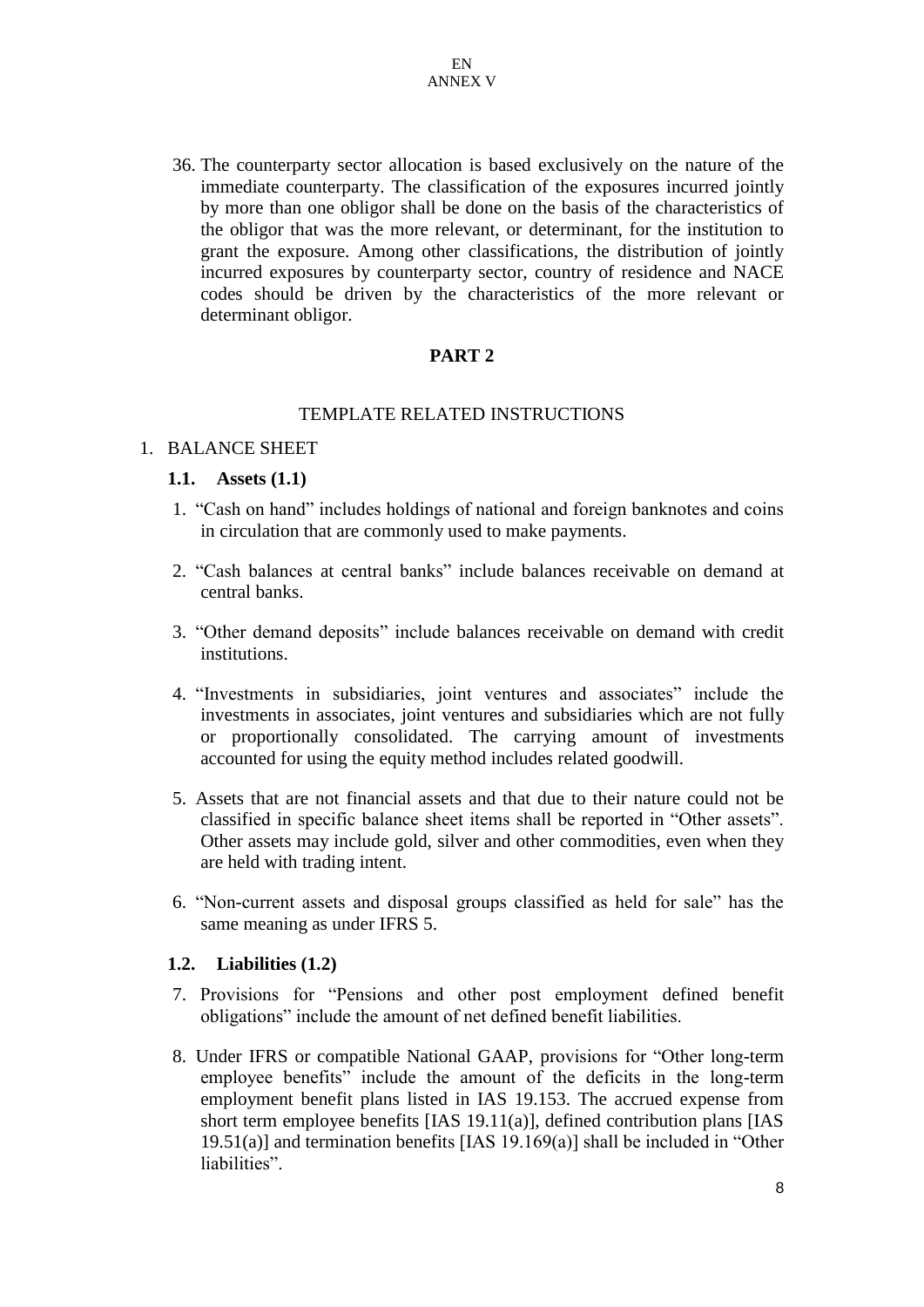- 9. "Share capital repayable on demand" includes the capital instruments issued by the institution that do not meet the criteria to be classified in equity. Institutions shall include in this item the cooperative shares that do not meet the criteria to be classified in equity.
- 10. Liabilities that are not financial liabilities and that due to their nature could not be classified in specific balance sheet items shall be reported in "Other liabilities"
- 11. "Liabilities included in disposal groups classified as held for sale" has the same meaning as under IFRS 5.
- 12. "Funds for general banking risks" are amounts that have been assigned in accordance with Article 38 of the BAD. When recognised, they shall appear separately either as liabilities under "provisions" or within equity under "other reserves".

#### **1.3. Equity (1.3)**

- 13. Under IFRS or compatible National GAAP, equity instruments that are financial instruments include those contracts under the scope of IAS 32.
- 14. "Unpaid capital which has been called up" includes the carrying amount of capital issued by the institution that has been called-up to the subscribers but not paid at the reference date.
- 15. "Equity component of compound financial instruments" includes the equity component of compound financial instruments (that is, financial instruments that contain both a liability and an equity component) issued by the institution, when segregated in accordance with the relevant accounting framework (including compound financial instruments with multiple embedded derivatives whose values are interdependent).
- 16. "Other equity instruments issued" includes equity instruments that are financial instruments other than "Capital" and "Equity component of compound financial instruments".
- 17. "Other equity" shall comprise all equity instruments that are not financial instruments including, among others, equity-settled share-based payment transactions [IFRS 2.10].
- 18. Under IFRS or compatible National GAAP, "Revaluation reserves" includes the amount of reserves resulting from first-time adoption to IAS, or compatible National GAAP, that have not been released to other type of reserves.
- 19. "Other reserves" are split between "Reserves or accumulated losses of investments in subsidiaries, joint ventures and associates" and "Other". "Reserves or accumulated losses of investments in subsidiaries, joint ventures and associates" include the accumulated amount of income and expenses generated by the aforementioned investments through profit or loss in past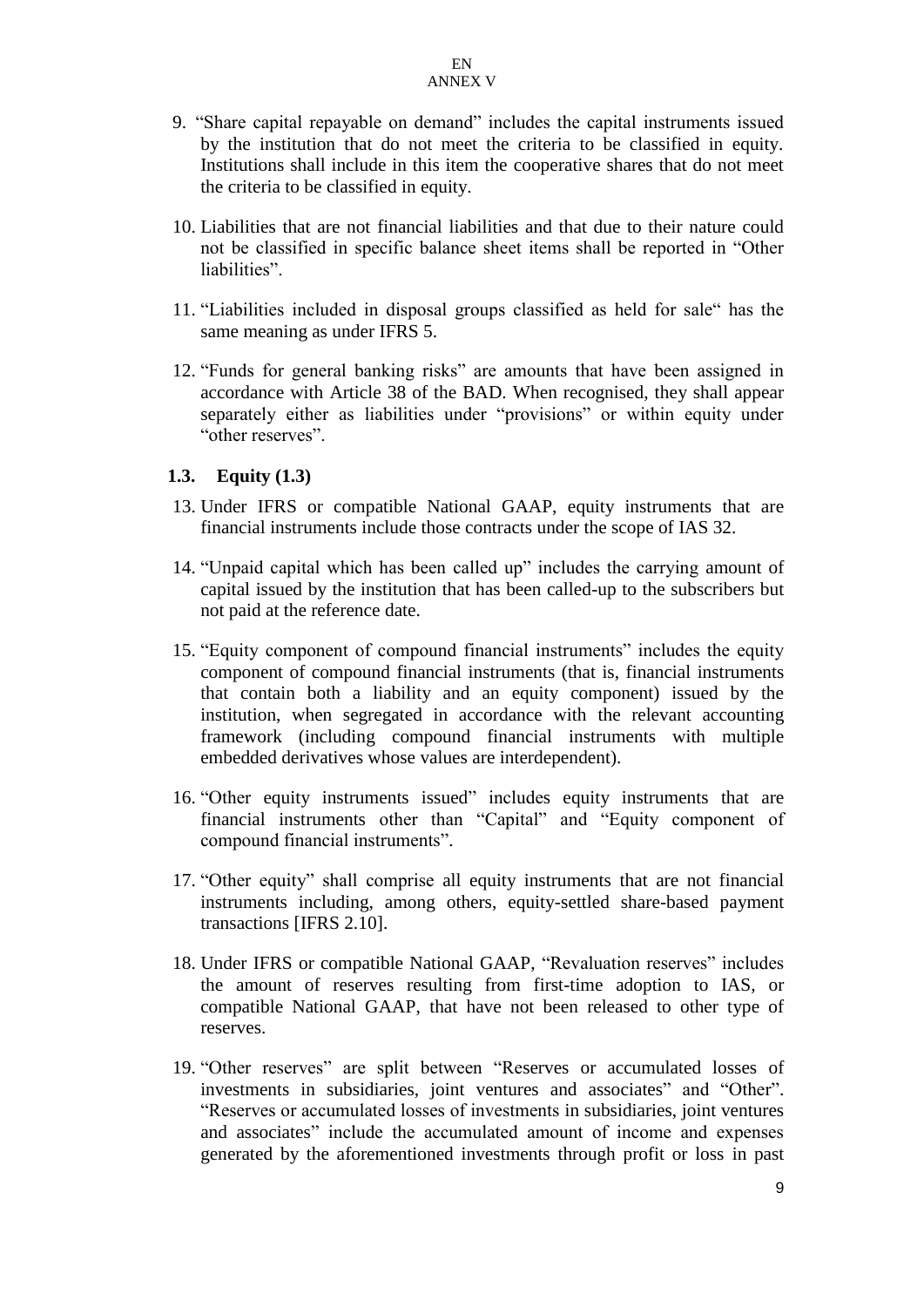years. "Other" includes reserves different from those separately disclosed in other items and may include legal reserve and statutory reserve.

20. "Treasury shares" cover all financial instruments that have the characteristics of own equity instruments which have been reacquired by the institution.

## 2. STATEMENT OF PROFIT OR LOSS (2)

- 21. Interest income and interest expense from financial instruments held for trading, and from financial instruments designated at fair value through profit or loss, shall be reported either separately from other gains and losses under items "interest income" and "interest expense" ("clean price") or as part of gains or losses from these categories of instruments ("dirty price").
- 22. Institutions shall report the following items broken down by accounting portfolios:
	- (a) "Interest income";
	- (b) "Interest expense";
	- (c) "Dividend income";
	- (d) "Gains or losses on de-recognition of financial assets and liabilities not measured at fair value through profit or loss, net";
	- (e) "Impairment or (-) reversal of impairment on financial assets not measured at fair value through profit or loss".
- 23. "Interest income. Derivatives Hedge accounting, interest rate risk" and "Interest expenses. Derivatives – Hedge accounting, interest rate risk" include the amounts related to those derivatives classified in the category "hedge accounting" which cover interest rate risk. They shall be reported as interest income and expenses on a gross basis to present correct interest income and expenses from the hedged items to which they are linked.
- 24. The amounts related to those derivatives classified in the category "held for trading" which are hedging instruments from an economic but not accounting point of view may be reported as interest income and expenses to present correct interest income and expenses from the financial instruments that are hedged. These amounts shall be included as a part of the items "Interest income. Financial assets held for trading" and "Interest expenses. Financial liabilities held for trading".
- 25. "Interest income other assets" includes amounts of interest income not included in the other items. This item may include interest income related to cash, cash balances at central banks and other demand deposits and to noncurrent assets and disposal groups classified as held for sale as well as net interest income from net defined benefit asset.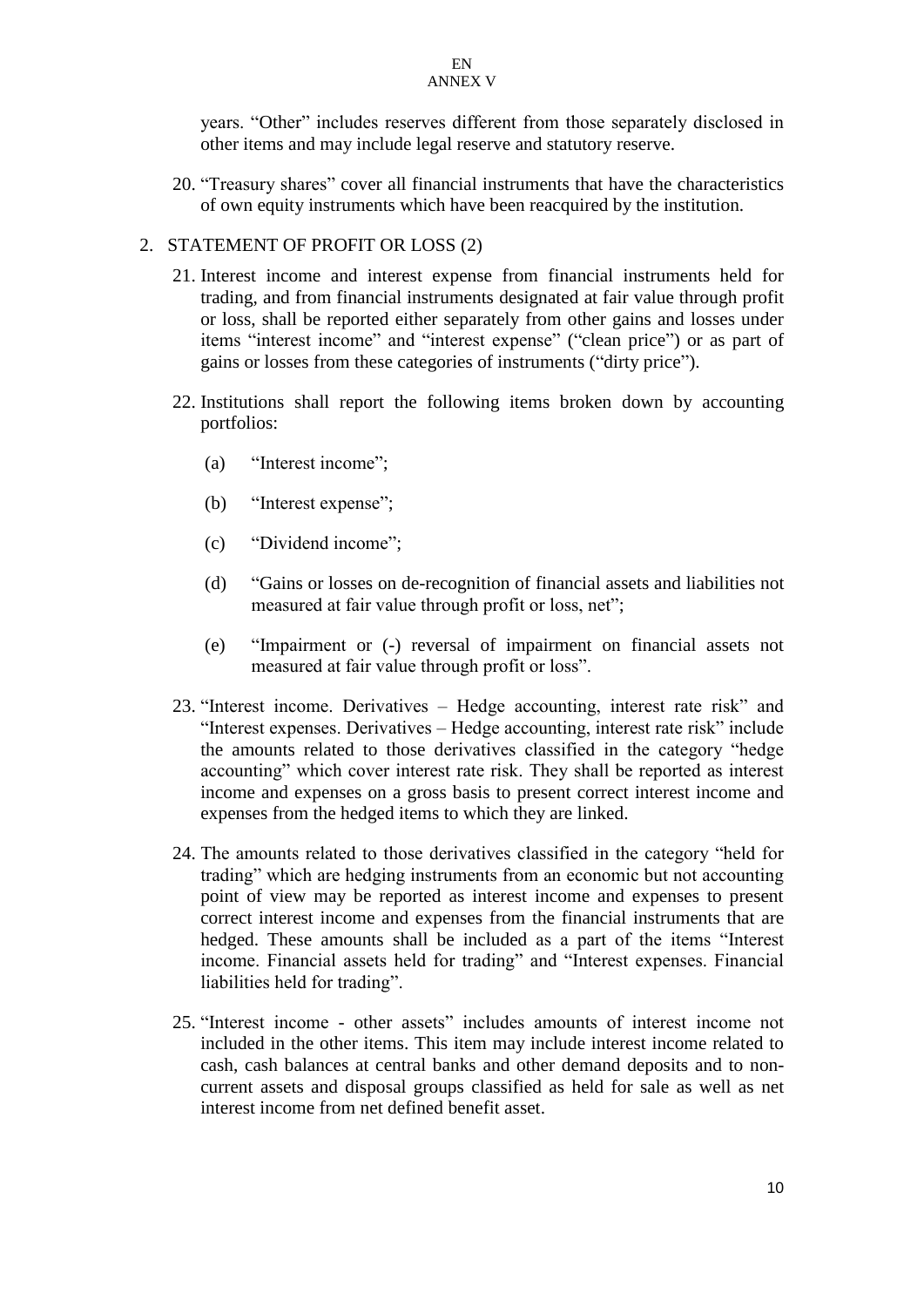- 26. "Interest expenses other liabilities" includes amounts of interest expenses not included in the other items. This item may include interest expenses related to liabilities included in disposal groups classified as held for sale, expenses derived from increases in the carrying amount of a provision reflecting the passage of time or net interest expenses from net defined benefit liabilities.
- 27. "Profit or loss from non-current assets and disposal groups classified as held for sale not qualifying as discontinued operations" includes profit or loss generated by non-current assets and disposal groups classified as held for sale not qualifying as discontinued operations.
- 28. Dividend income from financial assets held for trading and from financial assets designated at fair value through profit or loss shall be reported either as "dividend income" separately from other gains and losses from these categories or as part of gains or losses from these categories of instruments. Dividend income from subsidiaries, associates and joint ventures which are outside the scope of consolidation shall be reported within "Share of the profit or (-) loss of investments in subsidiaries, joint ventures and associates" and, according to IAS 28.10, the carrying amount of the investment shall be reduced for those accounted for under the equity method. Under IFRS, the gains or losses on de-recognition of investments in subsidiaries, joint ventures and associates shall be reported within "Share of the profit or (-) loss of investments in subsidiaries, joint ventures and associates".
- 29. Under IFRS or compatible National GAAP, impairment on "Financial assets at cost" includes impairment losses arising from the application of the impairment rules in IAS 39.66.
- 30. For "Gains or (-) losses from hedge accounting, net" institutions shall report fair value changes on hedging instruments and hedged items, including the result of ineffectiveness from cash flow hedges and from hedges of net investment in foreign operations.

#### 3. STATEMENT OF COMPREHENSIVE INCOME (3)

31. Under IFRS or compatible National GAAP, "Income tax relating to items that will not be reclassified" and "Income tax relating to items that may be reclassified to profit or (-) loss" [IAS 1.91 (b), IG6] shall be reported as separate line items.

## 4. BREAKDOWN OF FINANCIAL ASSETS BY INSTRUMENT AND BY COUNTERPARTY SECTOR (4)

- 32. Financial assets shall be broken down by instrument and where required by counterparty.
- 33. Under IFRS or compatible National GAAP, equity instruments shall be reported with a specific breakdown ("of which") to identify instruments measured at cost and specific counterparty sectors only. Under National GAAP based on BAD, equity instruments shall be reported with a specific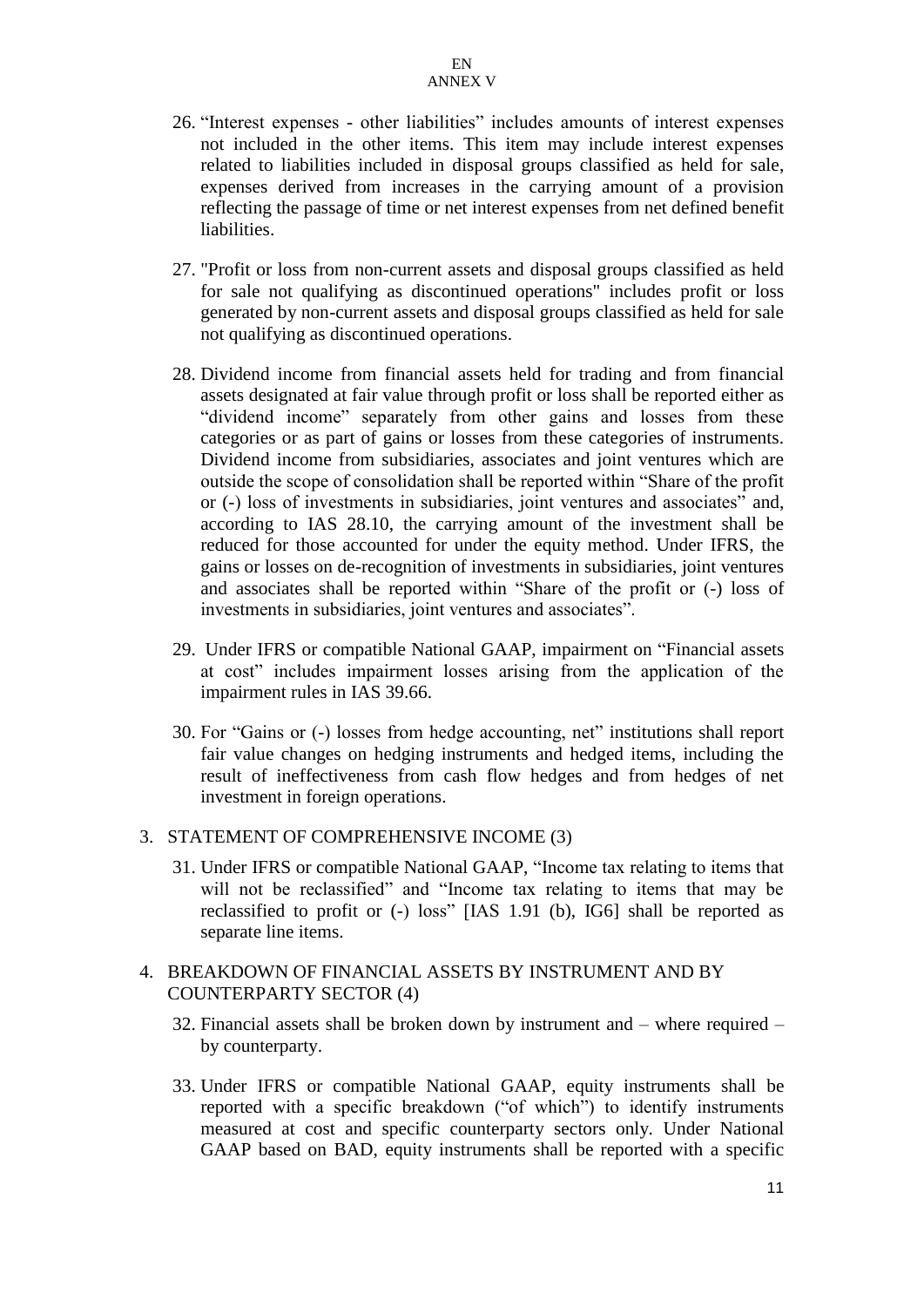breakdown ("of which") to identify unquoted and specific counterparty sectors only.

- 34. For available-for-sale financial assets institutions shall report the fair value of impaired assets and unimpaired assets respectively, and the cumulative amount of impairment losses recognised in profit or loss as at the reporting date. The sum of fair value of unimpaired assets and fair value of impaired assets shall be the carrying amount of these assets.
- 35. Under IFRS or compatible National GAAP, for financial assets classified as "Loans and receivables" or as "Held-to-maturity", the gross carrying amount of unimpaired assets and of impaired assets shall be reported. The allowances shall be broken down to "Specific allowances for financial assets, individually estimated", "Specific allowances for financial assets, collectively estimated" and "Collective allowances for incurred but not reported losses". Under National GAAP based on BAD, for financial assets classified as "nontrading non-derivative financial asset measured at a cost-based method", the gross carrying amount of unimpaired assets and of impaired assets shall be reported.
- 36. "Specific allowances for financial assets, individually estimated" shall include cumulative amount of impairment related to financial assets which have been assessed individually.
- 37. "Specific allowances for financial assets, collectively estimated" shall include the cumulative amount of collective impairment calculated on insignificant loans which are impaired on individual basis and for which the institution decides to use a statistical approach (portfolio basis). This approach does not preclude performing individual impairment evaluation of loans that are individually insignificant and thus to report them as specific allowances for financial assets, individually estimated.
- 38. "Collective allowances for incurred but not reported losses" shall include the cumulative amount of collective impairment determined on financial assets which are not impaired on individual basis. For "allowances for incurred but not reported losses", IAS 39.59(f), AG87 and AG90 may be followed.
- 39. The sum of unimpaired assets and impaired assets net of all the allowances shall be equal to the carrying amount.
- 40. Template 4.5 includes the carrying amount of "Loans and advances" and "Debt securities" that fall within the definition of "subordinated debt" in paragraph 54 of this Part.

#### 5. BREAKDOWN OF LOANS AND ADVANCES BY PRODUCT (5)

41. The "carrying amount" of loans and advances shall be reported by type of product net of allowances due to impairment. Balances receivable on demand classified as "Cash, cash balances at central banks and other demand deposits" shall also be reported in this template independently of the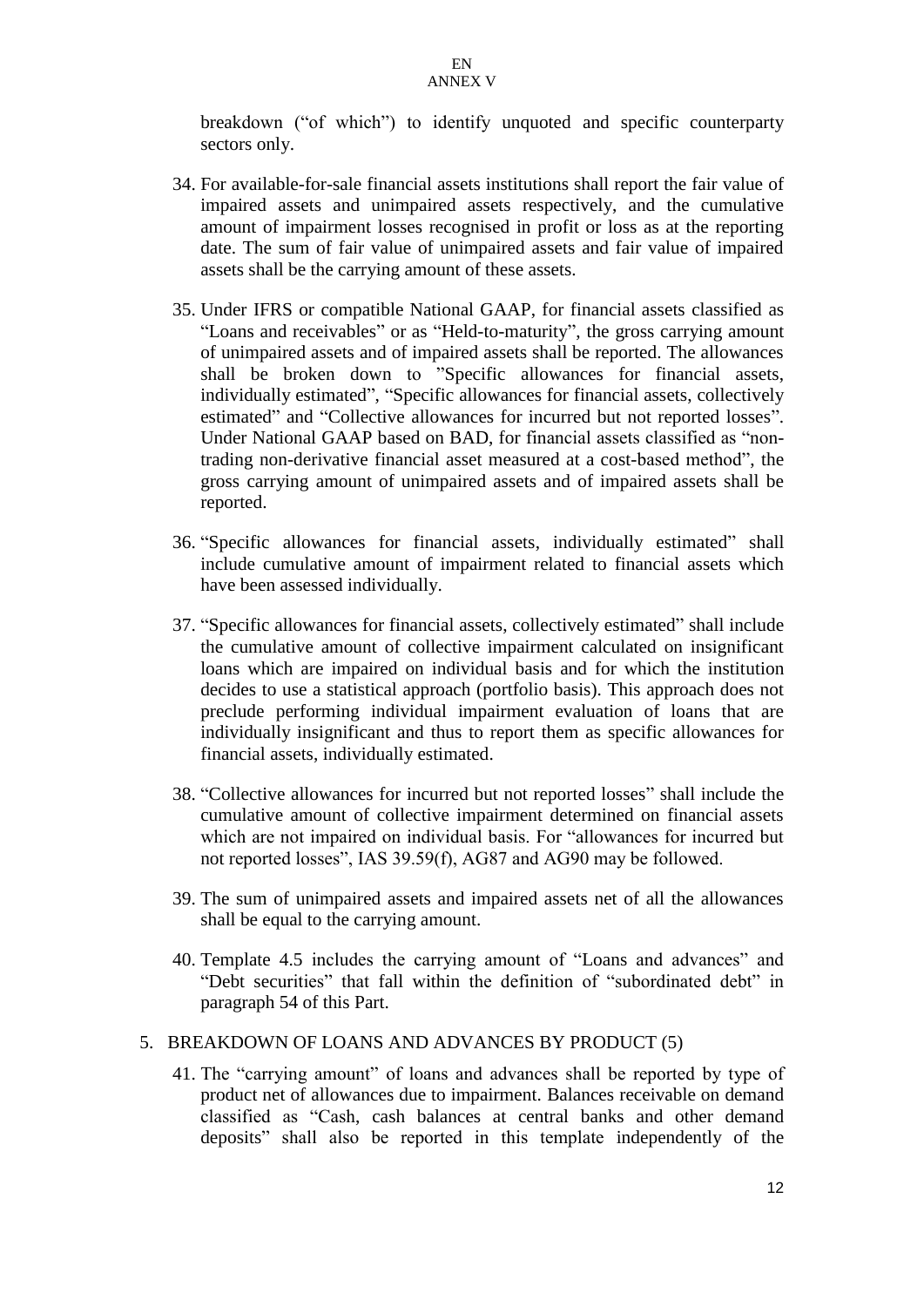"accounting portfolio" in which they are included shall be allocated to the following products:

- (a) "on demand (call) and short notice (current account)" include balances receivable on demand (call), at short notice, current accounts and similar balances which may include loans that are overnight deposits for the borrower, regardless of their legal form. It also includes "overdrafts" that are debit balances on current account balances;
- (b) "Credit card debt" includes credit granted either via delayed debit cards or via credit cards [ECB BSI Regulation];
- (c) "Trade receivables" include loans to other debtors granted on the basis of bills or other documents that give the right to receive the proceeds of transactions for the sale of goods or provision of services. This item includes all factoring transactions (both with and without recourse);
- (d) "Finance leases" include the carrying amount of finance lease receivables. Under IFRS or compatible National GAAP, "finance lease receivables" are as defined in IAS 17;
- (e) "Reverse repurchase loans" include finance granted in exchange for securities bought under repurchase agreements or borrowed under securities lending agreements;
- (f) "Other term loans" include debit balances with contractually fixed maturities or terms that are not included in other items;
- (g)"Advances that are not loans" include advances that cannot be classified as "loans" according to the ECB BSI Regulation. This item includes, among others, gross amounts receivable in respect of suspense items (such as funds that are awaiting investment, transfer, or settlement) and transit items (such as cheques and other forms of payment that have been sent for collection);
- (h) "Mortgage loans [Loans collateralized by immovable property]" include loans formally secured by immovable property collateral independently of their loan/collateral ratio (commonly referred as "loan-to-value");
- (i) "Other collateralized loans" include loans formally backed by collateral, independently of their loan/collateral ratio (so-called "loan-to-value"), other than "Loans collateralised by immovable property", "Finance leases" and "Reverse repurchase loans". This collateral includes pledges of securities, cash, and other collateral;
- (j) "Credit for consumption" includes loans granted mainly for the personal consumption of goods and services [ECB BSI Regulation];
- (k) "Lending for house purchase" includes credit extended to households for the purpose of investing in houses for own use and rental, including building and refurbishments [ECB BSI Regulation];
- (l) "Project finance loans" include loans that are recovered solely from the income of the projects financed by them.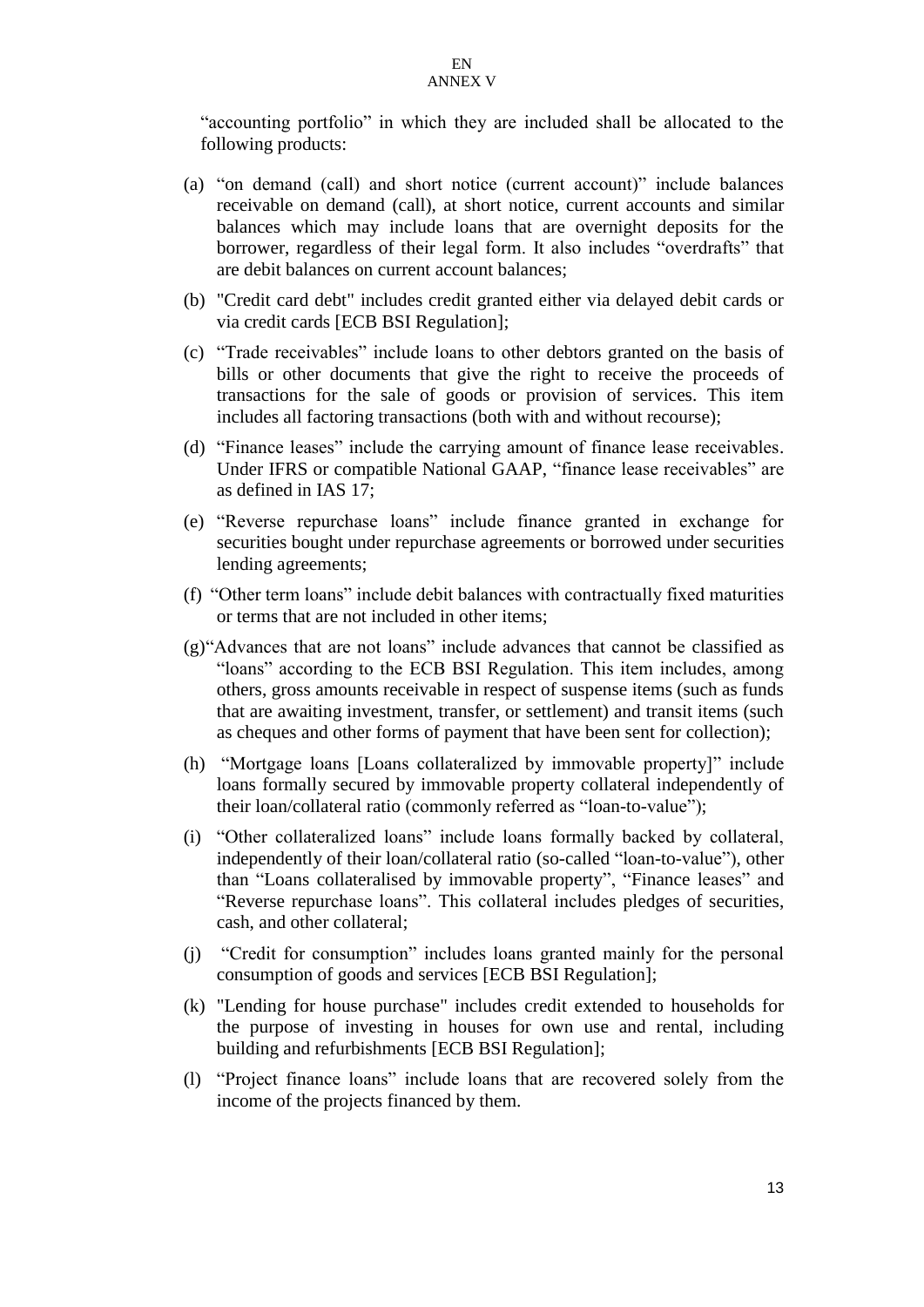## 6. BREAKDOWN OF LOANS AND ADVANCES TO NON-FINANCIAL CORPORATIONS BY NACE CODES (6)

- 42. Gross carrying amount of loans and advances to non-financial corporations shall be classified by sector of economic activities using codes in NACE Regulation ("NACE Codes") on the basis of the principal activity of the counterparty.
- 43. The classification of the exposures incurred jointly by more than one obligor shall be done in accordance with paragraph 36 of Part 1.
- 44. Reporting of NACE codes shall be done with the first level of disaggregation (by "section").
- 45. For debt instruments at amortised cost or at fair value through other comprehensive income, "Gross carrying amount" shall mean the carrying amount excluding "Accumulated impairment". For debt instruments at fair value through profit and loss, "Gross carrying amount" shall mean the carrying amount excluding "Accumulated changes in fair value due to credit risk".
- 46. "Accumulated impairment" shall be reported for financial assets at amortised cost or at fair value through other comprehensive income. "Accumulated changes in fair value due to credit risk" figures shall be reported for financial assets at fair value through profit or loss. "Accumulated impairment" shall include specific allowances for financial assets, individually and collectively estimated as defined in paragraphs 36 and 37 as well as "Collective allowances for incurred but not reported losses" as defined in paragraph 38, but do not include "Accumulated write-offs" amounts as defined in paragraph 49.

## 7. FINANCIAL ASSETS SUBJECT TO IMPAIRMENT THAT ARE PAST DUE OR IMPAIRED (7)

- 47. Debt instruments that are past due but not impaired at the reporting reference date shall be reported in the accounting portfolios subject to impairment. According to IFRS or compatible National GAAP, these accounting portfolios comprise the categories "Available for sale", "Loans and receivables", and "Held-to-maturity". According to National GAAP based on BAD, these accounting portfolios comprise also "Non-trading debt instruments measured at a cost-based method" and "Other non-trading nonderivative financial assets".
- 48. Assets qualify as past due when counterparties have failed to make a payment when contractually due. The whole amounts of such assets shall be reported and broken down according to the number of days of the oldest past due instalment. The past due analysis shall not include any impaired assets. The carrying amount of impaired financial assets shall be reported separately from the past due assets.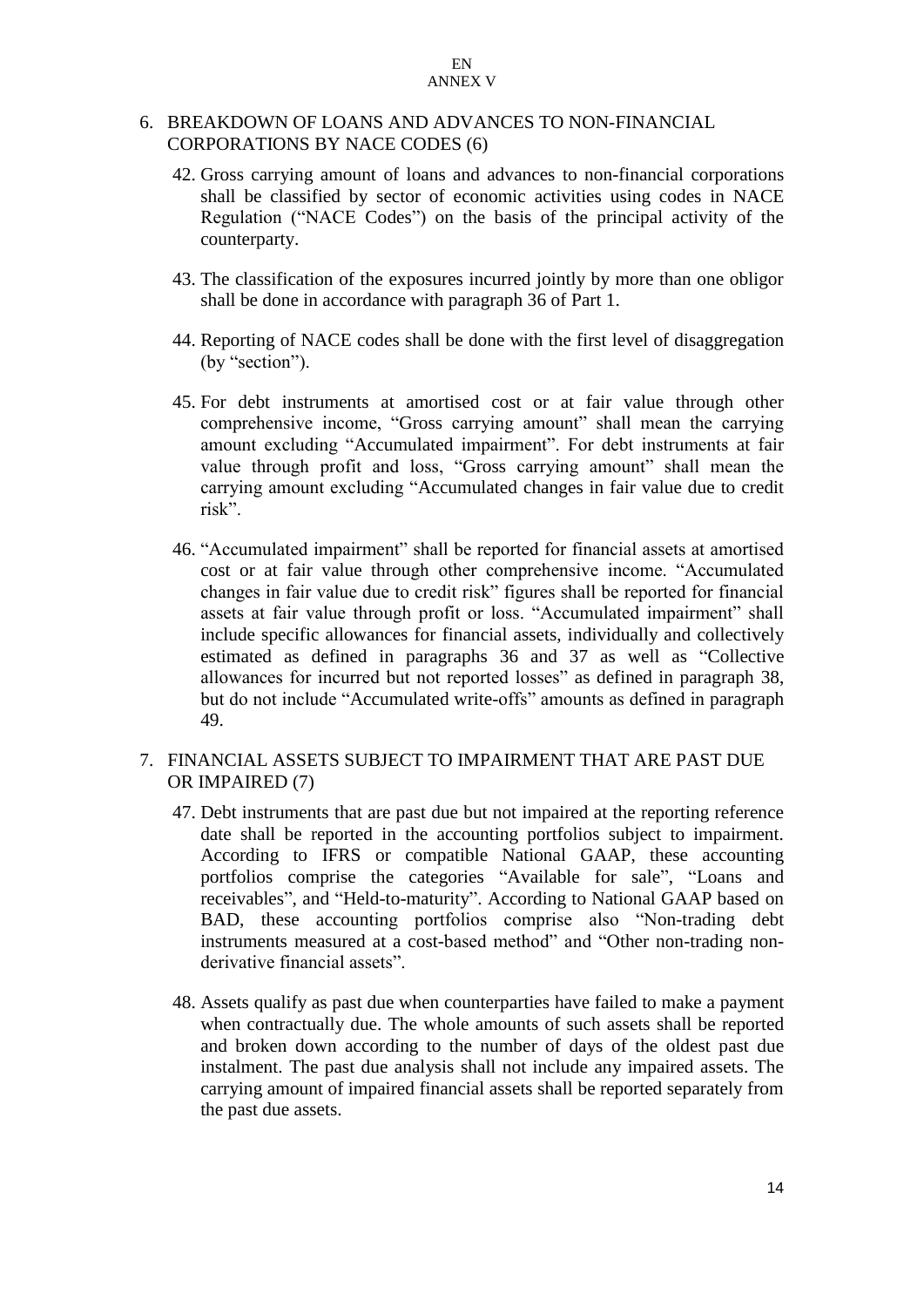- 49. The column "Accumulated write-offs" includes the cumulative amount of principal and past due interest of any debt instrument that the institution is no longer recognising because they are considered uncollectible, independently of the portfolio in which they were included. These amounts shall be reported until the total extinguishment of all the institution's rights (by expiry of the statute-of–limitations period, forgiveness or other causes) or until recovery.
- 50. "Write-offs" could be caused both by reductions of the carrying amount of financial assets recognised directly in profit or loss as well as by reductions in the amounts of the allowance accounts for credit losses taken against the carrying amount of financial assets .

## 8. BREAKDOWN OF FINANCIAL LIABILITIES (8)

- 51. As "Deposits" are defined in the same way as in the ECB BSI Regulation, regulated savings deposits shall be classified in accordance with the ECB BSI Regulation and distributed according to the counterparty. In particular, nontransferable sight savings deposits, which although legally redeemable at demand are subject to significant penalties and restrictions and have features that are very close to overnight deposits, are classified as deposits redeemable at notice.
- 52. "Debt securities issued" shall be disaggregated into the following type of products:
	- (a) "Certificates of deposits" are securities that enable the holders to withdraw funds from an account;
	- (b) "Asset backed securities" according to Article 4(1)(61) of CRR;
	- (c) "Covered Bonds" according to Article 129(1) of CRR;
	- (d) "Hybrid contracts" comprise contracts with embedded derivatives;
	- (e) "Other debt securities issued" includes debt securities not recorded in the previous lines and distinguishes convertible and non-convertible instruments.
- 53. "Subordinated financial liabilities" issued are treated in the same way as other financial liabilities incurred. Subordinated liabilities issued in the form of securities are classified as "Debt securities issued", whereas subordinated liabilities in the form of deposits are classified as "Deposits".
- 54. Template 8.2 includes the carrying amount of "Deposits" and "Debt securities issued" that meet the definition of subordinated debt classified by accounting portfolios. "Subordinated debt" instruments provide a subsidiary claim on the issuing institution that can only be exercised after all claims with a higher status have been satisfied [ECB BSI Regulation].
- 9. LOAN COMMITMENTS, FINANCIAL GUARANTEES AND OTHER COMMITMENTS (9)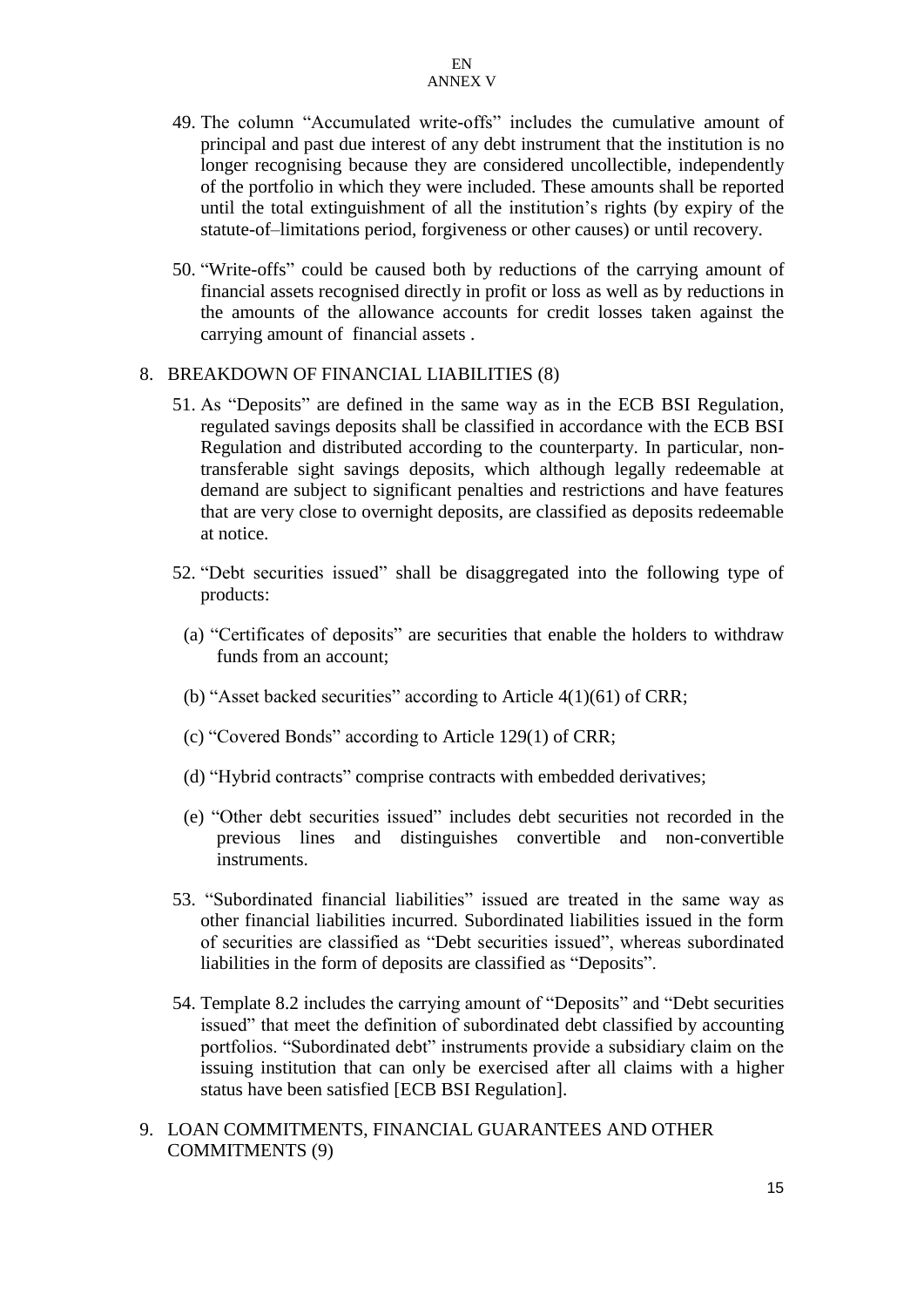- 55. Off-balance sheet exposures include the off-balance sheet items listed in Annex I of CRR. Off-balance sheet exposures shall be broken down in loan commitments given, financial guarantees given, and other commitments given.
- 56. Information on loan commitments, financial guarantees, and other commitments given and received include both revocable and irrevocable commitments.
- 57. "Loan commitments" are firm commitments to provide credit under prespecified terms and conditions, except those that are derivatives because they can be settled net in cash or by delivering or issuing another financial instrument. The following items of Annex I of CRR shall be classified as "Loan commitments":
	- (a) "Forward deposits".
	- (b) "Undrawn credit facilities" which comprise agreements to "lend" or provide "acceptance facilities" under pre-specified terms and conditions.
- 58. "Financial guarantees" are contracts that require the issuer to make specified payments to reimburse the holder of a loss it incurs, because a specified debtor fails to make payment when due in accordance with the original or modified terms of a debt instrument. Under IFRS or compatible National GAAP, these contracts meet the IAS 39.9 and IFRS 4.A definition of financial guarantee contracts. The following items of Annex I of CRR shall be classified as "financial guarantees":
	- (a) "Guarantees having the character of credit substitute";
	- (b) "Credit derivatives" that meet the definition of financial guarantee;
	- (c) "Irrevocable standby letters of credit having the character of credit substitutes";
- 59. "Other commitments" includes the following items of Annex I of CRR:
	- (a) "Unpaid portion of partly-paid shares and securities";
	- (b) "Documentary credits issued or confirmed";
	- (c) Trade finance Off-balance sheet items;
	- (d) "Documentary credits in which underlying shipment acts as collateral and other self-liquidating transactions";
	- (e) "Warranties and indemnities" (including tender and performance bonds) and "guarantees not having the character of credit substitutes";
	- (f) "Shipping guarantees, customs and tax bonds";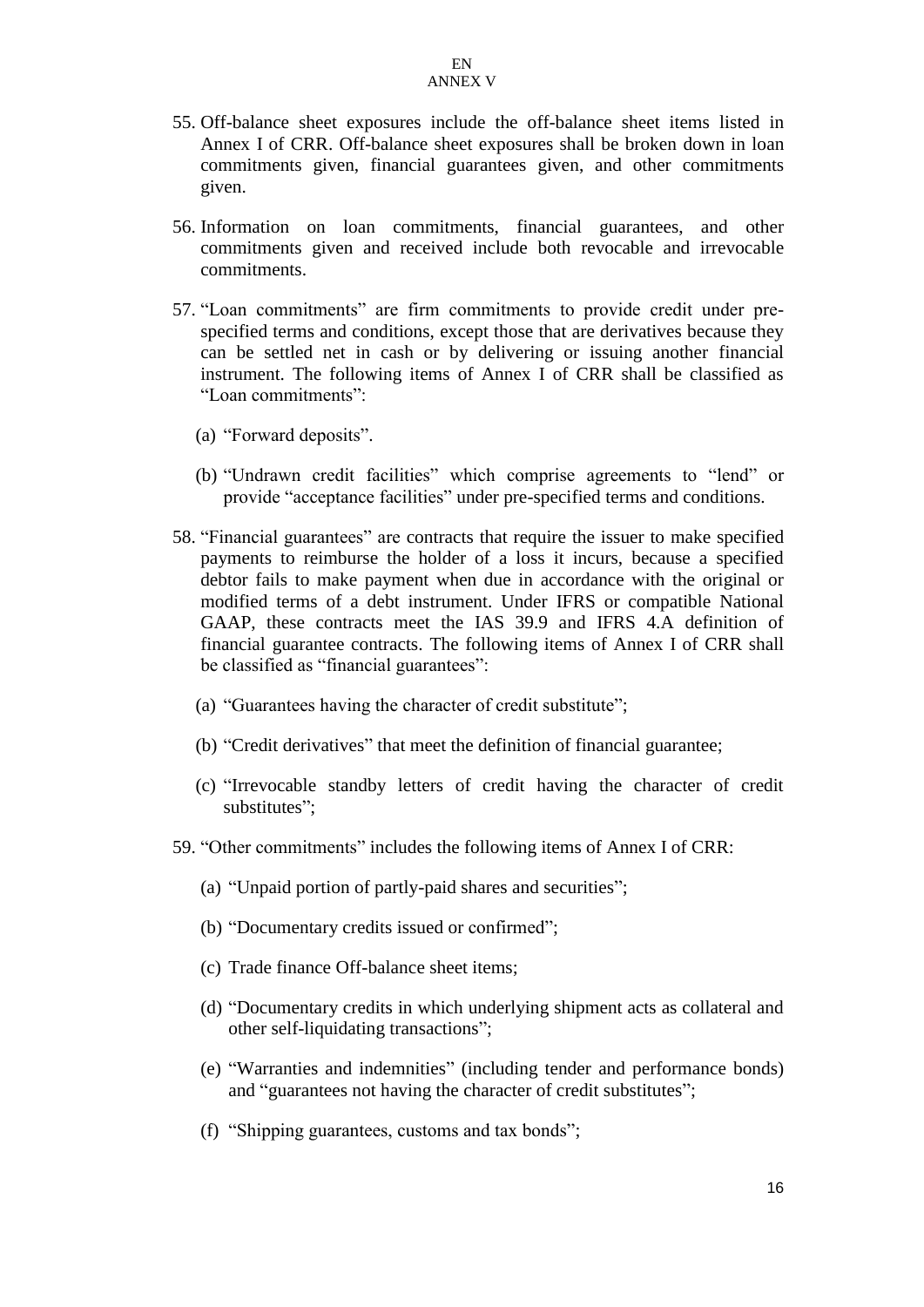- (g) Note issuance facilities (NIFs) and revolving underwritings facilities (RUFs);
- (h) "Undrawn credit facilities" which comprise agreements to "lend" or provide "acceptance facilities" when the terms and conditions are not prespecified;
- (i) "Undrawn credit facilities" which comprise agreements to "purchase securities" or "provide guarantees";
- (j) "Undrawn credit facilities for tender and performance guarantees";
- (k) "Other off-balance sheet items" in Annex I of CRR.
- 60. Under IFRS or compatible National GAAP, the following item are recognised in the balance sheet and, consequently, should not be reported as off-balance sheet exposures:
	- (a) "Credit derivatives" that do not meet the definition of financial guarantees are "derivatives" under IAS 39;
	- (b) "Acceptances" are obligations by an institution to pay on maturity the face value of a bill of exchange, normally covering the sale of goods. Consequently, they are classified as "trade receivables" on the balance sheet;
	- (c) "Endorsements on bills" that do not meet the criteria for de-recognition under IAS 39;
	- (d) "Transactions with recourse" that do not meet the criteria for derecognition under IAS 39;
	- (e) "Assets purchased under outright forward purchase agreements" are "derivatives" under IAS 39;
	- (f) "Asset sale and repurchase agreements as defined in Article 12 (3) and (5) of Directive 86/635/EEC". In these contracts, the transferee has the option, but not the obligation, to return the assets at a price agreed in advance on a date specified (or to be specified). Therefore, these contracts meet the definition of derivatives under IAS 39.9.
- 61. "of which: defaulted" shall include the nominal amount of those loan commitments, financial guarantees and other commitments given whose counterparty has incurred in default according to Article 178 of CRR.
- 62. For off-balance sheet exposures, the "Nominal amount" is the amount that best represents the institution's maximum exposure to credit risk without taking account of any collateral held or other credit enhancements. In particular, for financial guarantees given, the nominal amount is the maximum amount the entity could have to pay if the guarantee is called on. For loan commitments, the nominal amount is the undrawn amount that the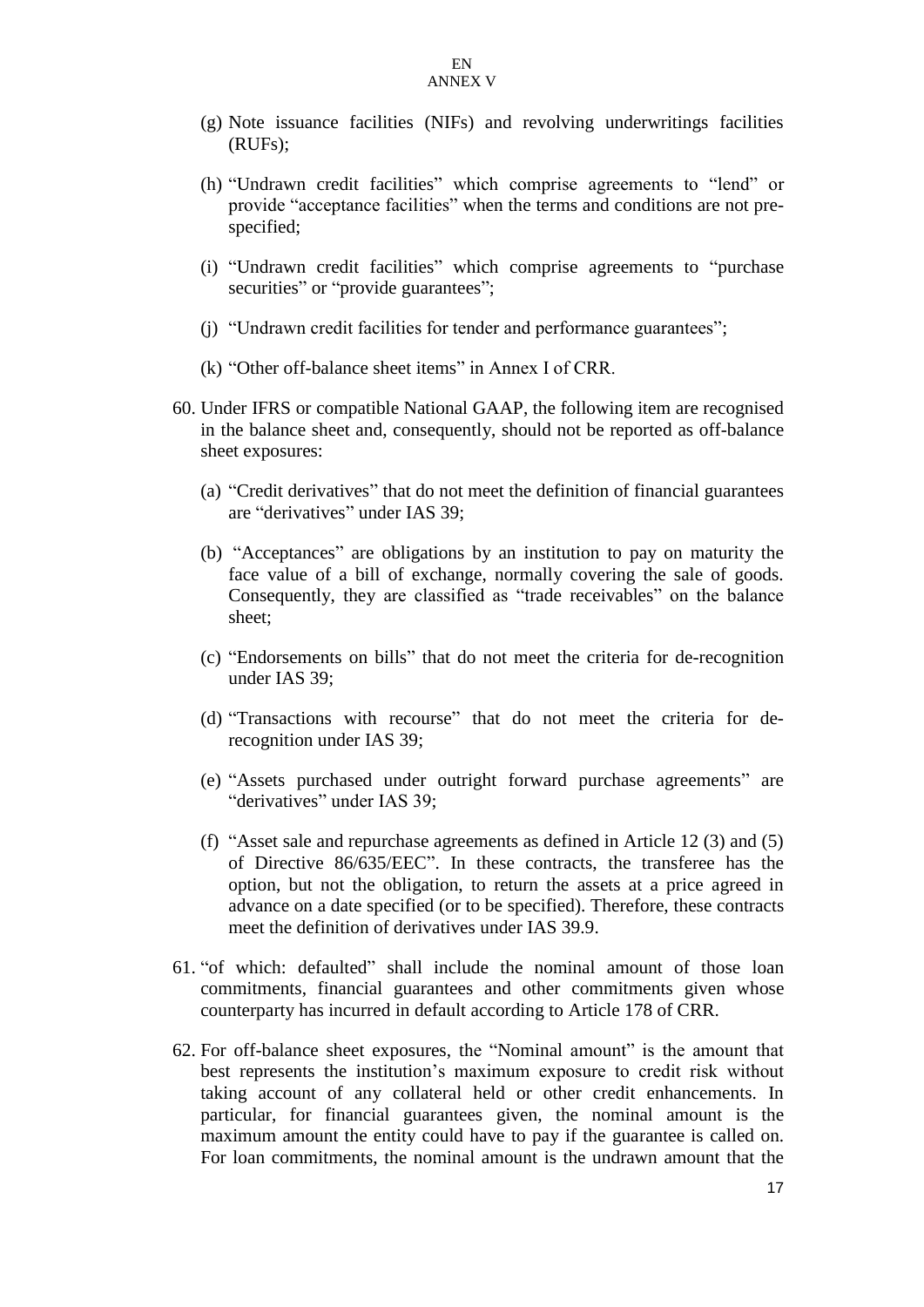institution has committed to lend. Nominal amounts are exposure values before applying conversion factors and credit risk mitigation techniques.

63. In template 9.2, for loan commitments received, the nominal amount is the total undrawn amount that the counterparty has committed to lend to the institution. For other commitments received the nominal amount is the total amount committed by the other party in the transaction. For financial guarantees received, the "maximum amount of the guarantee that can be considered" is the maximum amount the counterparty could have to pay if the guarantee is called on. When a financial guarantee received has been issued by more than one guarantor, the guaranteed amount shall be reported only once in this template; the guaranteed amount shall be allocated to guarantor that is more relevant for the mitigation of credit risk.

#### 10. DERIVATIVES (10 AND 11)

- 64. The carrying amount and the notional amount of the derivatives held for trading and the derivatives held for hedge accounting shall be reported broken down by type of underlying risk, type of market (over-the-counter versus organised markets) and type of product.
- 65. Institutions shall report the derivatives held for hedge accounting broken down by type of hedge.
- 66. Derivatives included in hybrid instruments which have been separated from the host contract shall be reported in templates 10 and 11 according to the nature of the derivative. The amount of the host contract is not included in these templates. However, if the hybrid instrument is measured at fair value through profit or loss, the contract as a whole shall be included in the category of held for trading or financial instruments designated at fair value through profit or loss (and, thus, the embedded derivatives are not reported in 10 and 11).

#### **10.1. Classification of derivatives by type of risk**

- 67. All derivatives shall be classified into the following risk categories:
	- (a) Interest rate: Interest rate derivatives are contracts related to an interestbearing financial instrument whose cash flows are determined by referencing interest rates or another interest rate contract such as an option on a futures contract to purchase a Treasury bill. This category is restricted to those deals where all the legs are exposed to only one currency's interest rate. Thus it excludes contracts involving the exchange of one or more foreign currencies such as cross-currency swaps and currency options, and other contracts whose predominant risk characteristic is foreign exchange risk, which are to be reported as foreign exchange contracts. Interest rate contracts include forward rate agreements, single-currency interest rate swaps, interest rate futures, interest rate options (including caps, floors, collars and corridors), interest rate swaptions and interest rate warrants.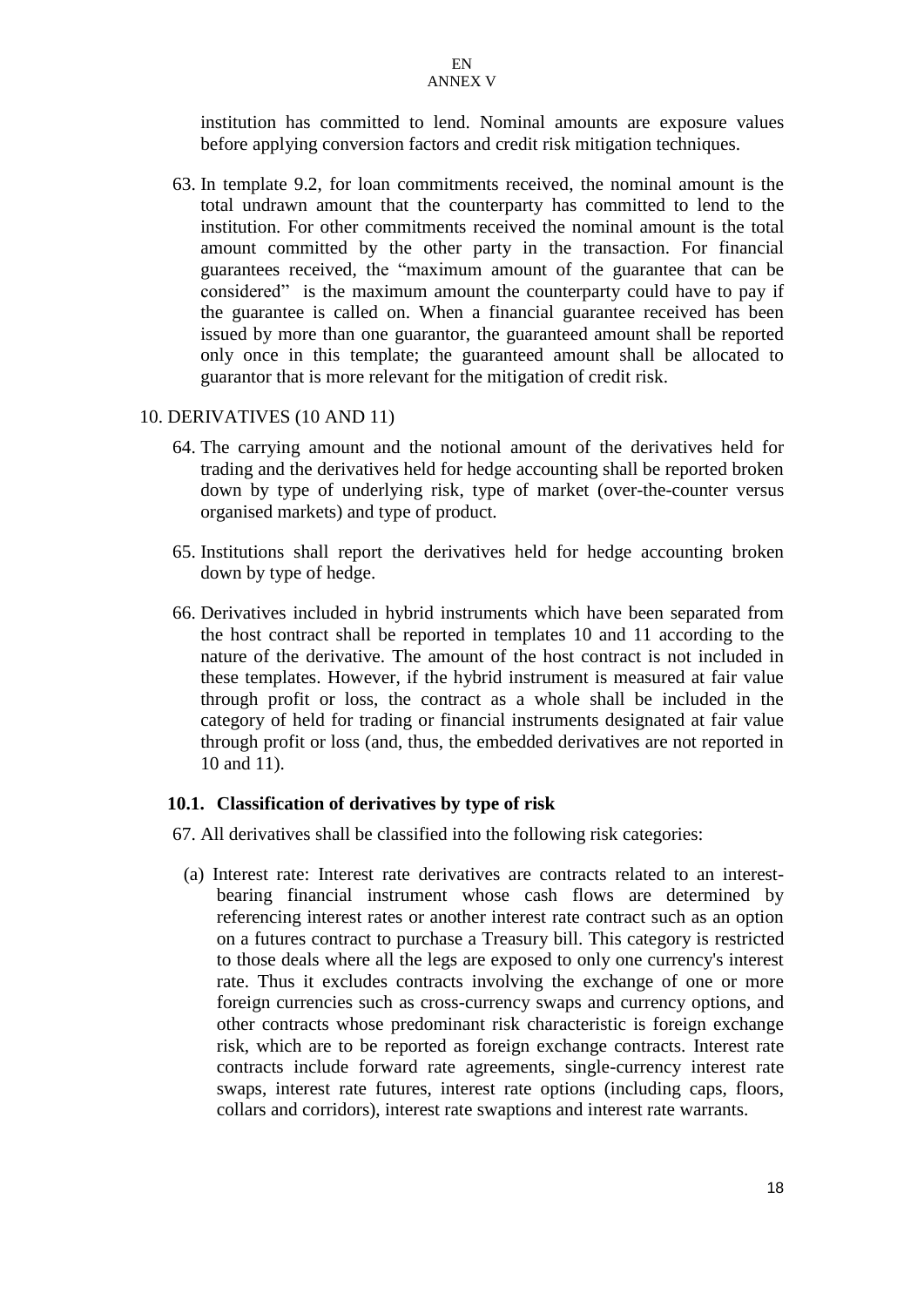- (b) Equity: Equity derivatives are contracts that have a return, or a portion of their return, linked to the price of a particular equity or to an index of equity prices.
- (c) Foreign exchange and gold: These derivatives include contracts involving the exchange of currencies in the forward market and the exposure to gold. They therefore cover outright forwards, foreign exchange swaps, currency swaps (including cross-currency interest rate swaps), currency futures, currency options, currency swaptions and currency warrant. Foreign exchange derivatives include all deals involving exposure to more than one currency, whether in interest rates or exchange rates. Gold contracts include all deals involving exposure to that commodity.
- (d) Credit: Credit derivatives are contracts that do not meet the definition of financial guarantees and in which the payout is linked primarily to some measure of the creditworthiness of a particular reference credit. The contracts specify an exchange of payments in which at least one of the two legs is determined by the performance of the reference credit. Payouts can be triggered by a number of events, including a default, a rating downgrade or a stipulated change in the credit spread of the reference asset.
- (e) Commodity: These derivatives are contracts that have a return, or a portion of their return, linked to the price of, or to a price index of, a commodity such as a precious metal (other than gold), petroleum, lumber or agricultural products.
- (f) Other: These derivatives are any other derivative contracts, which do not involve an exposure to foreign exchange, interest rate, equity, commodity or credit risk such as climatic derivatives or insurance derivatives.
- 68. When a derivative is influenced by more than one type of underlying risk, the instrument shall be allocated to the most sensitive type of risk. For multiexposure derivatives, in cases of uncertainty, the deals shall be allocated according to the following order of precedence:
	- (a) Commodities: All derivatives transactions involving a commodity or commodity index exposure, whether or not they involve a joint exposure in commodities and any other risk category which may include foreign exchange, interest rate or equity, shall be reported in this category.
	- (b) Equities: With the exception of contracts with a joint exposure to commodities and equities, which are to be reported as commodities, all derivatives transactions with a link to the performance of equities or equity indices shall be reported in the equity category. Equity deals with exposure to foreign exchange or interest rates should be included in this category.
	- (c) Foreign exchange and gold: This category includes all derivatives transactions (with the exception of those already reported in the commodity or equity categories) with exposure to more than one currency, be it pertaining either to interest-bearing financial instruments or exchange rates.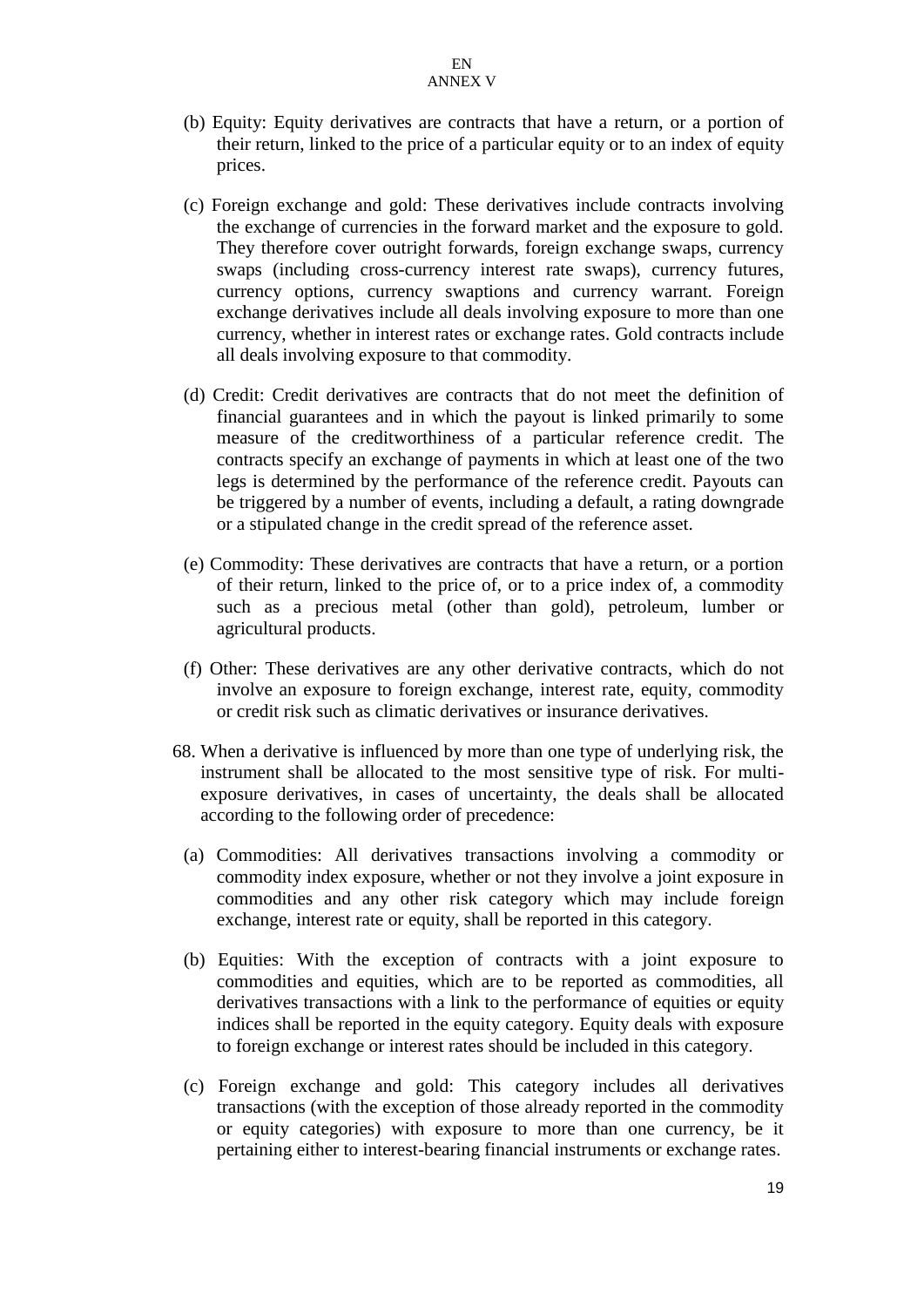#### **10.2. Amounts to be reported for derivatives**

- 69. The "carrying amount" for all derivatives (hedging or trading) is the fair value. Derivatives with a positive fair value (above zero) are "financial assets" and derivatives with a negative fair value (below zero) are "financial liabilities". The "carrying amount" shall be reported separately for derivatives with a positive fair value ("financial assets") and for those with a negative fair value ("financial liabilities"). At the date of initial recognition, a derivative is classified as "financial asset" or "financial liability" according to its initial fair value. After initial recognition, as the fair value of a derivative increases or decreases, the terms of the exchange may become either favourable to the institution (and the derivative is classified as "financial asset") or unfavourable (and the derivative is classified as "financial liability").
- 70. The "Notional amount" is the gross nominal of all deals concluded and not yet settled at the reference date. In particular, the following shall be taken account to determine the notional amount:
- (a) For contracts with variable nominal or notional principal amounts, the basis for reporting is the nominal or notional principal amounts at the reference date;
- (b) The notional amount value to be reported for a derivative contract with a multiplier component is the contract effective notional amount or par value;
- (c) Swaps: The notional amount of a swap is the underlying principal amount upon which the exchange of interest, foreign exchange or other income or expense is based;
- (d) Equity and commodity-linked contracts: The notional amount to be reported for an equity or commodity contract is the quantity of the commodity or equity product contracted for purchase or sale multiplied by the contract price of a unit. The notional amount to be reported for commodity contracts with multiple exchanges of principal is the contractual amount multiplied by the number of remaining exchanges of principal in the contract;
- (e) Credit derivatives: The contract amount to be reported for credit derivatives is the nominal value of the relevant reference credit;
- (f) Digital options have a predefined payoff which can be either a monetary amount or a number of contracts of an underlying. The notional amount for digital options is defined as either the predefined monetary amount or the fair value of the underlying at the reference date.
- 71. The column "Notional amount" of derivatives includes, for each line item, the sum of the notional amounts of all contracts in which the institution is counterparty, independently of whether the derivatives are considered assets or liabilities on the face of the balance sheet. All notional amounts shall be reported regardless whether the fair value of derivatives is positive, negative or equal to zero. Netting among the notional amounts is not allowed.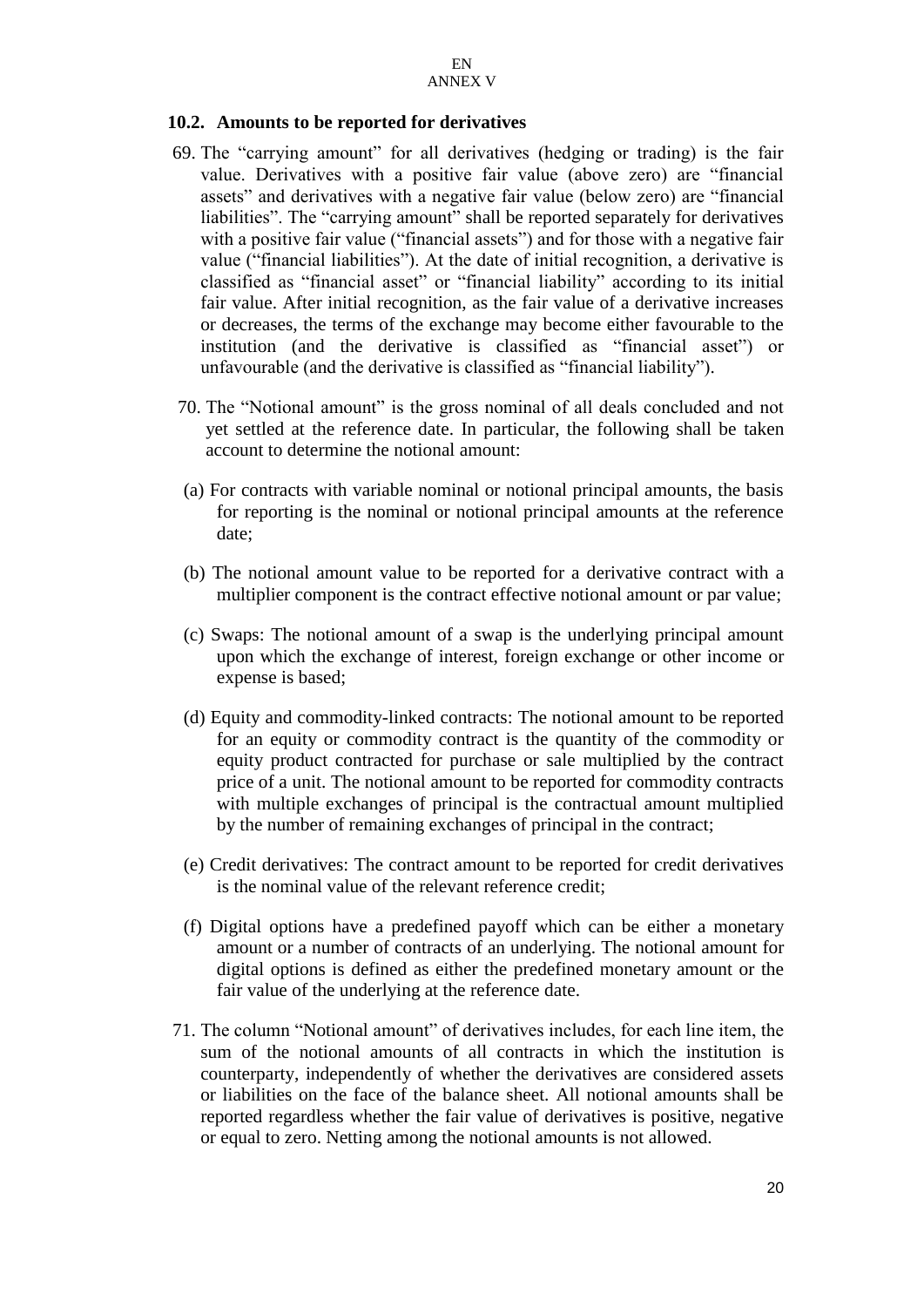72. The "Notional amount" shall be reported by "total" and by "of which: sold" for the line items: "OTC options", "Organised market options", "Commodity" and "Other". The item "of which sold" includes the notional amounts (strike price) of the contracts in which the counterparties (option holders) of the institution (option writer) have the right to exercise the option and for the items related to credit risk derivatives, the notional amounts of the contracts in which the institution (protection seller) has sold (gives) protection to their counterparties (protection buyers).

#### **10.3. Derivatives classified as "economic hedges"**

- 73. Derivatives that are not effective hedging instruments in accordance with IAS 39 should be included in the "held for trading" portfolio. This applies also to derivatives held for hedging purposes not meeting the requirements in IAS 39 to be effective hedging instruments as well as to derivatives linked to unquoted equity instruments whose fair value cannot be measured reliably.
- 74. Derivatives "held for trading" that meet the definition of "economic hedges" shall be reported separately for each type of risk. The item "economic hedges" includes those derivatives that are classified as "held for trading" but they are not part of the trading book as defined in Article 4(1)(86) of CRR. This item does not include derivatives for proprietary trading.

#### **10.4. Breakdown of derivatives by counterparty sector**

- 75. The carrying amount and the total notional amount of derivatives held for trading, and also of derivatives held for hedge accounting, which are traded in the OTC market, shall be reported by counterparty using the following categories:
	- (a) "credit institutions",
	- (b) "other financial corporations", and
	- (c) "rest" comprising all other counterparties.
- 76. All OTC derivatives, without regarding the type of risk to which they are related, shall be broken down by these counterparties. Counterparty breakdown for credit risk derivatives refers to the sector where the counterparty of the institution in the contract (buyer or seller of protection) is allocated.

#### 11. MOVEMENTS IN ALLOWANCES FOR CREDIT LOSSES AND IMPAIRMENT OF EQUITY INSTRUMENTS (12)

77. "Increases due to amounts set aside for estimated loan losses during the period" shall be reported when, for the main category of assets or the counterparty, the estimation of the impairment for the period result in the recognition of net expenses; that is, for the given category or counterparty, the increases in the impairment for the period exceed the decreases. "Decreases due to amounts reversed for estimated loan losses during the period" shall be reported when, for the main category of assets or counterparty, the estimation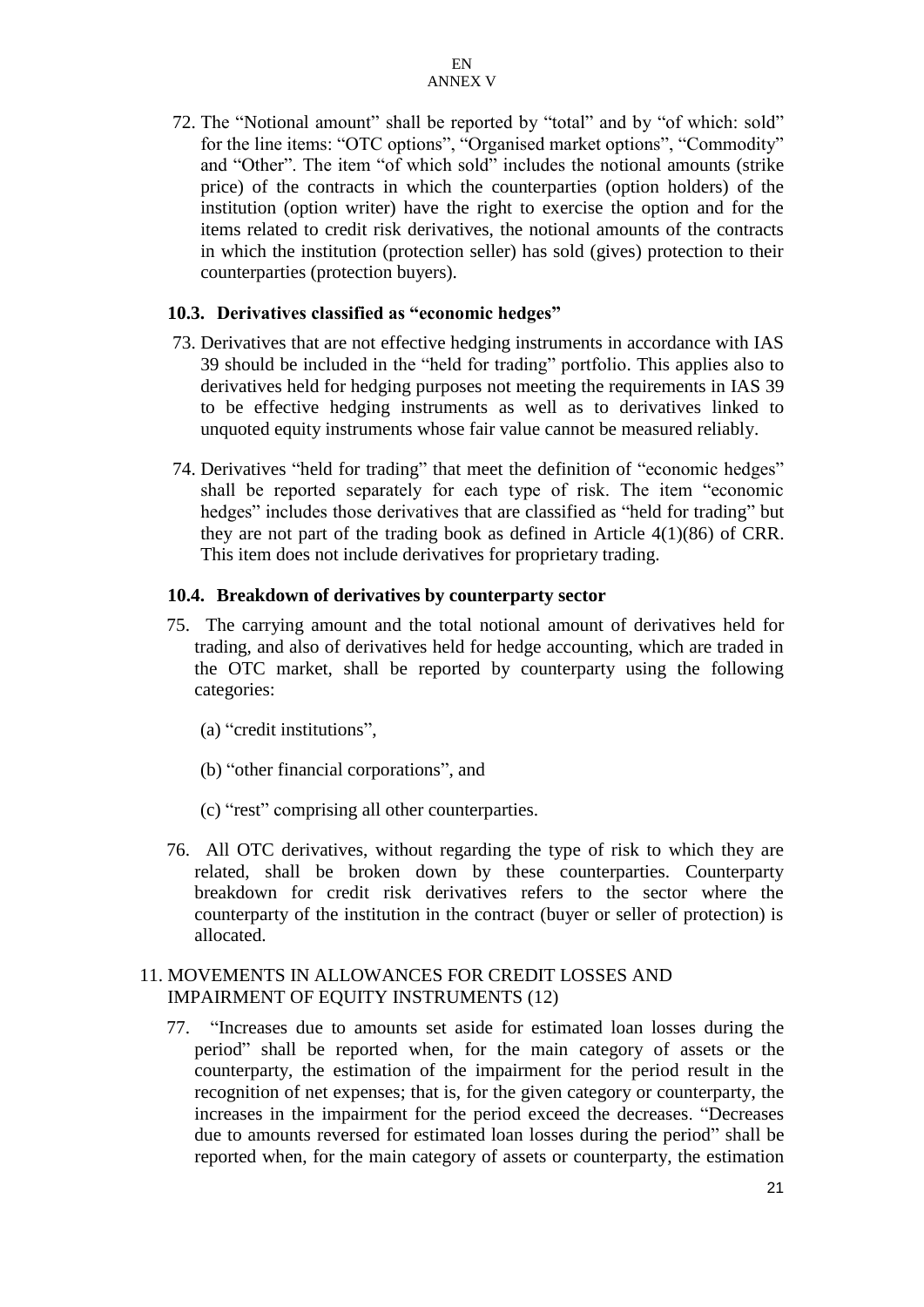of the impairment for the period result in the recognition of net income; that is, for the given category or counterparty, the decreases in the impairment for the period exceed the increases.

78. As explained in paragraph 50 of this Part, "write-offs" may be done either by recognising directly in the statement of profit or loss the reduction in the amount of the financial asset (without using an allowance account) or by reducing the amount of the allowance accounts related to a financial asset. "Decreases due to amounts taken against allowances" means decreases in the accumulated amount of allowances due to "write-offs" made during the period because the related debt instruments are considered uncollectible. "Value adjustments recorded directly to the statement of profit or loss" are "writeoffs" made during the period directly against the amount of the related financial asset.

#### 12. COLLATERAL AND GUARANTEES RECEIVED (13)

#### **12.1. Breakdown of loans and advances by collateral and guarantees (13.1)**

- 79. The pledges and guarantees backing the loans and advances shall be reported by type of pledges: mortgage loans and other collateralised loans, and by financial guarantees. The loans and advances shall be broken down by counterparties.
- 80. In template 13.1, the "maximum amount of the collateral or guarantee that can be considered" shall be reported. The sum of the amounts of a financial guarantee and/or collateral shown in the related columns of template 13.1 shall not exceed the carrying amount of the related loan.
- 81. For reporting loans and advances according to the type of pledge the following definitions shall be used:
	- (a) within "Mortgage loans [Loans collateralised by immovable property]", "Residential" includes loans secured by residential immovable property and "Commercial" loans secured by pledges of commercial immovable property; in both cases as defined in CRR;
	- (b) within "Other collateralised loans", "Cash [Debt instruments issued]" includes pledges of deposits in or debt securities issued by the institution, and "Rest" includes pledges of other securities or assets. The term institution must be understood here as referring to the institution providing the debt security to be used as collateral (which issues it actually) and receiving the loan and advance; not to the reporting institution, which is the one which receives the collateral and grants the loan and advance;
	- (c) "Financial guarantees received" include contracts that require the issuer to make specified payments to reimburse the institution of a loss it incurs, because a specified debtor fails to make payment when due in accordance with the original or modified terms of a debt instrument.
- 82. For loans and advances that have simultaneously more than one type of collateral or guarantee, the amount of the "Maximum collateral/guarantee that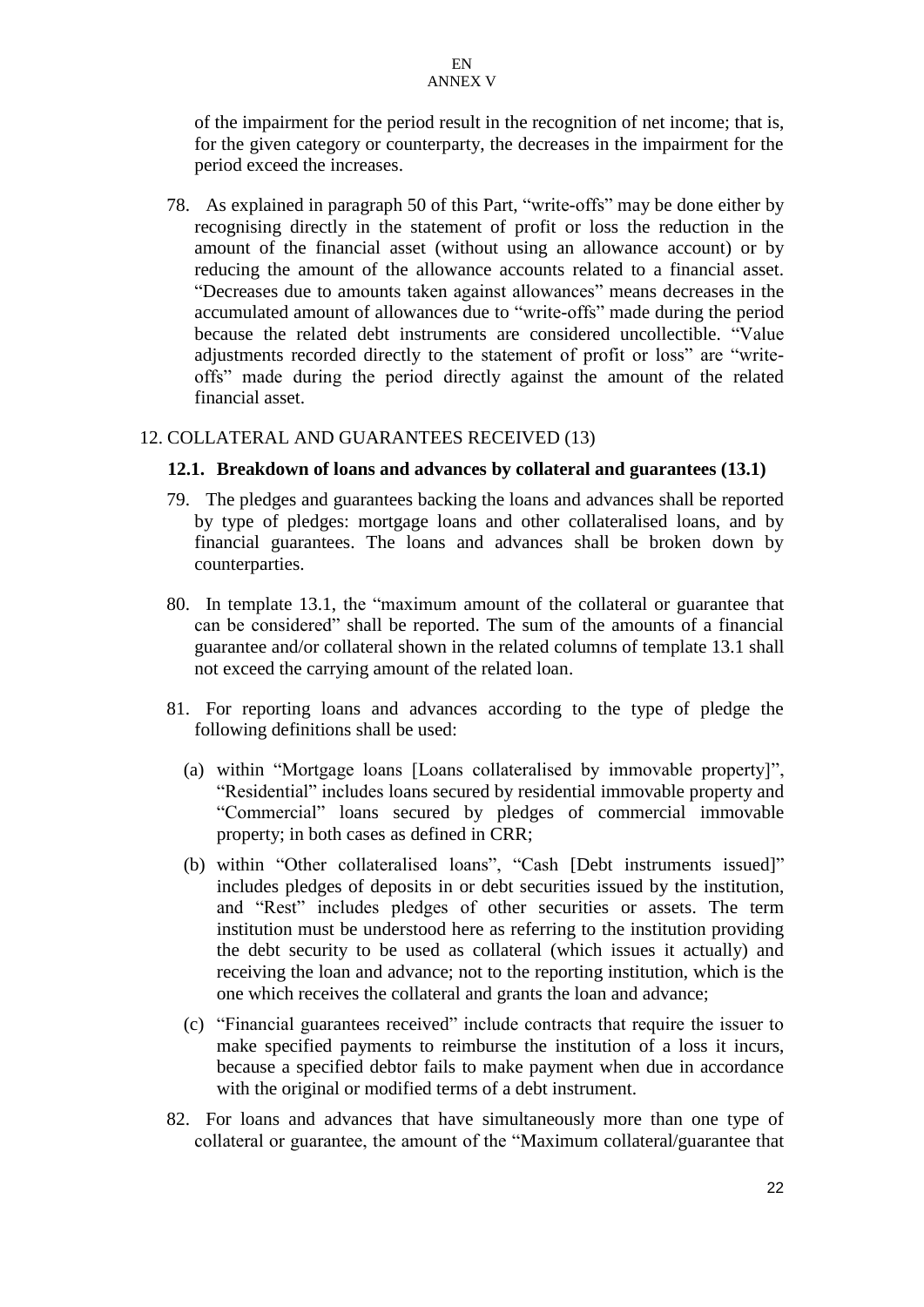can be considered" shall be allocated according to its quality starting from the one with the best quality.

## **12.2. Collateral obtained by taking possession during the period [held at the reporting date] (13.2)**

83. This template includes the carrying amount of the collateral that has been obtained between the beginning and the end of the reference period and that remain recognised in the balance sheet at the reference date.

## **12.3. Collateral obtained by taking possession [tangible assets] accumulated (13.3)**

84. "Foreclosure [tangible assets]" is the cumulative carrying amount of tangible assets obtained by taking possession of collateral that remains recognised in the balance sheet at the reference date excluding those classified as "Property, plant and equipment".

## 13. FAIR VALUE HIERARCHY: FINANCIAL INSTRUMENTS AT FAIR VALUE (14)

- 85. Institutions shall report the value of financial instruments measured at fair value according to the hierarchy provided by in IFRS 13.72.
- 86. "Change in fair value for the period" shall include gains or losses from remeasurements in the period of the instruments that continue to exist at the reporting date. These gains and losses are reported as for inclusion in the statement of profit or loss; thus, the amounts reported are before taxes.
- 87. "Accumulated change in fair value before taxes" shall include the amount of gains or losses from re-measurements of the instruments accumulated from the initial recognition to the reference date.

## 14. DERECOGNITION AND FINANCIAL LIABILITIES ASSOCIATED WITH TRANSFERRED FINANCIAL ASSETS (15)

- 88. Template 15 includes information on transferred financial assets of which part or all do not qualify for de-recognition, and financial assets entirely derecognised for which the institution retains servicing rights.
- 89. The associated liabilities shall be reported according to the portfolio in which the related transferred financial assets were included in the assets side and not according to the portfolio in which they were included in the liability side.
- 90. The column "Amounts derecognised for capital purposes" includes the carrying amount of the financial assets recognised for accounting purposes but derecognised for prudential purposes because the institution is treating them as securitisation positions for capital purposes in accordance with Article 109 of CRR since significant credit risk has been transferred according to the articles 243 and 244 of CRR.
- 91. "Repurchase agreements" ("repos") are transactions in which the institution receives cash in exchange for financial assets sold at a given price under a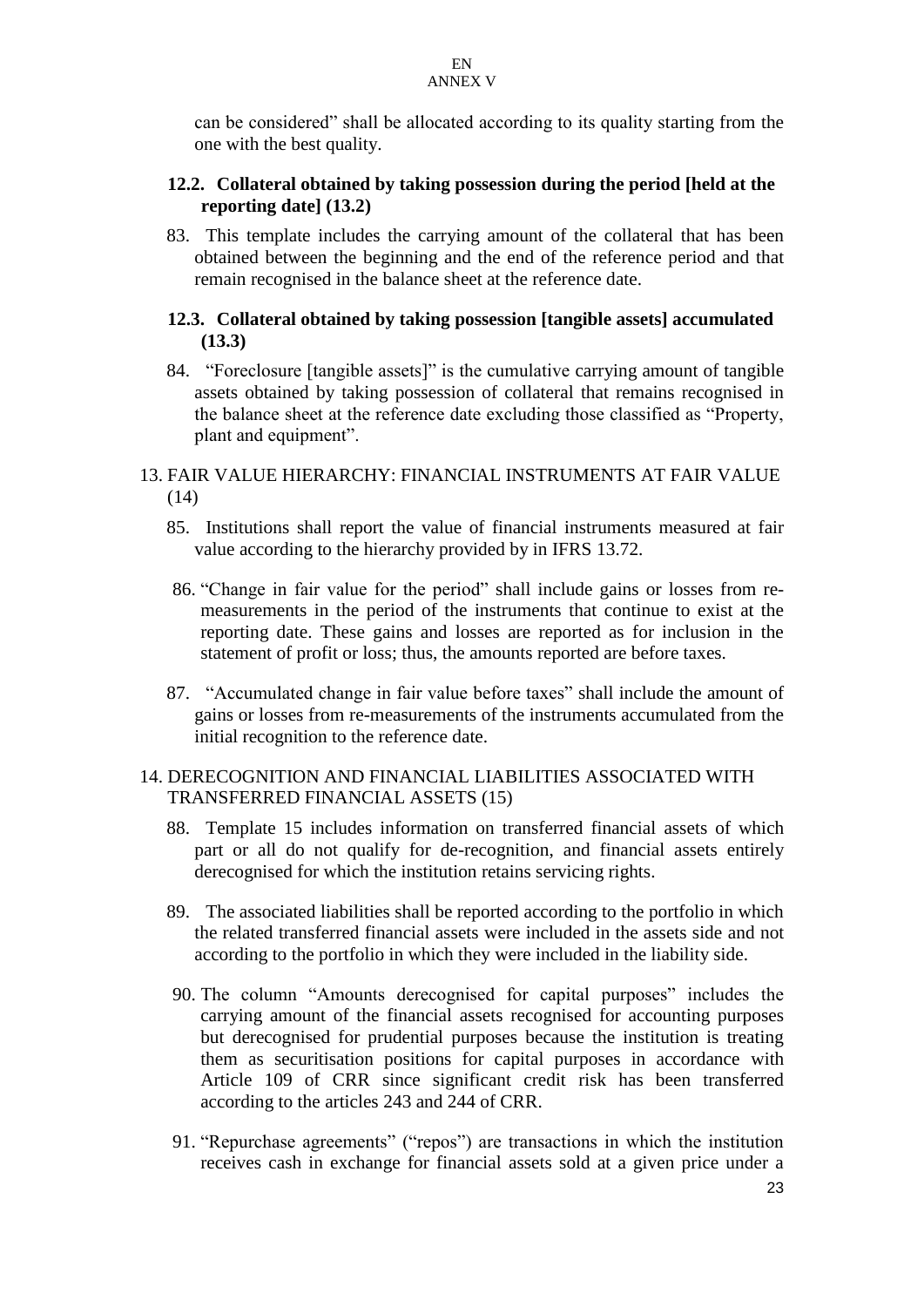commitment to repurchase the same (or identical) assets at a fixed price on a specified future date. Transactions involving the temporary transfer of gold against cash collateral shall also be considered "Repurchase agreements" ("repos"). Amounts received by the institution in exchange for financial assets transferred to a third party ("temporary acquirer") shall be classified under "repurchase agreements" where there is a commitment to reverse the operation and not merely an option to do so. Repurchase agreements also include repo-type operations which may include:

- (a) Amounts received in exchange for securities temporarily transferred to a third party in the form of securities lending against cash collateral;
- (b) Amounts received in exchange for securities temporarily transferred to a third party in the form of sale/buy-back agreement.
- 92. "Repurchase agreements" ("repos") and "reverse repurchase loans" ("reverse repos") involve cash received or loaned out by the institution.
- 93. In a securitisation transaction, when the transferred financial assets are derecognized, institutions shall declare the gains (losses) generated by the item within the income statement corresponding to the "accounting portfolios" in which the financial assets were included prior to their de-recognition.

## 15. BREAKDOWN OF SELECTED STATEMENT OF PROFIT OR LOSS ITEMS (16)

94. For selected items of the income statement further breakdowns of gains (or income) and losses (or expenses) shall be reported.

#### **15.1. Interest income and expenses by instrument and counterparty sector (16.1)**

- 95. The interests shall be broken down both by interest income on financial and other assets and interest expenses on financial and other liabilities. Interest income on financial assets includes interest income on derivatives held for trading, debt securities, and loans and advances. Interest expenses on financial liabilities includes interest expenses on derivatives held for trading, deposits, debt securities issued and other financial liabilities. For the purpose of template 16.1, short positions shall be considered within other financial liabilities. All instruments in the various portfolios are taken into account except those included in the items "Derivatives - Hedge accounting" not used to hedge interest rate risk.
- 96. Interest on derivatives held for trading includes the amounts related to those derivatives held for trading which qualify as "economic hedges" that are included as interest income or expenses to correct the income and expense of the hedged financial instruments from an economic but not accounting point of view.
- **15.2. Gains or losses on de-recognition of financial assets and liabilities not measured at fair value through profit or loss by instrument (16.2)**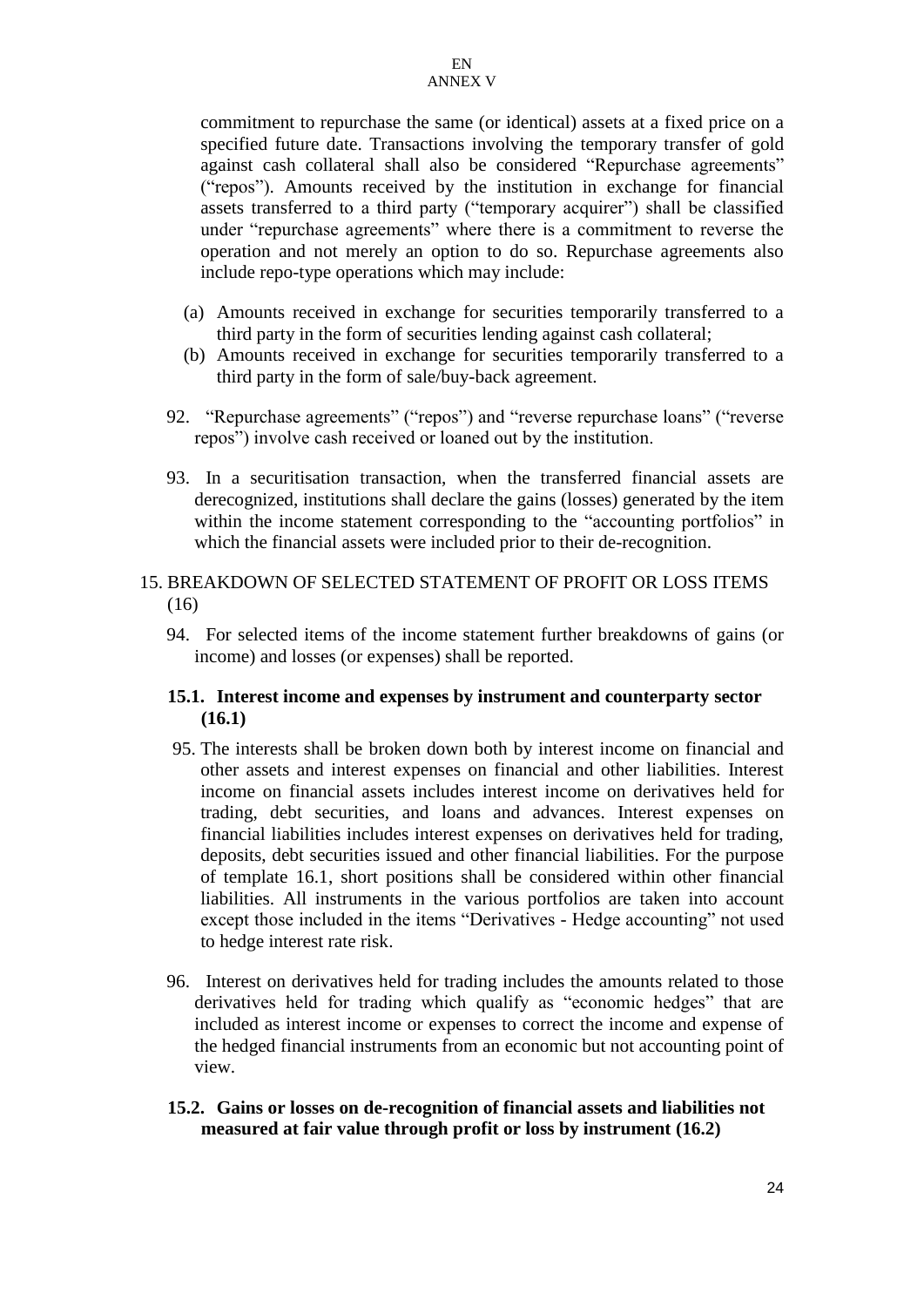97. Gains and losses on de-recognition of financial assets and financial liabilities not measured at fair value through profit or loss shall be broken down by type of financial instrument and by accounting portfolio. For each item, the net realised gain or loss stemming from the derecognised transaction shall be reported. The net amount represents the difference between realised gains and realised losses.

## **15.3. Gains or losses on financial assets and liabilities held for trading by instrument (16.3)**

98. Gains and losses on financial assets and liabilities held for trading shall be broken down by type of instrument; each item of the breakdown is the net realised and unrealised amount (gains minus losses) of the financial instrument.

## **15.4. Gains or losses on financial assets and liabilities held for trading by risk (16.4)**

- 99. Gains and losses on financial assets and financial liabilities held for trading shall also be broken down by type of risk; each item of the breakdown is the net realised and unrealised amount (gains minus losses) of the underlying risk (interest rate, equity, foreign exchange, credit, commodity and other) associated to the exposure, including related derivatives. Gains and losses from exchange differences shall be included in the item in which the rest of gains and losses arising from the converted instrument are included. Gains and losses on assets and liabilities other than derivatives shall be included as follows:
	- (a) Interest rate instruments: including trading of loans and advances, deposits and debt securities (held or issued);
	- (b) Equity instruments: including trading of shares, quotas of UCITS and other equity instruments;
	- (c) Foreign exchange trading: including exclusively trading on foreign exchanges;
	- (d) Credit risk instruments: including trading of credit link notes;
	- (e) Commodities: this item includes only derivatives because commodities held with trading intent shall be reported under "Other assets" not under "Financial assets held for trading".
	- (f) Other: including trading of financial instruments which cannot be classified in other breakdowns.

#### **15.5. Gains or losses on financial assets and liabilities designated at fair value to profit or loss by instrument (16.5)**

100. Gains and losses on financial assets and liabilities designated at fair value through profit or loss shall be broken down by type of instrument. Institutions shall report the net realised and unrealised and the amount of change in fair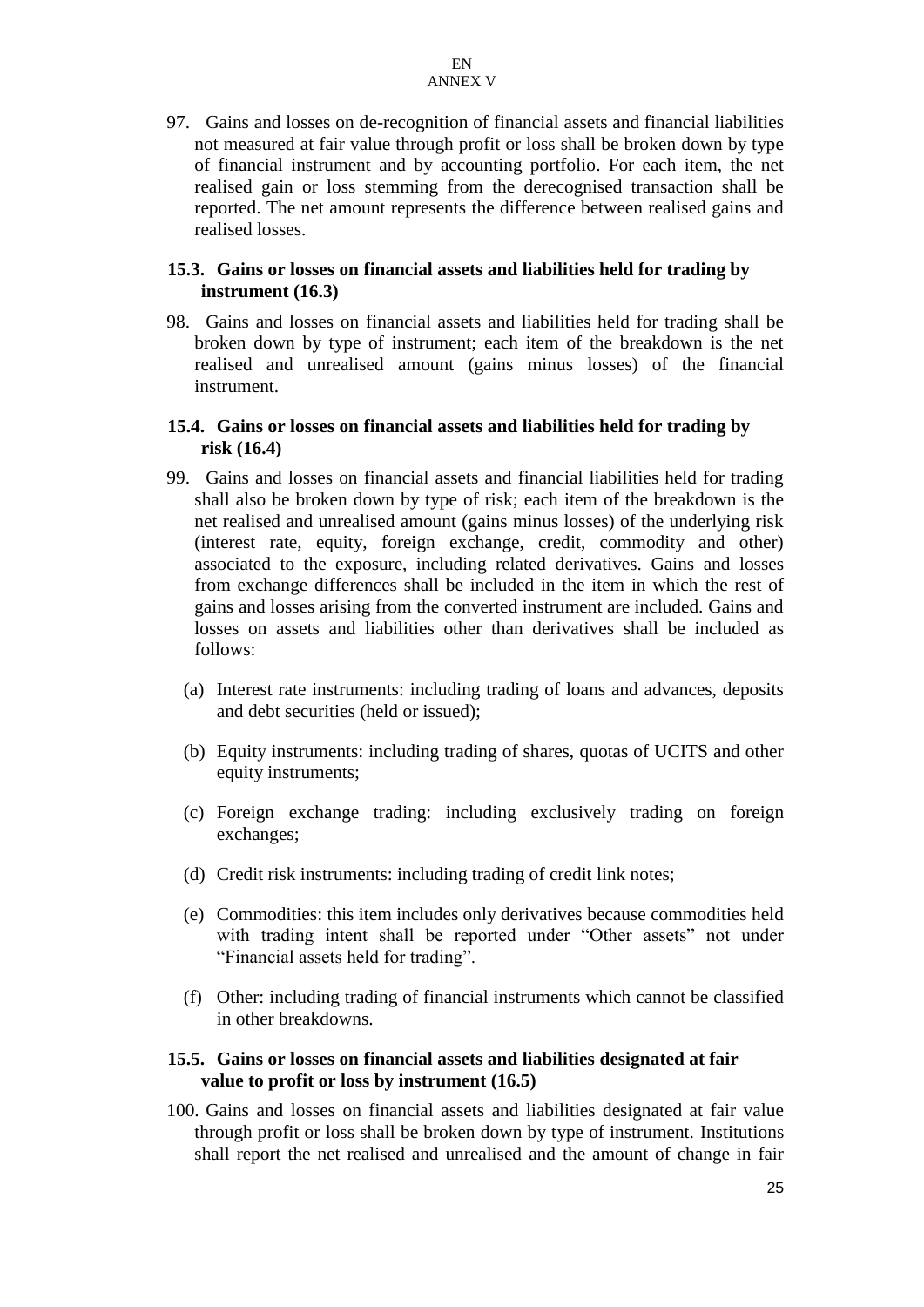value in the period due to changes in the credit risk (own credit risk of the borrower or issuer).

## **15.6. Gains or losses from hedge accounting (16.6)**

101. Gains and losses from hedge accounting shall be broken down by type of hedge accounting: fair value hedge, cash flow hedge and hedge of net investments in foreign operations. Gains and losses related to fair value hedge shall be broken down between the hedging instrument and the hedged item.

#### **15.7. Impairment on financial and non-financial assets (16.7)**

102. "Additions" shall be reported when, for the accounting portfolio or main category of assets, the estimation of the impairment for the period results in recognition of net expenses. "Reversals" shall be reported when, for the accounting portfolio or main category of assets, the estimation of the impairment for the period result in the recognition of net income.

## 16. RECONCILIATION BETWEEN ACCOUNTING AND CRR SCOPE OF CONSOLIDATION (17)

- 103. "Accounting scope of consolidation" includes the carrying amount of assets, liabilities and equity as well as the nominal amounts of the off-balance sheet exposures prepared using the accounting scope of consolidation; that is, including in the consolidation insurance undertakings and non-financial corporations.
- 104. In this template, the item "Investments in subsidiaries, joint ventures and associates" shall not include subsidiaries as with the accounting scope of consolidation all subsidiaries are fully consolidated
- 105. "Assets under reinsurance and insurance contracts" shall include assets under reinsurance ceded as well as, if any, assets related to insurance and reinsurance contracts issued.
- 106. Liabilities under insurance and reinsurance contracts" shall include liabilities under insurance and reinsurance contracts issued.

#### 17. GEOGRAPHICAL BREAKDOWN (20)

- 107. Template 20 shall be reported when the institution exceeds the threshold described in Article  $5.1(a)(iv)$ . The geographical breakdown by location of the activities in templates 20.1 to 20.3 distinguishes between "domestic activities" and "non-domestic activities". "Location" means the jurisdiction of incorporation of the legal entity which has recognized the corresponding asset or liability; for branches, it means the jurisdiction of its residence. For these purposes, "Domestic" shall include the activities recognised in Member State where the institution is located.
- 108. Templates 20.4 to 20.7 contain information "country-by-country" on the basis of the residence of the immediate counterparty. The breakdown provided shall include exposures or liabilities with residents in each foreign country in which the institution has exposures. Exposures or liabilities with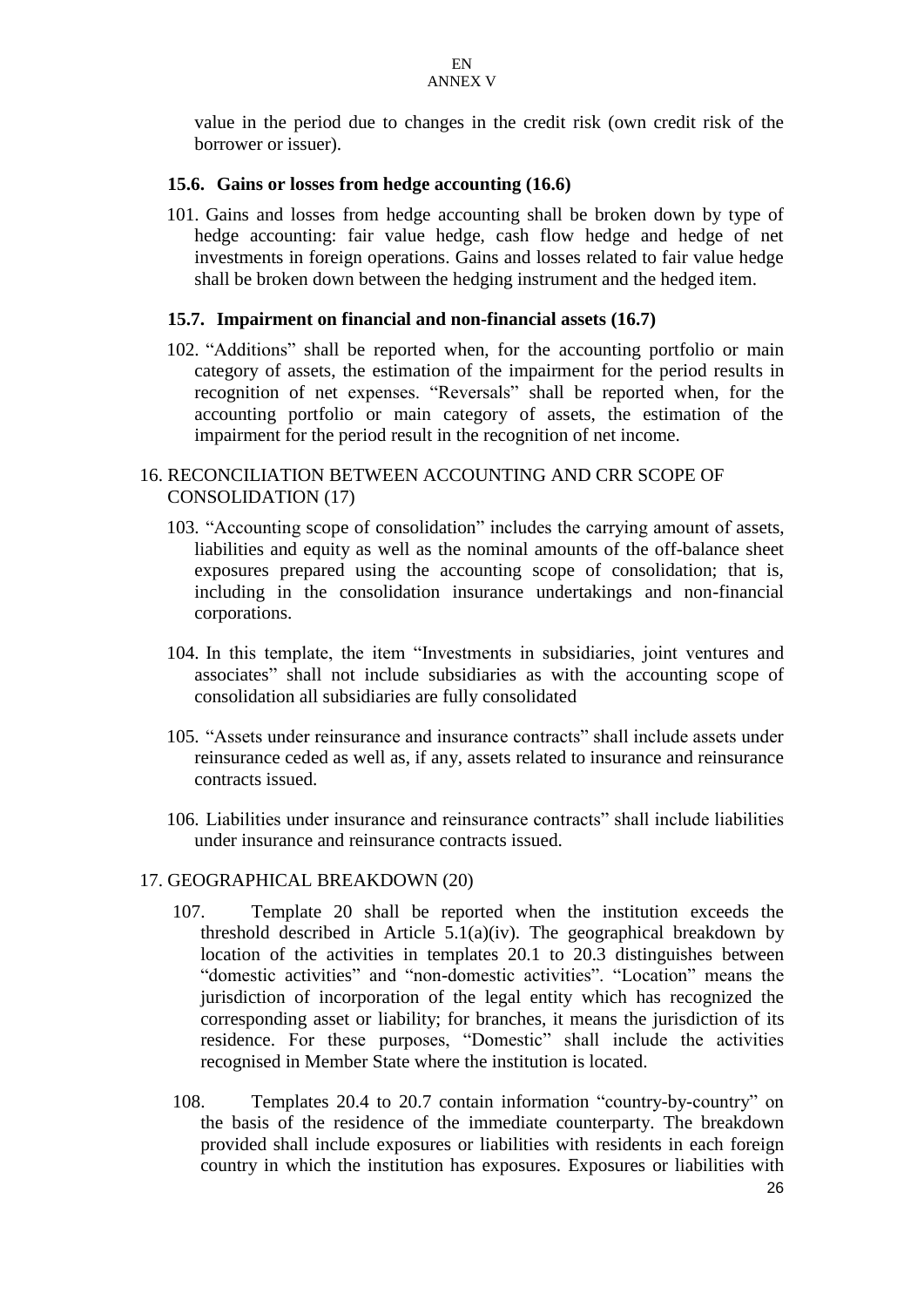supranational organisations shall not be assigned to the country of residence of the institution but to the geographical area "Other countries".

109. In template 20.4 for debt instruments, "gross carrying amount" shall be reported as defined in paragraph 45 of Part 2. For derivatives and equity instruments, the amount to be reported is the carrying amount. "Of which: Non-performing" loans and advances shall be reported as defined in paragraphs 145 to157 of this Annex. Debt forbearance comprises all "debt" contracts for the purpose of template 19 to which forbearance measures, as defined in paragraphs 163 to 179 of this Annex, are extended. Template 20.7 shall be reported with the classification by NACE Codes on a "country-bycountry" basis. NACE Codes shall be reported with the first level of disaggregation (by "section").

## 18. TANGIBLE AND INTANGIBLE ASSETS: ASSETS SUBJECT TO OPERATING LEASE (21)

- 110. For the purposes of the calculation of the threshold in Article 9(e) tangible assets that have been leased by the institution (lessor) to third parties in agreements that qualify as operating leases under the relevant accounting framework shall be divided by total of tangible assets.
- 111. Under IFRS or compatible National GAAP, assets that have been leased by the institution (as lessor) to third parties in operating leases shall be reported broken down by measurement method.

## 19. ASSET MANAGEMENT, CUSTODY AND OTHER SERVICE FUNCTIONS (22)

112. For the purposes of the calculation of the threshold in Article 9(f), the amount of "net fee and commission income" is the absolute value of the difference between "fee and commission income" and "fee and commission expense". For the same purposes, the amount of "net interest" is the absolute value of the difference between "interest income" and "interest expenses".

## **19.1. Fee and commission income and expenses by activity (22.1)**

- 113. The fee and commission income and expenses shall be reported by type of activity. Under IFRS or compatible National GAAP, this template includes fee and commission income and expenses other than:
	- (a) amounts considered for the calculation of the effective interest of financial instruments [IFRS 7.20.(c)] and
	- (b) amounts arising from financial instruments that are measured at fair value through profit or loss [IFRS  $7.20(c)(i)$ ].
- 114. Transaction costs directly attributable to the acquisition or issue of financial instruments not measured at fair value through profit or loss shall not be included; they form part of the initial acquisition/issue value of these instruments and are amortised to profit or loss over their residual life using the effective interest rate [see IAS 39.43].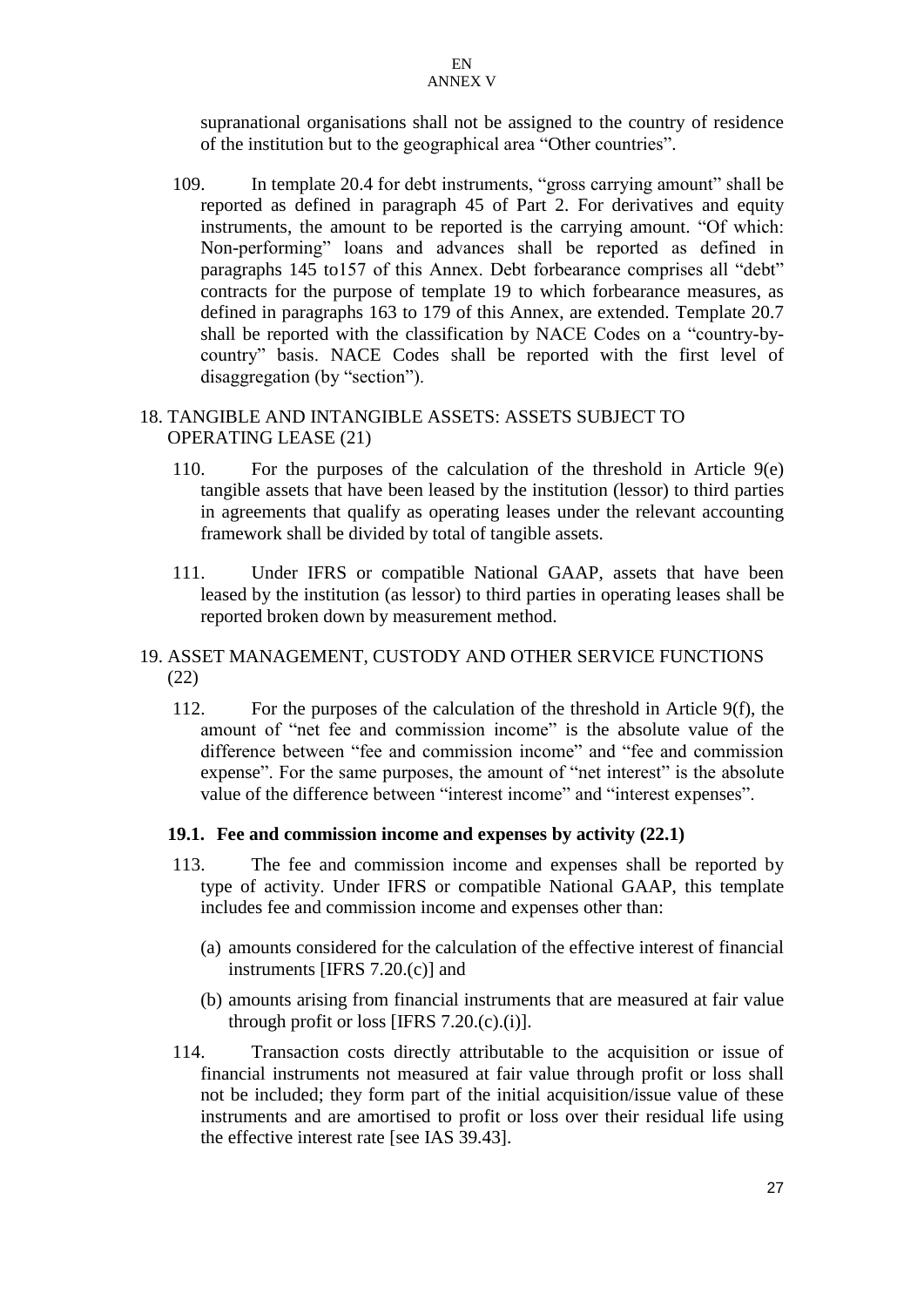- 115. Transaction costs directly attributable to the acquisition or issue of financial instruments measured at fair value through profit or loss shall be included as a part of "Gains or losses on financial assets and liabilities held for trading, net" or "Gains or losses on financial assets and liabilities designated at fair value through profit or loss, net". They shall not be part of the initial acquisition or issuance value of these instruments and are immediately recognized in profit or loss.
- 116. Institutions shall report fee and commission income and expenses according to the following criteria:
	- (a) "Securities. Issuances" includes fees and commissions received for the involvement in the origination or issuance of securities not originated or issued by the institution;
	- (b) "Securities. Transfer orders" includes fees and commissions generated by the reception, transmission and execution on behalf of customers of orders to buy or sell securities;
	- (c) "Securities. Other" includes fees and commissions generated by the institution providing other services related with securities not originated or issued by the institution;
	- (d) "Clearing and settlement" includes fee and commission income (expenses) generated by (charged to) the institution when participating in counterparty, clearing and settlement facilities;
	- (e) "Asset management", "Custody", "Central administrative services for collective investment undertakings", "Fiduciary transactions", "Payment services" include fee and commission income (expenses) generated by (charged to) the institution when providing these services;
	- (f) "Structured finance" includes fees and commissions received for the involvement in the origination or issuance of financial instruments other than securities originated or issued by the institution;
	- (g) "Servicing fees from securitisation activities" includes, on the income side, the fee and commission income generated by the institution providing loan servicing services and on the expense side, the fee and commission expense charged to the institution by loan service providers;
	- (h) "Loan commitments given" and "Financial guarantees given" include the amount, recognized as income during the period, of the amortization of the fees and commission for these activities initially recognised as "other financial liabilities";
	- (i) "Loan commitments received" and "Financial guarantees received" include the fee and commission expense recognised by the institution as a consequence of the charge made by the counterparty that has given the loan commitment or the financial guarantee;
	- (j) "Other" includes the rest of fee and commission income (expenses) generated by (charged to) the institution such as those derived from "other commitments", from foreign exchange services (such as exchange of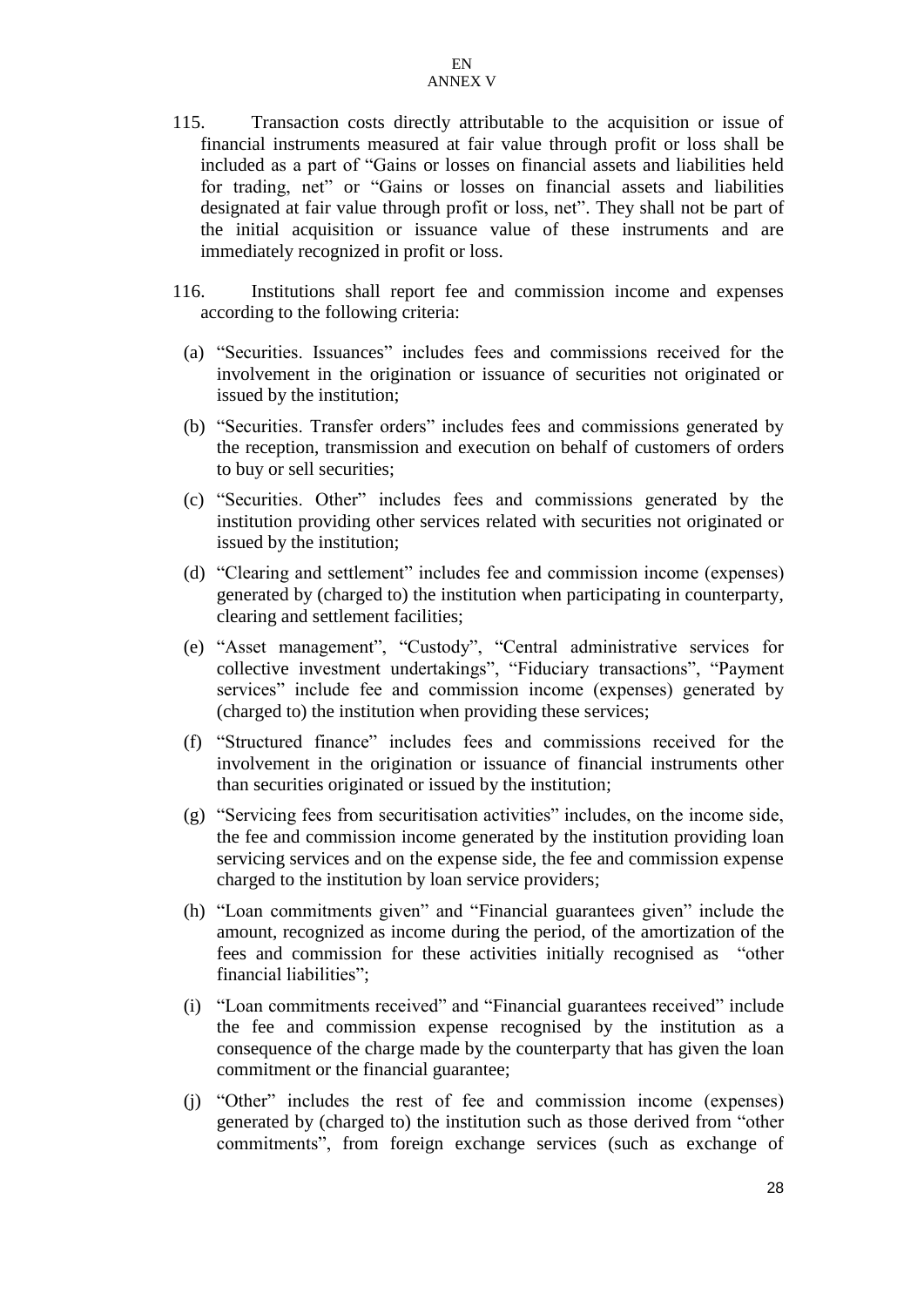foreign banknotes or coins) or from providing (receiving) other fee-based advice and services.

#### **19.2. Assets involved in the services provided (22.2)**

- 117. Business related to asset management, custody functions, and other services provided by the institution shall be reported using the following definitions:
	- (a) "Asset management" refers to assets belonging directly to the customers, for which the institution is providing management. "Asset management" shall be reported by type of customer: collective investment undertakings, pension funds, customer portfolios managed on a discretionary basis, and other investment vehicles;
	- (b) "Custody assets" refers to the services of safekeeping and administration of financial instruments for the account of clients provided by the institution and services related to custodianship such as cash and collateral management. "Custody assets" shall be reported by type of customers for which the institution is holding the assets distinguishing between collective investment undertakings and others. The item "of which: entrusted to other entities" refers to the amount of assets included in custody assets for which the institution has given the effective custody to other entities;
	- (c) "Central administrative services for collective investment" refers to the administrative services provided by the institution to collective investment undertakings. It includes, among others, the services of transfer agent; of compiling accounting documents; of preparing the prospectus, financial reports and all other documents intended for investors; of carrying out the correspondence by distributing financial reports and all other documents intended for investors; of carrying out issues and redemptions and keeping the register of investors; as well as of calculating the net asset value;
	- (d) "Fiduciary transactions" refers to the activities where the institution acts in its own name but for the account and at the risk of its customers. Frequently, in fiduciary transactions, the institution provides services, such as custody asset management services to a structured entity or managing portfolios on a discretionary basis. All fiduciary transactions shall be reported exclusively in this item without regarding whether the institution provides additionally other services;
	- (e) "Payment services" refers to the collection on behalf of customers of payments generated by debt instruments that are neither recognised on the balance sheet of the institution nor originated by it;
	- (f) "Customer resources distributed but not managed" refers to products issued by entities outside the group that the institution has distributed to its current customers. This item shall be reported by type of product;
	- (g) "Amount of the assets involved in the services provided" includes the amount of assets in relation to which the institution is acting, using the fair value. Other measurement bases including nominal value may be used if the fair value is not available. In those cases where the institution provides services to entities such as collective investment undertakings, pension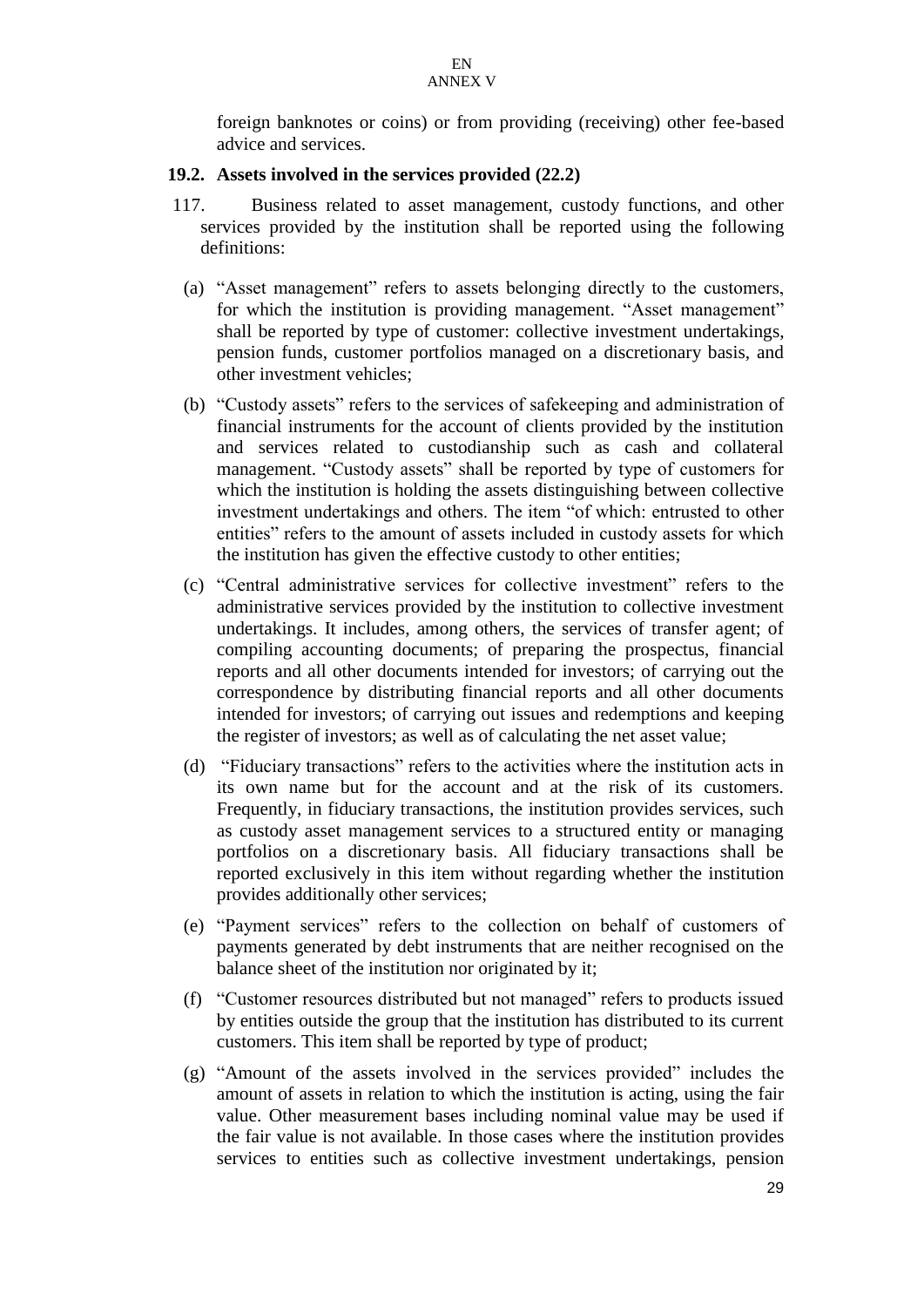funds, the assets concerned may be shown at the value at which these entities report the assets in their own balance sheet. Reported amounts shall include accrued interest, if appropriate.

#### 20. INTERESTS IN UNCONSOLIDATED STRUCTURED ENTITIES (30)

118. "Liquidity support drawn" shall mean the sum of the carrying amount of the loan and advances granted to unconsolidated structured entities and the carrying amount of debt securities held that have been issued by unconsolidated structured entities.

## 21. RELATED PARTIES (31)

- 119. Institutions shall report amounts and/or transactions related to the balance sheet and the off-balance sheet exposures where the counterparty is a related party.
- 120. Intra-group transactions and intra-group outstanding balances shall be eliminated. Under "Subsidiaries and other entities of the same group", institutions shall include balances and transactions with subsidiaries that have not been eliminated either because the subsidiaries are not fully consolidated with the prudential scope of consolidation or because, in accordance with Article 19 of CRR, the subsidiaries are excluded from the scope of prudential consolidation for being immaterial or because, for institutions that are part of a bigger group, the subsidiaries are of the ultimate parent not of the institution. Under "Associates and joint ventures", institutions shall include the portions of balances and transactions with joint ventures and associates of the group to which the entity belongs that have not been eliminated when either proportional consolidation or the equity method is applied.

## **21.1. Related parties: amounts payable to and amounts receivable from (31.1)**

121. For "Loan commitments, financial guarantees and other commitments received", the amount that shall be reported is the sum of the "nominal" of loan commitments received, the "maximum collateral/guarantee that can be considered" of financial guarantees received and the "nominal" of the other commitments received.

## **21.2. Related parties: expenses and income generated by transactions with (31.2)**

- 122. "Gains or losses on de-recognition of non-financial assets" shall include all the gains and losses on de-recognition of non-financial assets generated by transactions with related parties. This item shall include the gains and losses on de-recognition of non-financial assets, which have been generated by transactions with related parties and that are part of the following line items of the "Statement of profit or loss":
	- (a) "Gains or losses on de-recognition of investments in subsidiaries, joint ventures and associates";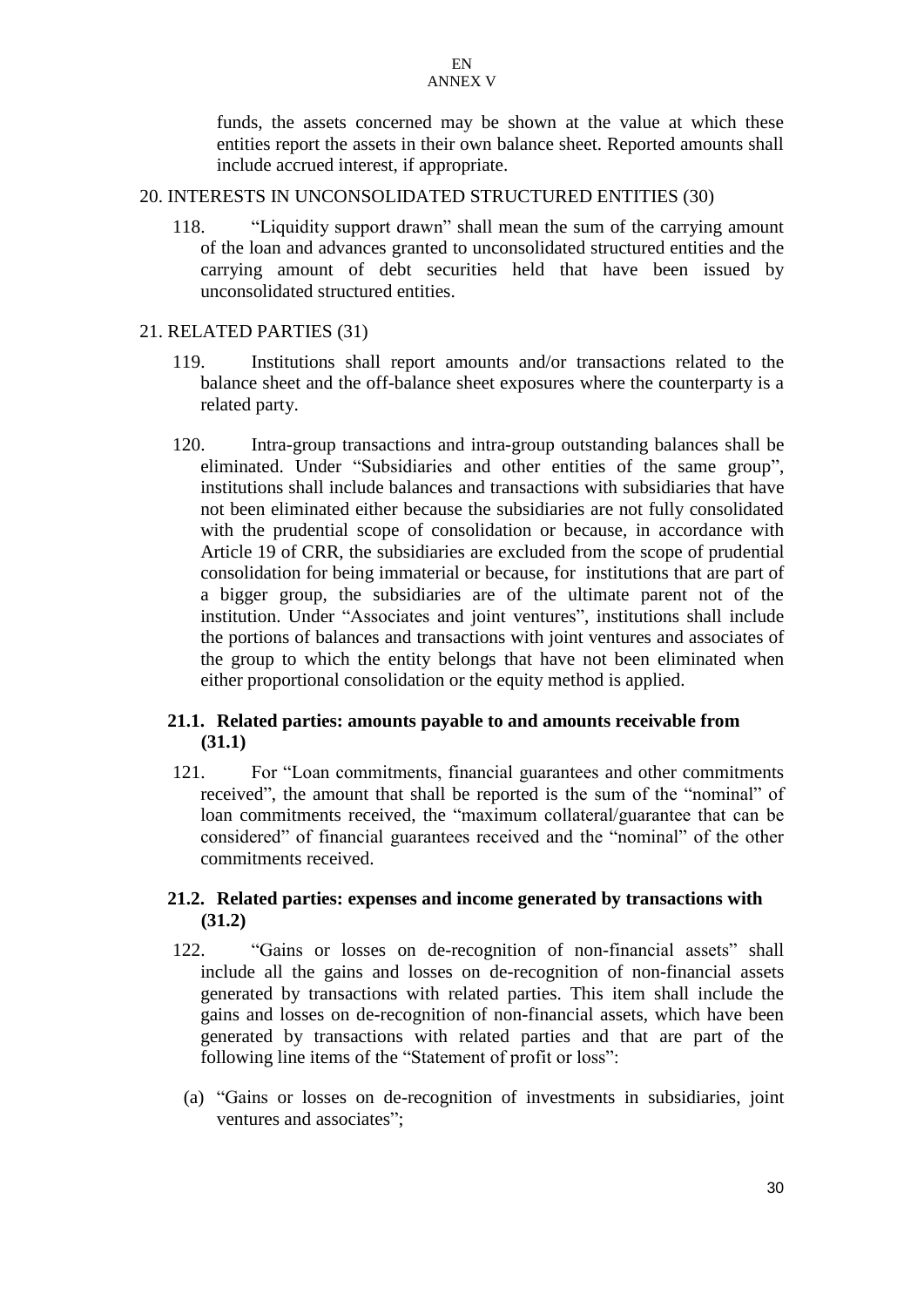- (b) "Gains or losses on de-recognition of non-financial assets other than held for sale":
- (c) "Profit or loss from non-current assets and disposal groups classified as held for sale not qualifying as discontinued operations", and;
- (d) "Profit or loss after tax from discontinued operations".

#### 22. GROUP STRUCTURE (40)

123. Institutions shall provide detailed information on subsidiaries, joint ventures and associates as of the reporting date. All subsidiaries regardless the activity they perform shall be reported. Securities classified as "Financial assets held for trading", "Financial assets designated at fair value through profit or loss", "Available-for-sale financial assets" and Treasury shares, that is to say, own shares of reporting institution owned by it, shall be excluded from the scope of this template.

#### **22.1. Group structure: "entity-by-entity" (40.1)**

- 124. The following information shall be reported on a "entity-by-entity" basis:
	- (a) "LEI code" includes the LEI code of the investee;
	- (b) "Entity code" includes the identification code of the investee. The entity code is a row identifier and shall be unique for each row in template 40.1.
	- (c) "Entity name" includes the name of the investee;
	- (d) "Entry date" means the date in which the investee entered within the "scope of the group" ;
- (e) "Share capital" means the total amount of capital issued by the investee as at the reference date;
- (f) "Equity of Investee", "Total assets of the Investee" and "Profit or (loss) of the Investee" include the amounts of these items in the last financial statements of the investee;
- (g) "Residence of investee" means the country of residence of the investee.
- (h) "Sector of investee" means the sector of counterparty as defined in paragraph 35 of Part 1;
- (i) "NACE code" shall be provided on the basis of the principal activity of the investee. For non-financial corporations, NACE codes shall be reported with the first level of disaggregation (by "section"); for financial corporations, NACE codes shall be reported with a two level detail (by "division") ;
- (j) "Accumulated equity interest (%)" is the percentage of ownership instruments held by the institution as of the reference date;
- (k) "Voting rights (%)" means the percentages of voting rights associated to the ownership instruments held by the institution as of the reference date.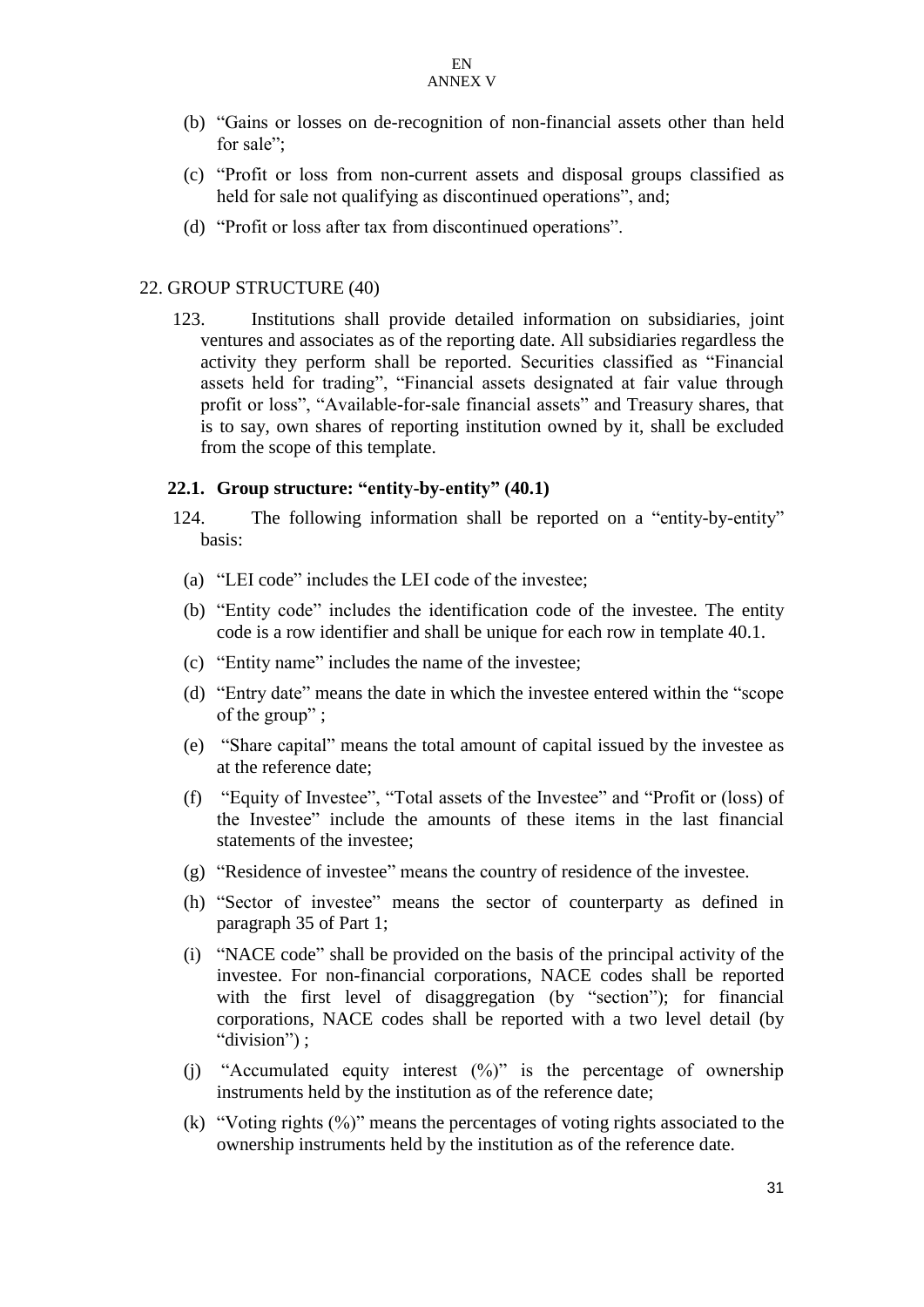- (l) "Group structure [relationship]" shall indicate the relationship between the parent and the investee (subsidiary, joint venture or associate) ;
- (m) "Accounting treatment [Accounting Group]" shall indicate the accounting treatment with the accounting scope of consolidation (full consolidation, proportional consolidation, equity method or other) ;
- (n) "Accounting treatment [CRR Group]" shall indicate the accounting treatment with the CRR scope of consolidation (full consolidation, proportional consolidation, equity method or other) ;
- (o) "Carrying amount" means amounts reported on the balance sheet of the institution for investees that are neither fully nor proportionally consolidated;
- (p) "Acquisition cost" means the amount paid by the investors;
- (q) "Goodwill link to the investee" means the amount of goodwill reported on the consolidated balance sheet of the institution for the investee in the items "goodwill" or "investments in subsidiaries, joint ventures and associated" ;
	- (r) "Fair value of the investments for which there are published price quotations" means the price at the reference date; it shall be provided only if the instruments are quoted.

## **22.2. Group structure: "instrument-by-instrument" (40.2)**

- 125. The following information shall be reported on an "instrument-byinstrument" basis:
	- (a) "Security code" includes the ISIN code of the security. For securities without ISIN code assigned, it includes another code that uniquely identifies the security. "Security code" and "Holding company code" are a composite row identifier, and together shall be unique for each row in template 40.2;
	- (b) "Holding company code" is the identification code of the entity within the group that holds the investment;
	- (c) "Entity code", "Accumulated equity interest (%)", "Carrying amount" and "Acquisition cost" are defined above. The amounts shall correspond to the security held by the related holding company.

#### 23. FAIR VALUE (41)

#### **23.1. Fair value hierarchy: financial instruments at amortised cost (41.1)**

126. Information on the fair value of financial instruments measured at amortised cost, using the hierarchy in IFRS 7.27A shall be reported in this template.

#### **23.2. Use of fair value option (41.2)**

127. Information on the use of fair value option for financial assets and liabilities designated at fair value through profit or loss shall be reported in this template. "Hybrid contracts" includes the carrying amount of hybrid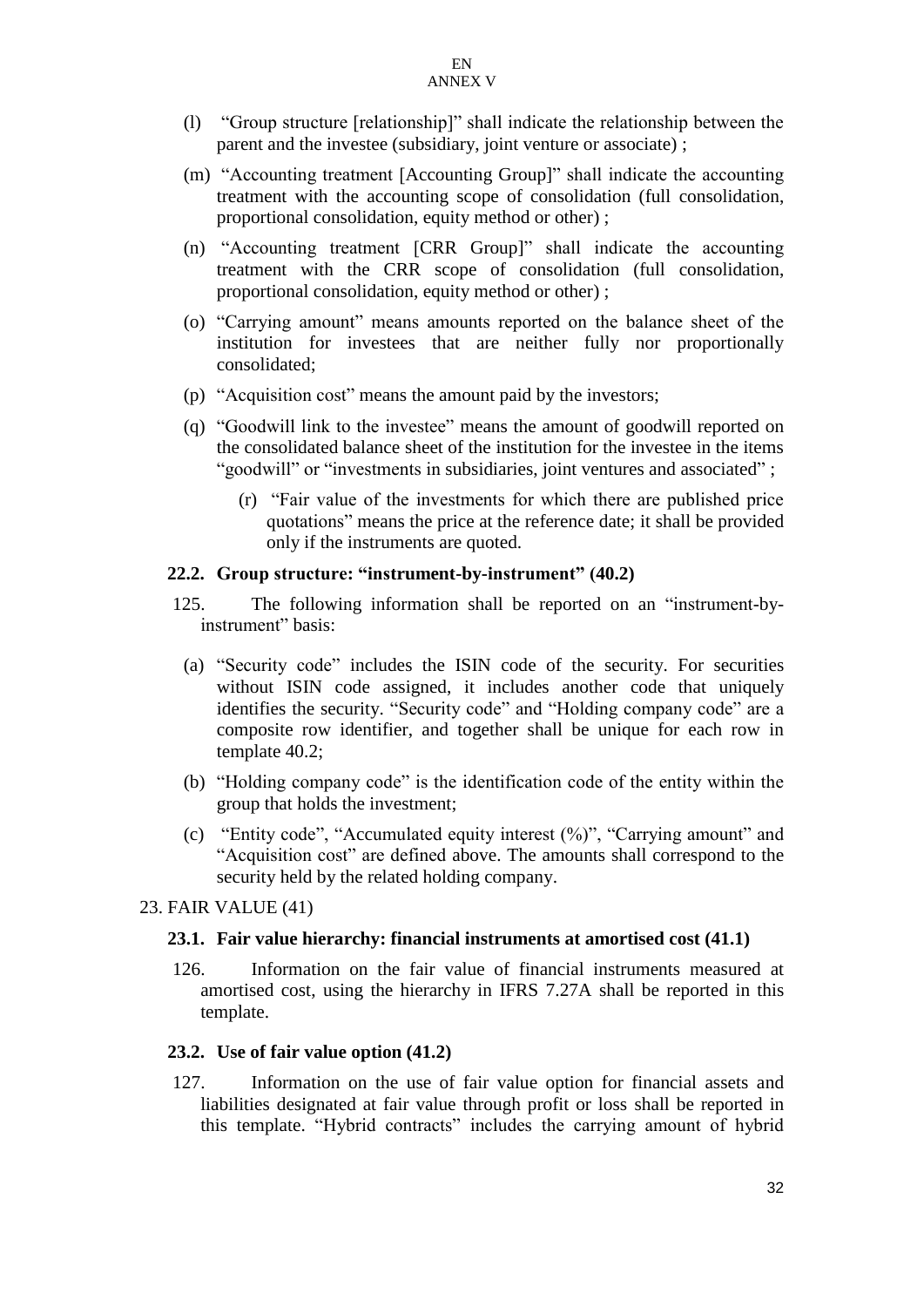financial instruments classified, as a whole, in these accounting portfolios; that is, it includes non-separated hybrid instruments in their entirely.

## **23.3. Hybrid financial instruments not designated at fair value through profit or loss (41.3)**

- 128. In this template shall be reported information on hybrid financial instruments with the exception of those hybrid contracts measured at fair value through profit or loss under the "fair value option" that are reported in template 41.2.
- 129. "Held for trading" includes the carrying amount of hybrid financial instruments classified, as a whole, as "financial assets held for trading" or "financial liabilities held for trading"; that is it includes non-separated hybrid instruments in their entirely.
- 130. The other rows include the carrying amount of the host contracts that have been separated from the embedded derivatives according to the relevant accounting framework. The carrying amounts of the embedded derivatives separated from these host contracts, in accordance with the relevant accounting framework, shall be reported in templates 10 and 11.

## 24. TANGIBLE AND INTANGIBLE ASSETS: CARRYING AMOUNT BY MEASUREMENT METHOD (42)

- 131. "Property, plant and equipment", "Investment property" and "Other intangible assets" shall be reported by the criteria used in their measurement.
- 132. "Other intangible assets" include all other intangible assets than goodwill.

## 25. PROVISIONS (43)

133. This template includes reconciliation between the carrying amount of the item "Provisions" at the beginning and end of the period by the nature of the movements.

## 26. DEFINED BENEFIT PLANS AND EMPLOYEE BENEFITS (44)

134. These templates include accumulated information of all defined benefit plans of the institution. When there is more than one defined benefit plan, aggregated amount of all plans shall be reported.

#### **26.1. Components of net defined benefit plan assets and liabilities (44.1)**

- 135. "Components of net defined benefit plan assets and liabilities" shows the reconciliation of the accumulated present value of all net defined benefit liabilities (assets) as well as reimbursement rights [IAS 19.140 (a), (b)].
- 136. "Net defined benefit assets" includes, in the event of a surplus, the surplus amounts that shall be recognized in the balance sheet as they are not affected by the limits set up in IAS 19.63. The amount of this item and the amount recognized in the memo item "Fair value of any right to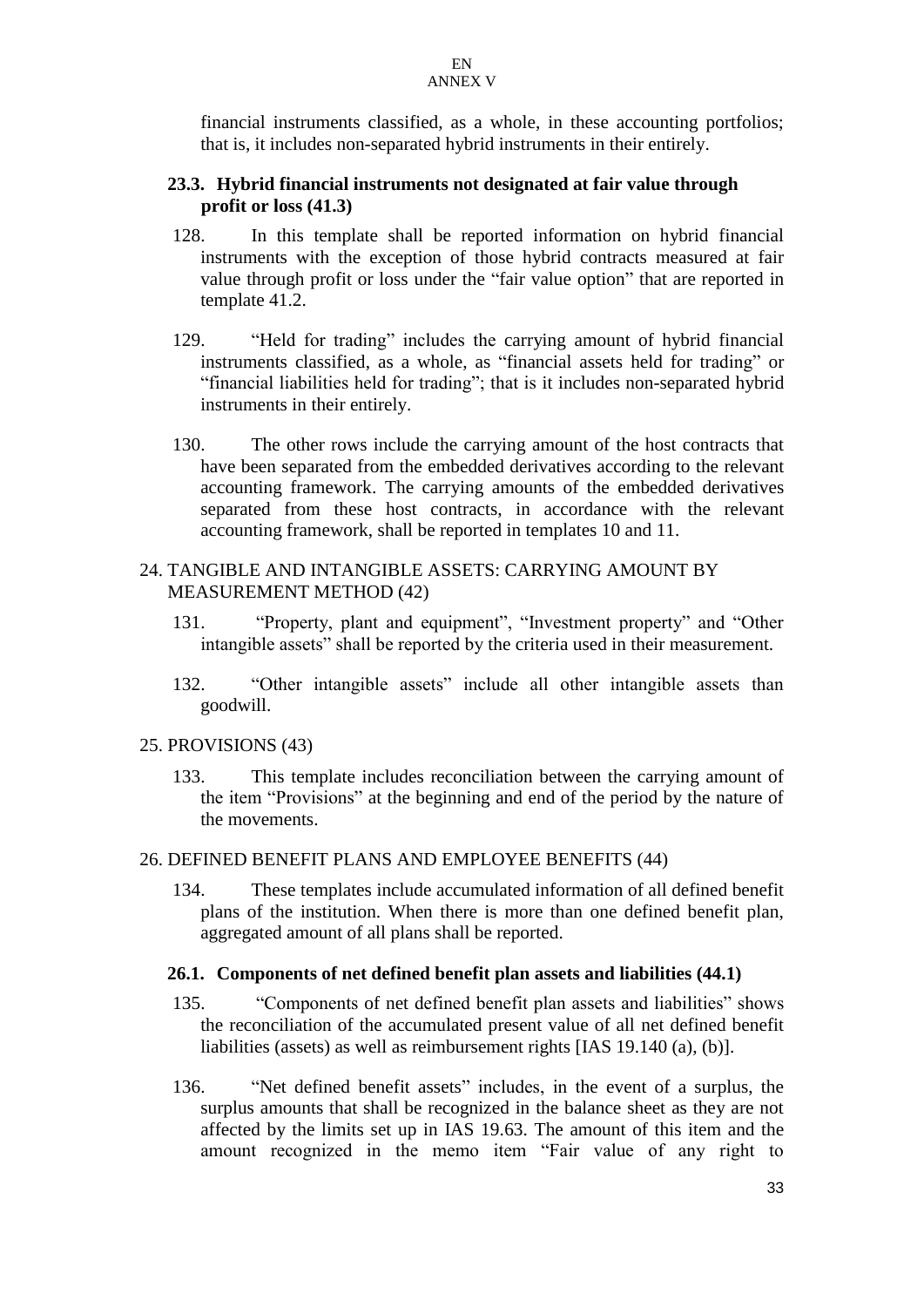reimbursement recognized as asset" are included in the item "Other assets" of the balance sheet.

## **26.2. Movements in defined benefit obligations (44.2)**

- 137. "Movements in defined benefit obligations" shows the reconciliation of opening and closing balances of the accumulated present value of all defined benefit obligations of the institution. The effects of the different elements listed in IAS 19.141 during the period are presented separately.
- 138. The amount of "Closing balance [present value]" in the template for movements in defined benefit obligations shall be equal to "Present value defined benefit obligations".

## **26.3. Memo items [related to staff expenses] (44.3)**

- 139. For reporting of memorandum items related to staff expenses, the following definitions shall be used:
	- (a) "Pension and similar expenses" includes the amount recognized in the period as staff expenses for any post – employment benefit obligations (both defined contributions plans and defined benefits plans) and contributions to social security funds.
	- (b) "Share based payments" include the amount recognized in the period as staff expenses for share based payments.

## 27. BREAKDOWN OF SELECTED ITEMS OF STATEMENT OF PROFIT OR  $LOSS(45)$

## **27.1. Gains or losses on de-recognition of non-financial assets other than held-for-sale (45.2)**

140. Gains and losses on de-recognition of non-financial assets other than held for sale shall be broken down by type of asset; each line item shall include the gain or the loss on the asset (such as property, software, hardware, gold, investment) that has been derecognised.

## **27.2. Other operating income and expenses (45.3)**

- 141. Other operating income and expenses shall be broken down according to the following items: fair value adjustments on tangible assets measured using the fair value model; rental income and direct operating expenses from investment property; income and expenses on operating leases other than investment property and the rest of operating income and expenses.
- 142. "Operating leases other than investment property" includes, for the column "income", the returns obtained, and for the column "expenses" the costs incurred by the institution as lessor in their operating leasing activities other than those with assets classified as investment property. The costs for the institution as lessee shall be included in the item "Other administrative expenses".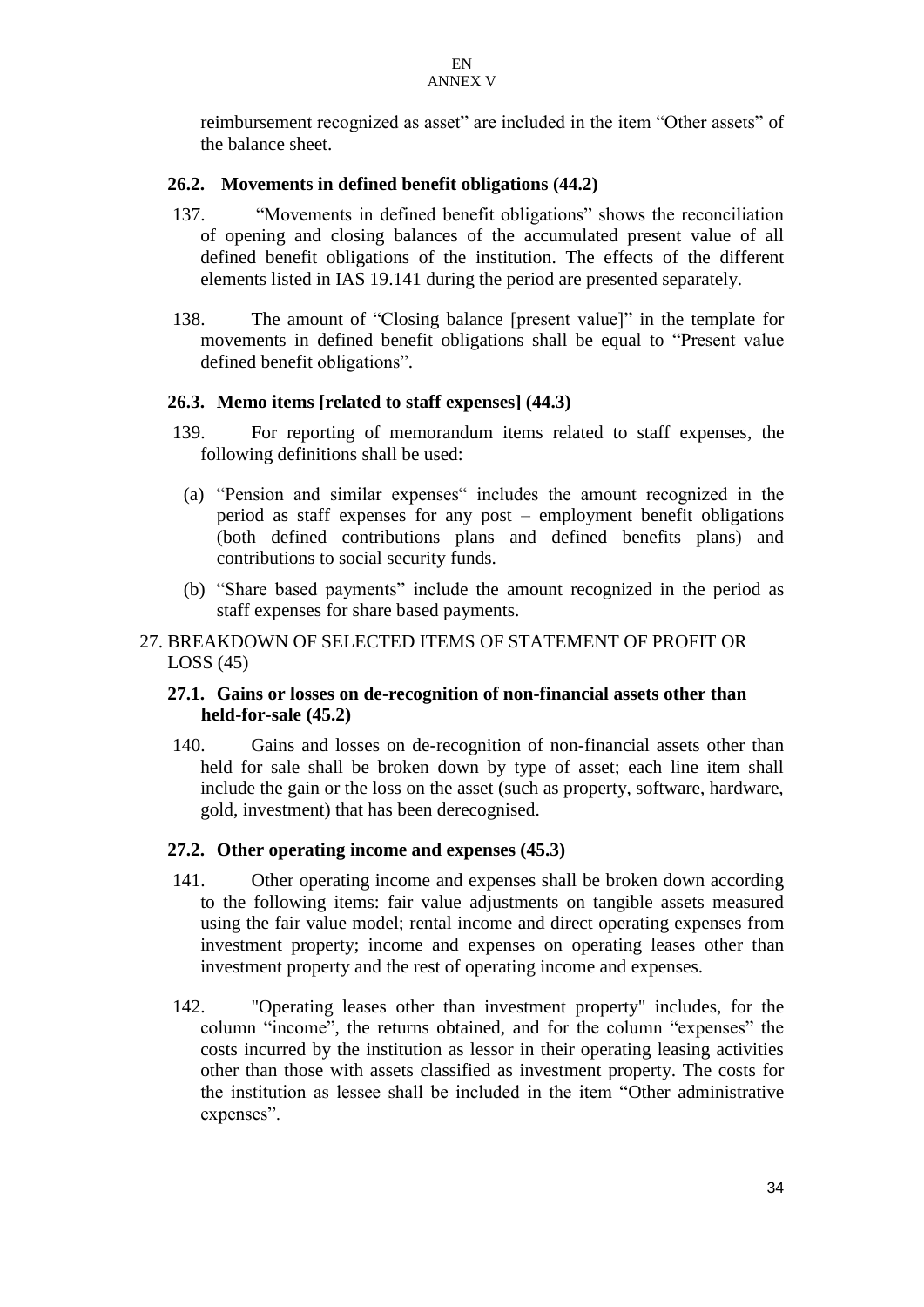143. Gains or losses from remeasurements of holdings of precious metals and other commodities measured at fair value less cost to sell shall be reported among the items included in "Other operating income. Other" or "Other operating expenses. Other"

#### 28. STATEMENT OF CHANGES IN EQUITY (46)

144. The statement of changes in equity discloses the reconciliation between the carrying amount at the beginning of the period (opening balance) and the end of the period (closing balance) for each component of equity.

#### 29. NON-PERFORMING EXPOSURES (18)

#### 29. NON-PERFORMING EXPOSURES (18)

- 145. For the purpose of template 18, non-performing exposures are those that satisfy any of the following criteria:
	- (a) material exposures which are more than 90 days past due;

(b) the debtor is assessed as unlikely to pay its credit obligations in full without realisation of collateral, regardless of the existence of any past due amount or of the number of days past due.

- 146. That categorisation as non-performing exposures shall apply notwithstanding the classification of an exposure as defaulted for regulatory purposes in accordance with Article 178 of CRR or as impaired for accounting purposes in accordance with the applicable accounting framework.
- 147. Exposures in respect of which a default is considered to have occurred in accordance with Article 178 CRR and exposures that have been found impaired in accordance with the applicable accounting framework shall always be considered as non-performing exposures. Exposures with "collective allowances for incurred but not reported losses" referred to in paragraph 38 of this Annex shall not be considered as non-performing exposures unless they meet the criteria to be considered as non-performing exposures.
- 148. Exposures shall be categorised for their entire amount and without taking into account the existence of any collateral. Materiality shall be assessed in accordance with Article 178 of CRR.
- 149. For the purpose of template 18, "exposures" includes all debt instruments (loans and advances which include also cash balances at central banks and other demand deposits and debt securities) and off-balance sheet exposures, except those held for trading exposures. Off-balance sheet exposures comprise the following revocable and irrevocable items:
	- (a) loan commitments given;
	- (b) financial guarantees given;
	- (c) other commitments given.

Exposures include non-current assets and disposal groups classified as held for sale in accordance with IFRS 5.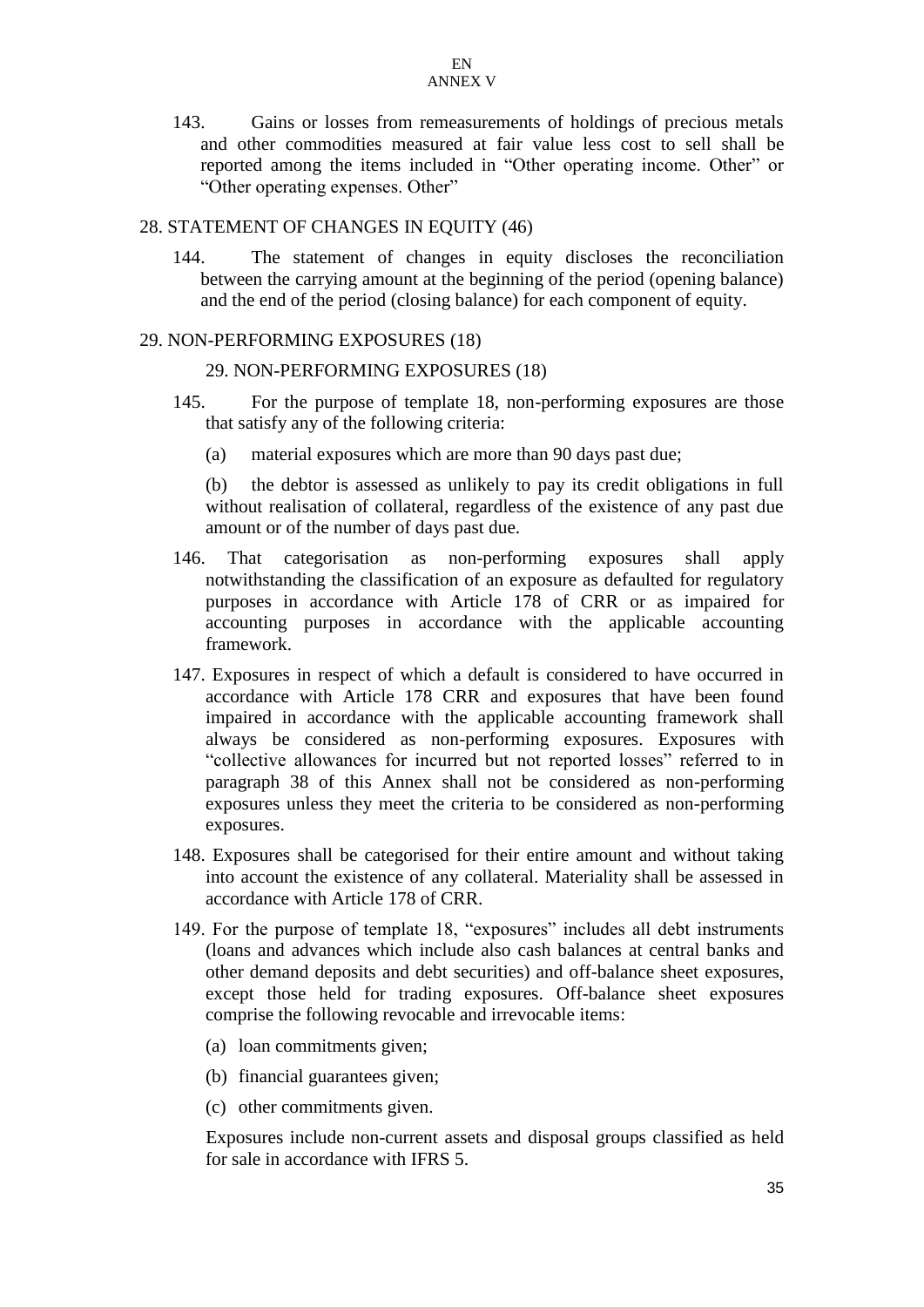- 150. For the purpose of template 18, an exposure is "past-due" when any amount of principal, interest or fee has not been paid at the date it was due.
- 151. For the purpose of template 18, "debtor" means an obligor within the meaning of Article 178 of CRR.
- 152. A commitment shall be considered as a non-performing exposure for its nominal amount where, when drawn down or otherwise used, it would lead to exposures that present a risk of not being paid back in full without realisation of collateral.
- 153. Financial guarantees given shall be considered as non-performing exposures for their nominal amount where the financial guarantee is at risk of being called by the counterparty ("guaranteed party"), including, in particular, where the underlying guaranteed exposure meets the criteria to be considered as non-performing, referred to in paragraph 145. Where the guaranteed party is past-due on the amount due under the financial guarantee contract, the reporting institution shall assess whether the resulting receivable meets the non-performing criteria.
- 154. Exposures classified as non-performing in accordance with paragraph 145 shall be categorised as either non-performing on an individual basis ("transaction based") or as non-performing for the overall exposure to a given debtor ("debtor based"). For the categorisation of non-performing exposures on an individual basis or to a given debtor, the following categorisation approaches shall be used for the different types of nonperforming exposures:
	- (a) for non-performing exposures classified as defaulted in accordance with Article 178 of CRR, the categorisation approach of Article 178 shall be applied;
	- (b) for exposures that are classified as non-performing due to impairment under the applicable accounting framework, the recognition criteria for impairment under the applicable accounting framework shall be applied;
	- (c) for other non-performing exposures that are neither classified as defaulted nor as impaired, the provisions of Article 178 of CRR for defaulted exposures shall be applied.
- 155. Where an institution has on-balance sheet exposures to a debtor that are past due by more than 90 days and the gross carrying amount of the past due exposures represents more than 20% of the gross carrying amount of all onbalance sheet exposures to that debtor, all on- and off-balance sheet exposures to that debtor shall be considered as non-performing. When a debtor belongs to a group, the need to also consider exposures to other entities of the group as non-performing shall be assessed, where they are not already considered as impaired or defaulted in accordance with Article 178 of CRR, except for exposures affected by isolated disputes that are unrelated to the solvency of the counterparty.
- 156. Exposures shall be considered to have ceased being non-performing when all of the following conditions are met: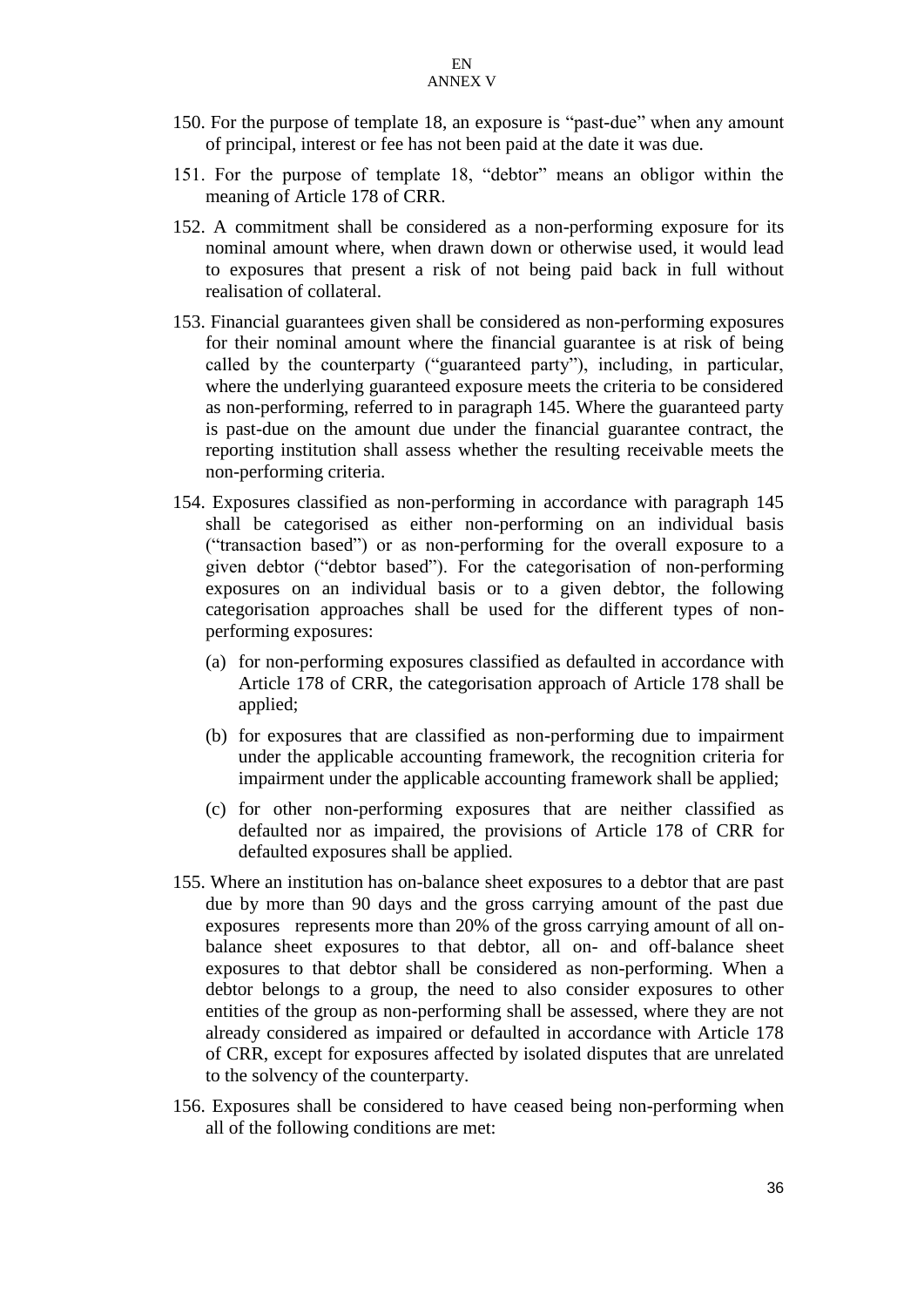- (a) the exposure meets the exit criteria applied by the reporting institution for the discontinuation of the impairment and default classification;
- (b) the situation of the debtor has improved to the extent that full repayment, according to the original or when applicable the modified conditions, is likely to be made;
- (c) the debtor does not have any amount past-due by more than 90 days.

An exposure shall remain classified as non-performing while those conditions are not met, even though the exposure has already met the discontinuation criteria applied by the reporting institution for the impairment and default classification according to the applicable accounting framework and Article 178 of CRR respectively.

The classification of a non-performing exposure as non-current asset held for sale in accordance with IFRS 5 does not discontinue their classification as non-performing exposure, as non-current assets held for sale are included in the scope of definition of non-performing exposures.

- 157. In case of non-performing exposures with forbearance measures $<sup>6</sup>$ , those</sup> exposures shall be considered to have ceased being non-performing where all the following conditions are met:
	- (a) exposures are not considered to be impaired or defaulted;
	- (b) one year has passed since the forbearance measures were applied;
	- (c) there is not, following the forbearance measures, any past-due amount or concern regarding the full repayment of the exposure according to the post-forbearance conditions. The absence of concerns shall be determined after an analysis of the debtor's financial situation by the institution. Concerns may be considered as no longer existing where the debtor has paid, via its regular payments in accordance with the postforbearance conditions, a total equal to the amount that was previously past-due (where there were past-due amounts) or that has been writtenoff (where there were no past-due amounts) under the forbearance measures or the debtor has otherwise demonstrated its ability to comply with the post-forbearance conditions.

Those specific exit conditions shall apply in addition to the criteria applied by reporting institutions for impaired and defaulted exposures according to the applicable accounting framework and Article 178 of CRR respectively.

- 158. Past due exposures shall be reported separately within the performing and non-performing categories for their entire amount. Performing exposures past due by less than 90 days shall be reported separately for their entire amount.
- 159. Non-performing exposures shall be reported broken down by past due time bands. Exposures that are not past due or are past due by 90 days or less but nevertheless are identified as non-performing due to the likelihood of nonfull repayment shall be reported in a dedicated column. Exposures that

 $\overline{a}$ 

 $6$  Non performing exposures with forbearance measures refer to exposures listed in paragraph 180.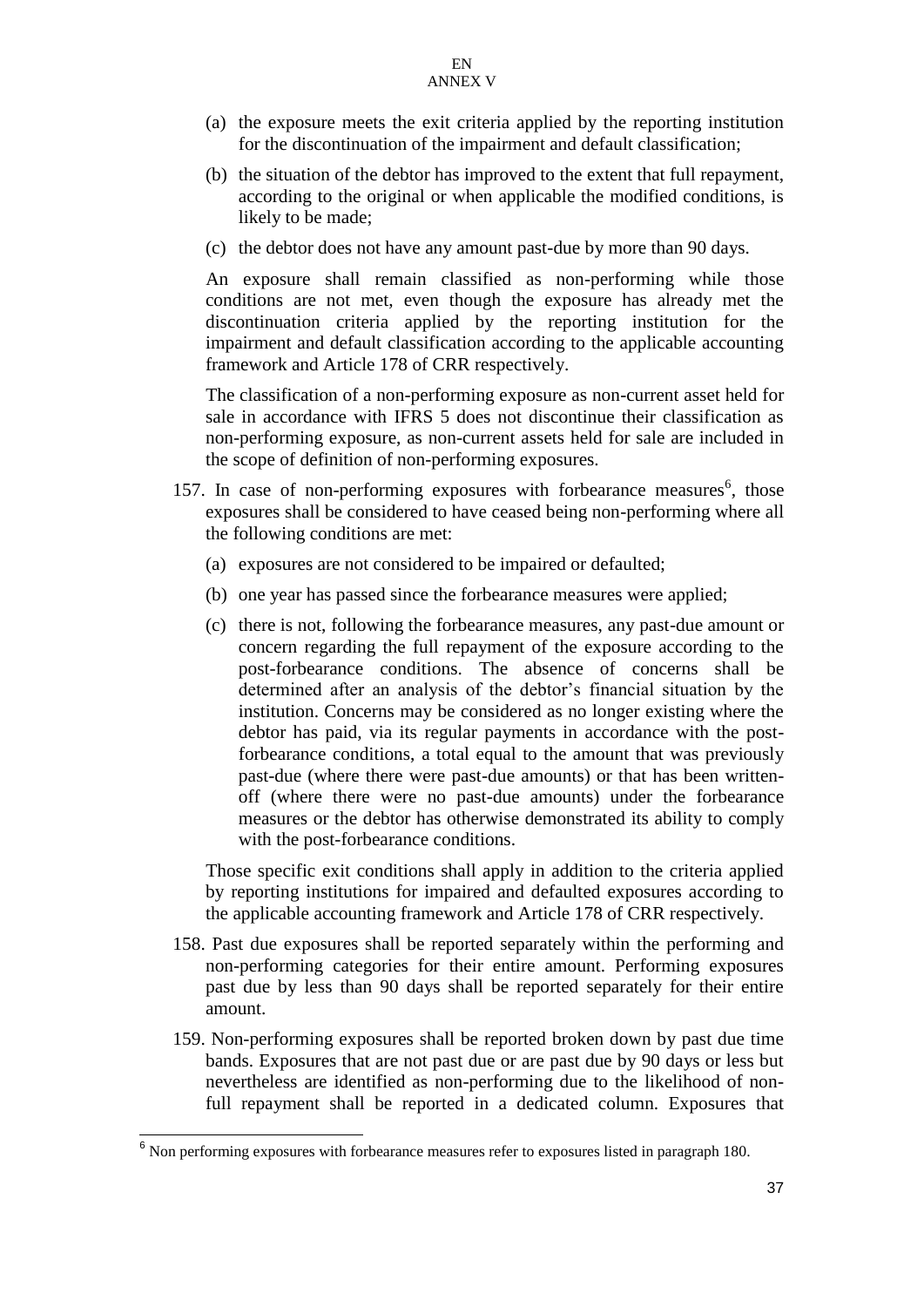present both past due amounts and a likelihood of non-full repayment shall be allocated by past-due time bands consistent with the number of days that they are past due.

Cash balances at central banks and other demand deposits shall be reported in row 070 as well as in rows 080 and 100 of template 18.

Non-performing exposures classified as held for sale in accordance with IFRS 5 shall not be reported in template 18.

- 160. The following exposures shall be identified in separate columns:
	- (a) exposures which are considered to be impaired in accordance with the applicable accounting framework, except where they are exposures with incurred but not reported losses;
	- (b) exposures in respect of which a default is considered to have occurred in accordance with Article 178 of CRR.
- 161. "Accumulated impairment" and "accumulated changes in fair value due to credit risk" figures shall be reported in accordance with paragraph 46. "Accumulated impairment" means the reduction in the carrying amount of the exposure either directly or through the use of an allowance account. Accumulated impairment reported on non-performing exposures shall not include incurred but not reported losses. Incurred but not reported losses shall be reported in accumulated impairment on performing exposures. "Accumulated changes in fair value due to credit risk" shall be reported for exposures designated at fair value through profit and loss in accordance with the applicable accounting framework.
- 162. Information on collateral held and financial guarantee received on nonperforming exposures shall be reported separately. Amounts reported for collateral received and financial guarantees received shall be calculated in accordance with paragraphs 79 to 82. Therefore, the sum of the amounts reported for both collateral and financial guarantees shall be capped at the carrying amount of the related exposure.

30. FORBORNE EXPOSURES (19)

- 163. For the purpose of template 19, forborne exposures are debt contracts in respect of which forbearance measures have been applied. Forbearance measures consist of concessions towards a debtor that is experiencing or about to experience difficulties in meeting its financial commitments ("financial difficulties").
- 164. For the purpose of template 19, a concession refers to either of the following actions:
	- (a) a modification of the previous terms and conditions of a contract that the debtor is considered unable to comply with due to its financial difficulties ("troubled debt") resulting in insufficient debt service ability and that would not have been granted had the debtor not been experiencing financial difficulties;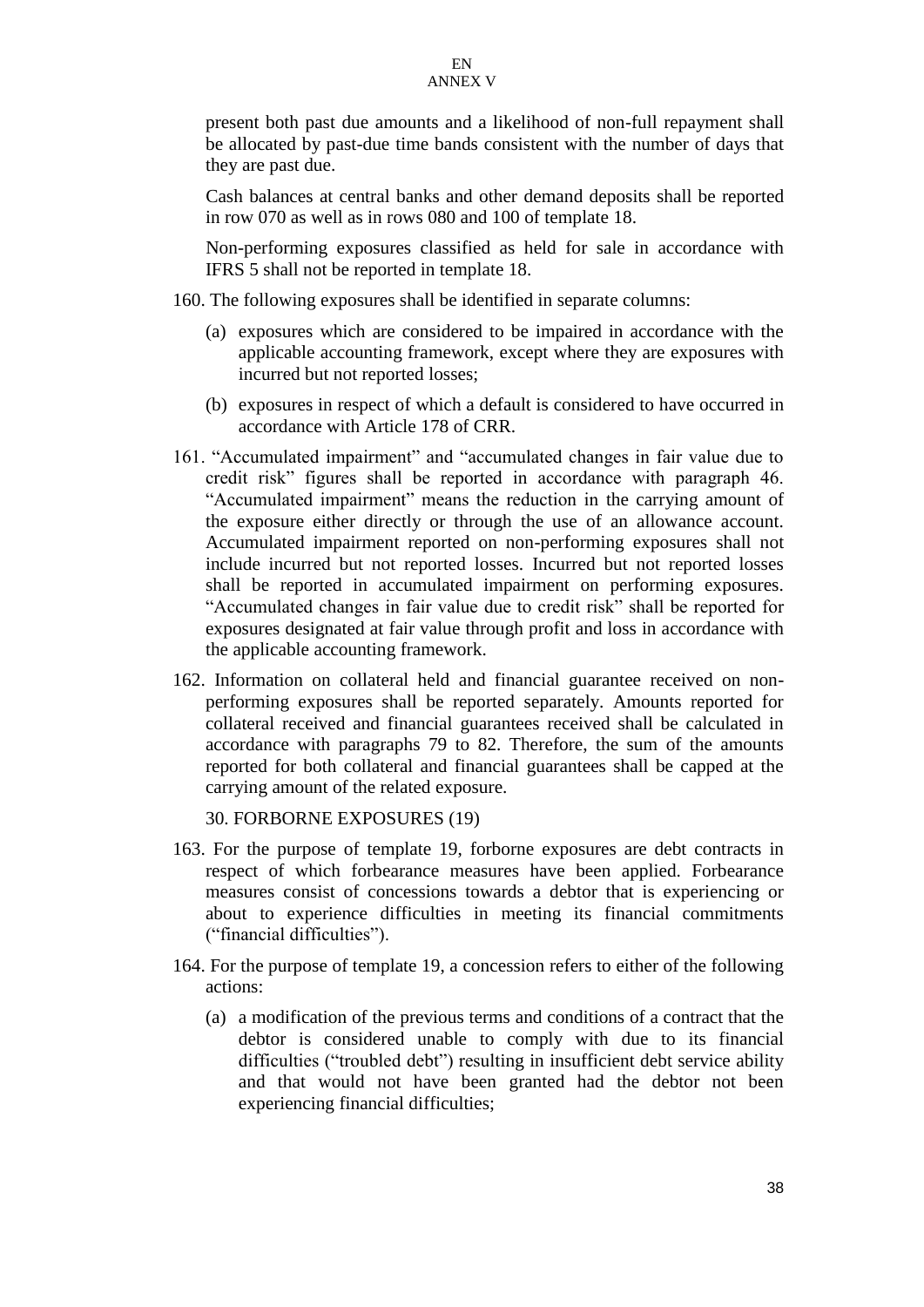(b) a total or partial refinancing of a troubled debt contract, that would not have been granted had the debtor not been experiencing financial difficulties.

A concession may entail a loss for the lender.

- 165. Evidence of a concession includes the following:
	- (a) a difference in favour of the debtor between the modified terms of the contract and the previous terms of the contract;
	- (b) inclusion in a modified contract of more favourable terms than other debtors with a similar risk profile could have obtained from the same institution at that time.
- 166. The exercise of clauses which, when used at the discretion of the debtor, enable the debtor to change the terms of the contract ("embedded forbearance clauses") shall be treated as a concession when the institution approves executing those clauses and concludes that the debtor is experiencing financial difficulties.
- 167. "Refinancing" means the use of debt contracts to ensure the total or partial payment of other debt contracts the current terms of which the debtor is unable to comply with.
- 168. For the purpose of template 19, "debtor" includes all the natural and legal entities in the debtor's group which are within the accounting scope of consolidation.
- 169. For the purpose of template 19, "debt" includes loans and advances (which include also cash balances at central banks and other demand deposits), debt securities and revocable and irrevocable loan commitments given, but excludes exposures held for trading. "Debt" includes non-current assets and disposal groups classified as held for sale in accordance with IFRS 5.
- 170. For the purpose of template 19, "exposure" has the same meaning as given for "debt" in paragraph 169.
- 171. For the purpose of template 19, "institution" means the institution which applied the forbearance measures.
- 172. Exposures shall be regarded as forborne where a concession has been made, irrespective of whether any amount is past due or of the classification of the exposures as impaired in accordance with the applicable accounting framework or as defaulted in accordance with Article 178 of CRR. Exposures shall not be treated as forborne where the debtor is not in financial difficulties. Nevertheless the following shall be treated as forbearance measures:
	- (a) a modified contract that has been classified as non-performing before the modification or would in the absence of modification be classified as non-performing;
	- (b) the modification that has been made to a contract involves a total or partial cancellation by write-offs of the debt;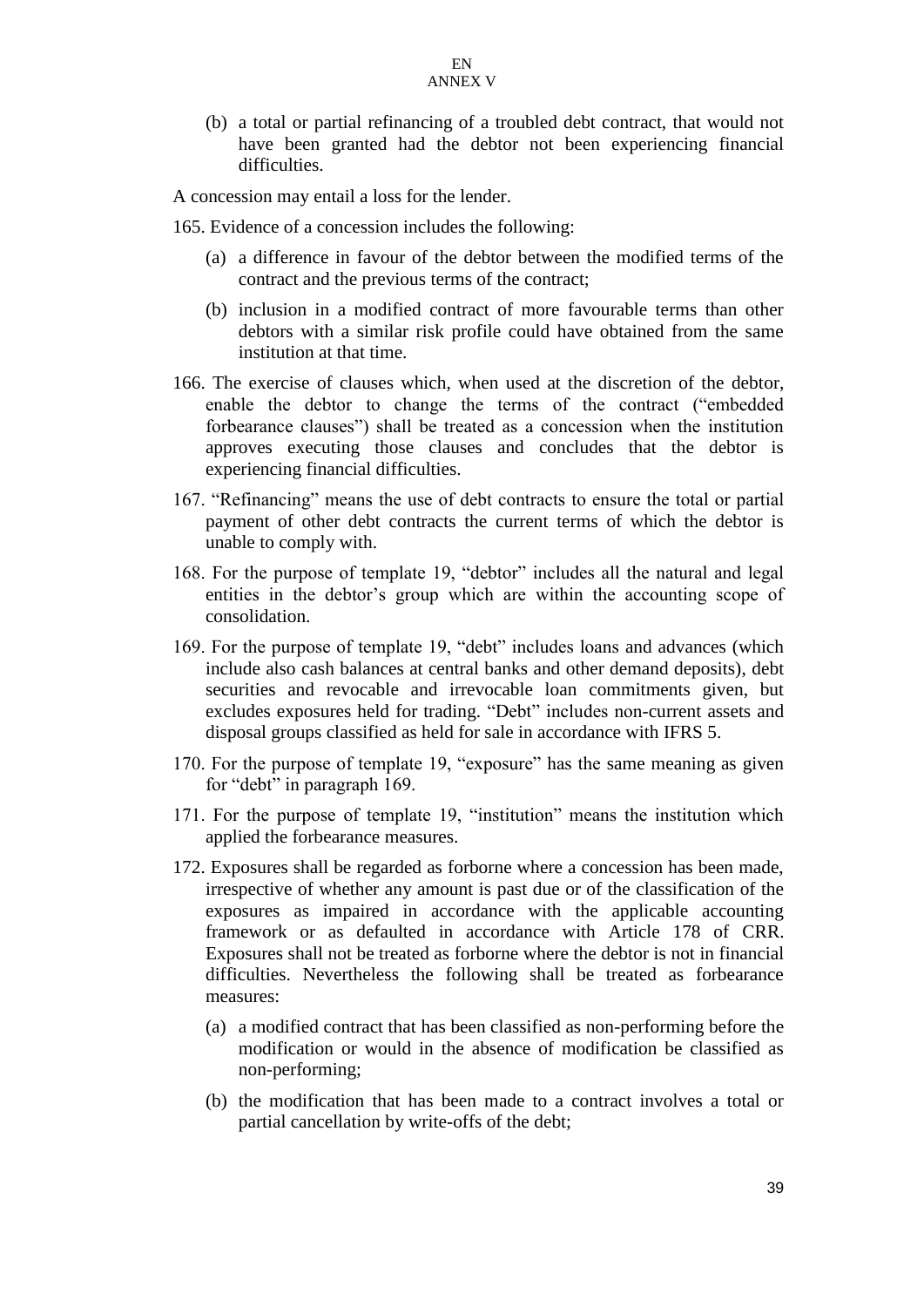- (c) the institution approves the use of embedded forbearance clauses for a debtor who is non-performing or who would be considered as nonperforming without the use of those clauses;
- (d) simultaneously with or close in time to the concession of additional debt by the institution, the debtor made payments of principal or interest on another contract with the institution that was non-performing or would in the absence of refinancing be classified as non-performing.
- 173. A modification involving repayments made by taking possession of collateral shall be treated as a forbearance measure where that modification constitutes a concession.
- 174. There is a rebuttable presumption that forbearance has taken place in the following circumstances:
- (a) the modified contract was totally or partially past due by more than 30 days (without being non-performing) at least once during the three months prior to its modification or would be more than 30 days past due, totally or partially, without modification;
- (b) simultaneously with or close in time to the concession of additional debt by the institution, the debtor made payments of principal or interest on another contract with the institution that was totally or partially past due by 30 days at least once during the three months prior to its refinancing;
- (c) the institution approves the use of embedded forbearance clauses for 30 days past due debtors or debtors who would be 30 days past due without the exercise of those clauses.
- 175. Financial difficulties shall be assessed at debtor level as referred to in paragraph 168. Only exposures to which forbearance measures have been applied shall be identified as forborne exposures.
- 176. Forborne exposures shall be included within the non-performing exposures category or the performing exposures category in accordance with paragraphs 145 to 162 and 177 to 179. The classification as forborne exposure shall be discontinued when all of the following conditions are met:
	- (a) the forborne exposure is considered to be performing, including where it has been reclassified from the non-performing exposures category after an analysis of the financial condition of the debtor showed that it no longer met the conditions to be considered as non-performing;
	- (b) a minimum two year probation period has passed from the date the forborne exposure was considered to be performing;
	- (c) regular payments of more than an insignificant aggregate amount of principal or interest have been made during at least half of the probation period;
	- (d) none of the exposures to the debtor is more than 30 days past due at the end of the probation period.
- 177. Where the conditions referred to in paragraph 176 are not met at the end of the probation period, the exposure shall continue to be identified as performing forborne under probation until all the conditions are met. The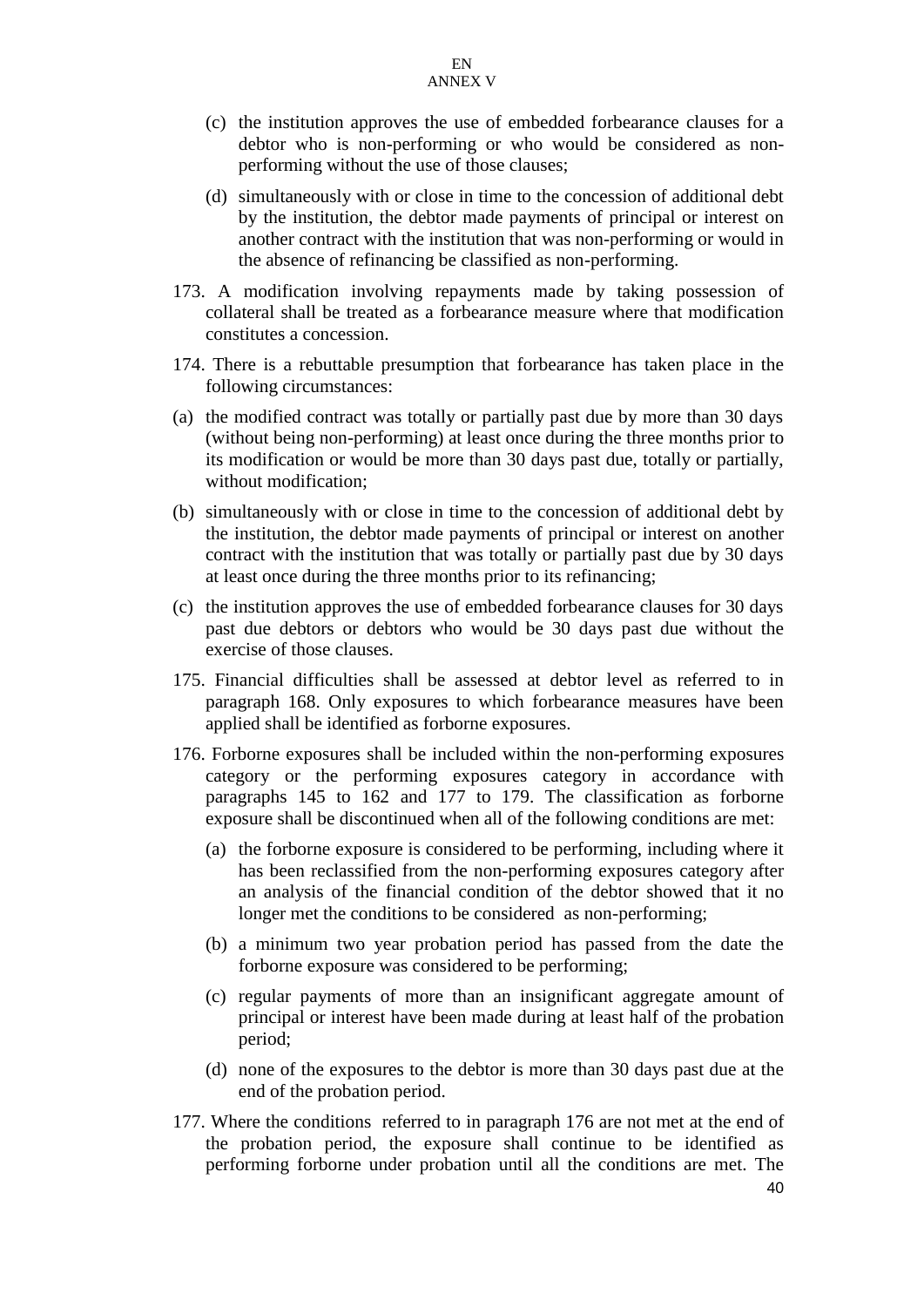conditions shall be assessed on at least a quarterly basis. Forborne exposures which are classified as non-current assets held for sale in accordance with IFRS 5 continue to be classified as forborne exposures, as non-current assets held for sale are included in the scope of the definition of forborne exposures.

- 178. A forborne exposure may be considered as performing from the date the forbearance measures were applied where either of the following conditions is met:
	- (a) that extension has not led the exposure to be classified as nonperforming;
	- (b) the exposure was not considered to be a non-performing exposure at the date the forbearance measures were extended.
- 179. Where additional forbearance measures are applied to a performing forborne exposure under probation that has been reclassified out of the nonperforming category or it becomes more than 30 days past due, it shall be classified as non-performing.
- 180. "Performing exposures with forbearance measures" (performing forborne exposures) comprise forborne exposures that do not meet the criteria to be considered as non-performing and are included in the performing exposures category. Performing forborne exposures are under probation according to paragraph 176, including when paragraph 178 applies. Forborne exposures under probation that have been reclassified out of the non-performing exposures category shall be reported separately within the performing exposures with forbearance measures in the column "of which: Performing forborne exposures under probation".

"Non-performing exposures with forbearance measures" (non-performing forborne exposures) comprise forborne exposures that meet the criteria to be considered as non-performing and are included in the non-performing exposures category. Those non-performing forborne exposures include the following:

- (a) exposures which have become non-performing due to the application of forbearance measures;
- (b) exposures which were non-performing prior to the extension of forbearance measures;
- (d) forborne exposures which have been reclassified from the performing category, including exposures reclassified in application of paragraph 179.

Where forbearance measures are extended to non-performing exposures, the amount of those forborne exposures shall be separately identified in the column "of which: forbearance of non-performing exposures".

Forborne exposures classified as cash balances at central banks and other demand deposits shall be reported in row 070 as well as in rows 080 and 100 of template 19.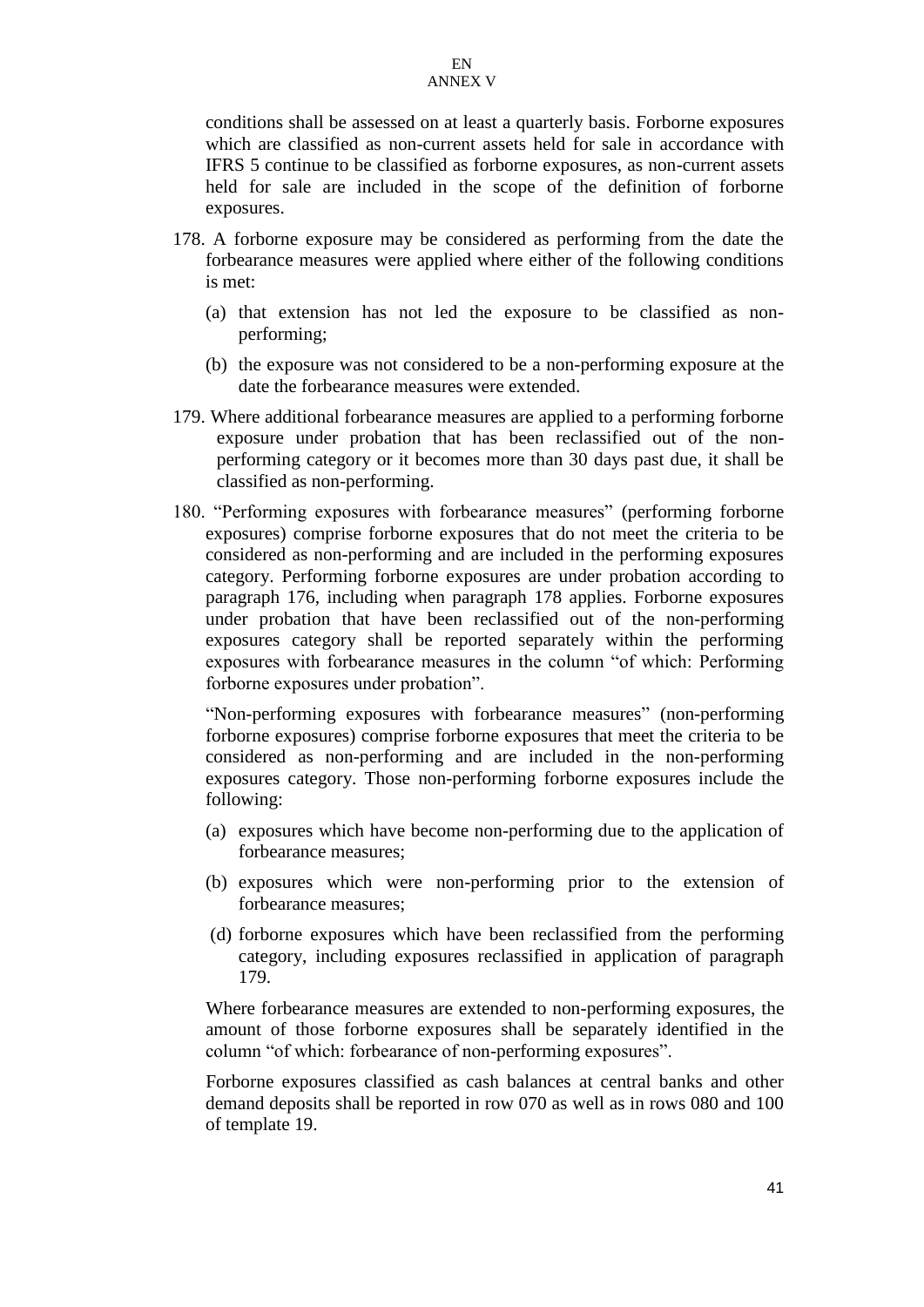Forborne exposures classified as held for sale in accordance with IFRS 5 shall not be reported in template 19.

- 181. The column "Refinancing" comprises the gross carrying amount of the new contract ("refinancing debt") granted as part of a refinancing transaction which qualifies as a forbearance measure, as well as the gross carrying amount of the old re-paid contract that is still outstanding.
- 182. Forborne exposures combining modifications and refinancing shall be allocated to the column "Instruments with modifications of the terms and conditions" or the column "Refinancing" according to the measure that has the most impact on cash-flows. Refinancing by a pool of banks shall be reported in the column "Refinancing" for the total amount of refinancing debt provided by or refinanced debt still outstanding at the reporting institution. Repackaging of several debts into a new debt shall be reported as a modification, unless there is also a refinancing transaction that has a larger impact on cash-flows. Where forbearance through modification of the terms and conditions of a troubled exposure leads to its de-recognition and to the recognition of a new exposure, that new exposure shall be treated as forborne debt.
- 183. Accumulated impairment and accumulated changes in fair value due to credit risk shall be reported in accordance with paragraph 46. "Accumulated impairment" means the reduction in the carrying amount of the exposure either directly or through the use of an allowance account. The amount of "accumulated impairment" to be reported in the column "on non-performing exposures with forbearance measures" for non-performing exposures shall not include incurred but not reported losses. Incurred but not reported losses shall be reported in the column "on performing exposures with forbearance measures". "Accumulated changes in fair value due to credit risk" are reported for exposures designated at fair value through profit and loss in accordance with the applicable accounting framework.

# **PART 3**

### MAPPING OF EXPOSURE CLASSES AND COUNTERPARTY SECTORS

1. The following tables map exposure classes used to calculate capital requirements according to the CRR to counterparty sectors used in FINREP tables.

#### *Table 2 Standardised Approach*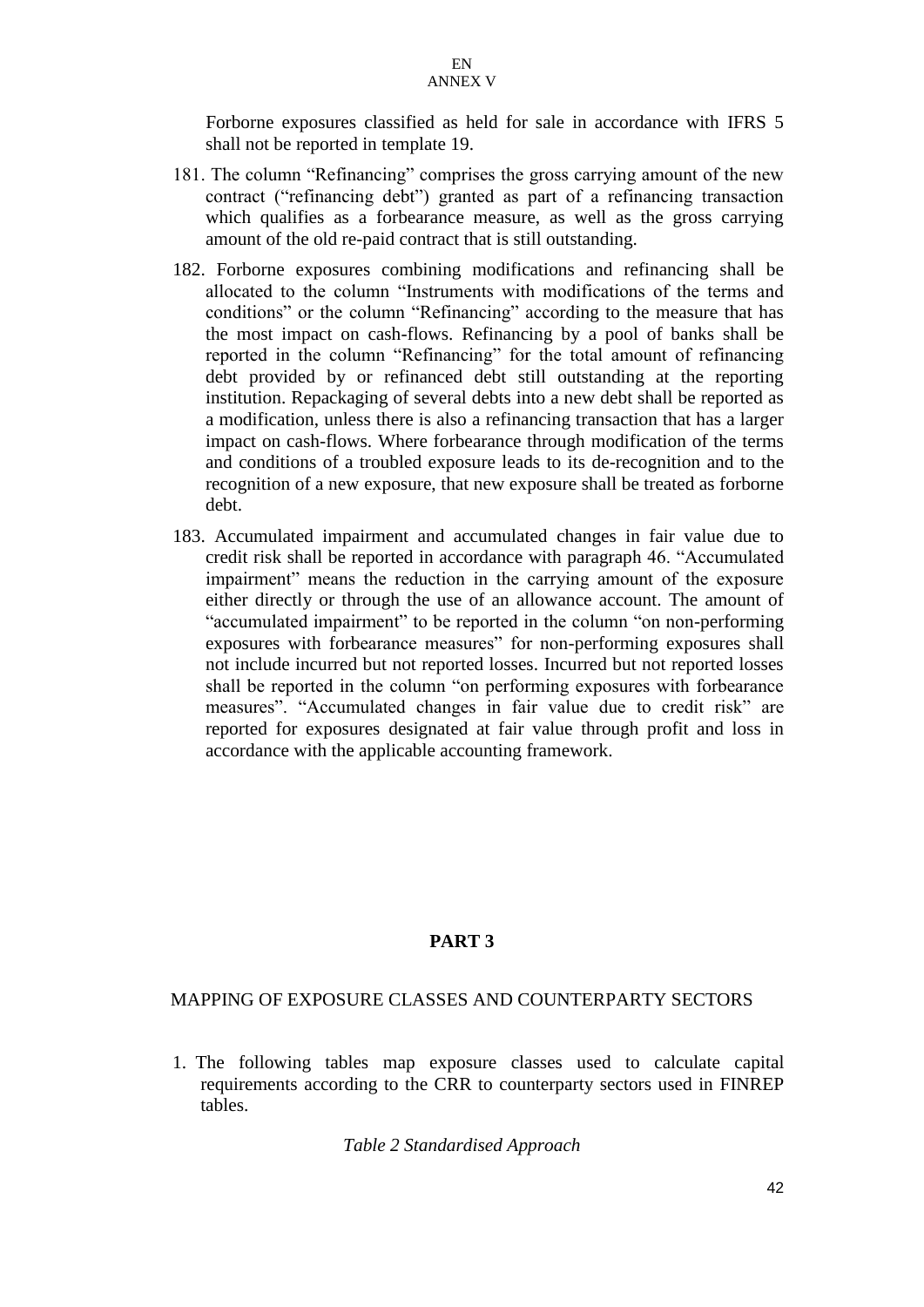| SA exposure classes (CRR Article<br>112)                               | <b>FINREP</b> counterparty sectors                                                                                                                              | <b>Comments</b>                                                                                                                                                                                                                                                                                                           |  |
|------------------------------------------------------------------------|-----------------------------------------------------------------------------------------------------------------------------------------------------------------|---------------------------------------------------------------------------------------------------------------------------------------------------------------------------------------------------------------------------------------------------------------------------------------------------------------------------|--|
| (a) Central governments or central banks                               | (1) Central banks<br>(2) General governments                                                                                                                    | These exposures shall be assigned to<br>FINREP counterparty sectors according<br>to the nature of the immediate<br>counterparty                                                                                                                                                                                           |  |
| (b) Regional governments or local<br>authorities                       | (2) General governments                                                                                                                                         |                                                                                                                                                                                                                                                                                                                           |  |
| (c) Public sector entities                                             | (2) General governments                                                                                                                                         |                                                                                                                                                                                                                                                                                                                           |  |
| (d) Multilateral development banks                                     | (3) Credit institutions                                                                                                                                         |                                                                                                                                                                                                                                                                                                                           |  |
| (e) International organisations                                        | (2) General governments                                                                                                                                         |                                                                                                                                                                                                                                                                                                                           |  |
| (f) Institutions<br>(i.e. credit institutions and investment<br>firms) | (3) Credit institutions<br>(4) Other financial corporations                                                                                                     | These exposures shall be assigned to<br>FINREP counterparty sectors according<br>to the nature of the immediate<br>counterparty                                                                                                                                                                                           |  |
| (g) Corporates                                                         | (2) General governments<br>(4) Other financial corporations<br>(5) Non financial corporations.<br>(6) Households                                                |                                                                                                                                                                                                                                                                                                                           |  |
| (h) Retail                                                             | (4) Other financial corporations<br>(5) Non financial corporations<br>(6) Households                                                                            | These exposures shall be assigned to<br>FINREP counterparty sectors according<br>to the nature of the immediate<br>counterparty                                                                                                                                                                                           |  |
| (i) Secured by mortgages on immovable<br>property                      | (2) General governments<br>(3) Credit institutions<br>(4) Other financial corporations<br>(5) Non-financial corporations<br>(6) Households                      | These exposures shall be assigned to<br>FINREP counterparty sectors according<br>to the nature of the immediate<br>counterparty.                                                                                                                                                                                          |  |
| (j) In default                                                         | (1) Central banks<br>(2) General governments<br>(3) Credit institutions<br>(4) Other financial corporations<br>(5) Non-financial corporations<br>(6) Households | These exposures shall be assigned to<br>FINREP counterparty sectors according<br>to the nature of the immediate<br>counterparty.                                                                                                                                                                                          |  |
| (ja) Items associated with particularly<br>high risk                   | (1) Central banks<br>(2) General governments<br>(3) Credit institutions<br>(4) Other financial corporations<br>(5) Non-financial corporations<br>(6) Households | These exposures shall be assigned to<br>FINREP counterparty sectors according<br>to the nature of the immediate<br>counterparty.                                                                                                                                                                                          |  |
| (k) Covered bonds                                                      | (3) Credit institutions<br>(4) Other financial corporations<br>(5) Non-financial corporations                                                                   | These exposures shall be assigned to<br>FINREP counterparty sectors according<br>to the nature of the immediate<br>counterparty.                                                                                                                                                                                          |  |
| (l) Securitisation positions                                           | (2) General governments<br>(3) Credit institutions<br>(4) Other financial corporations<br>(5) Non-financial corporations<br>(6) Households                      | These exposures should be assigned to<br>FINREP counterparty sectors according<br>to the underlying risk of the<br>securitisation. In FINREP, when<br>securitized positions remain recognised<br>in the balance sheet, the counterparty<br>sectors are the sectors of the immediate<br>counterparties of these positions. |  |